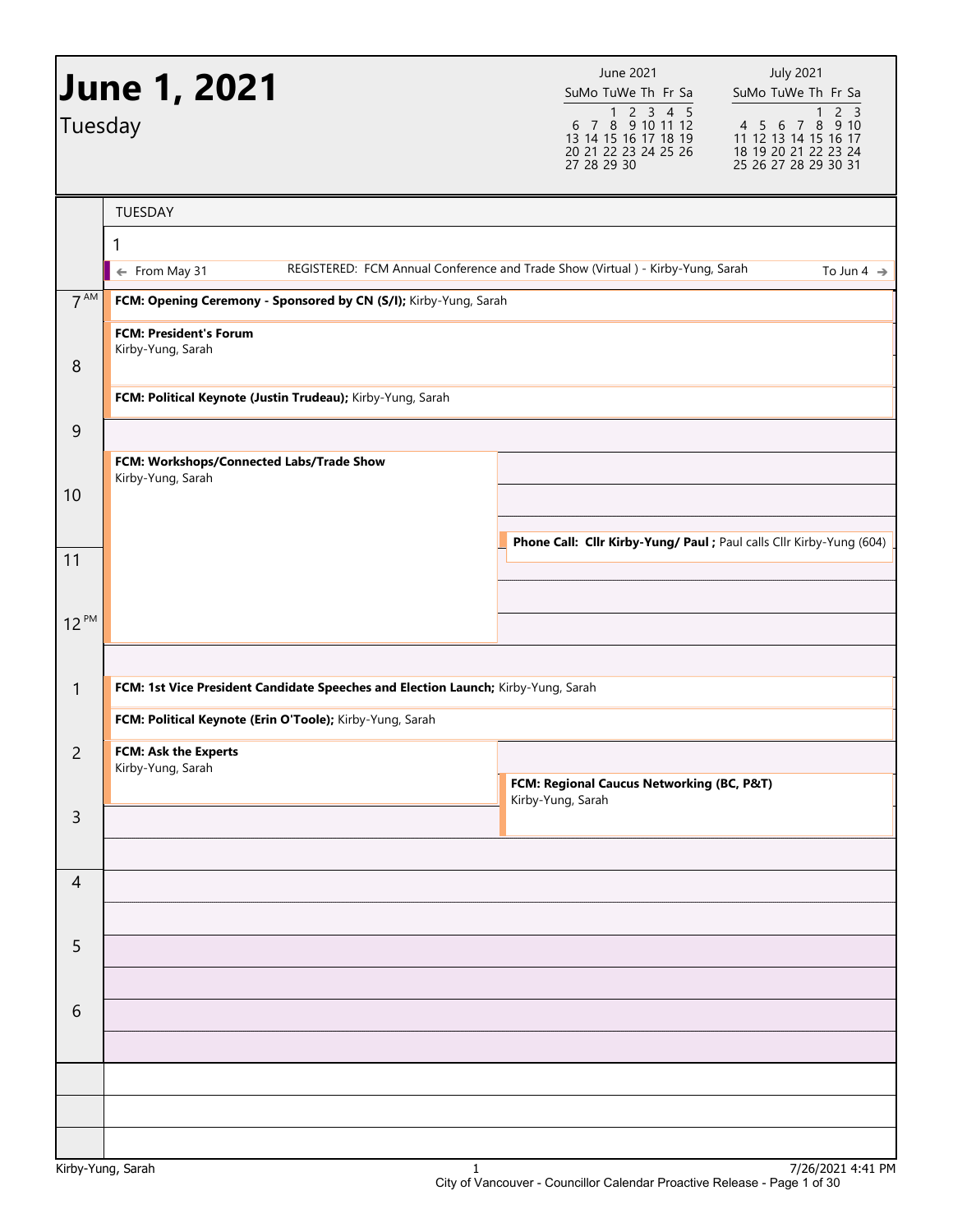|                | <b>June 2, 2021</b>                                                                                                                                                            | June 2021<br>SuMo TuWe Th Fr Sa                                                                                                                                                                                                                                                                                                                                                                                                                                               | <b>July 2021</b><br>SuMo TuWe Th Fr Sa                                                                                      |
|----------------|--------------------------------------------------------------------------------------------------------------------------------------------------------------------------------|-------------------------------------------------------------------------------------------------------------------------------------------------------------------------------------------------------------------------------------------------------------------------------------------------------------------------------------------------------------------------------------------------------------------------------------------------------------------------------|-----------------------------------------------------------------------------------------------------------------------------|
|                | Wednesday                                                                                                                                                                      | $\begin{array}{@{}c@{\hspace{1em}}c@{\hspace{1em}}c@{\hspace{1em}}c@{\hspace{1em}}c@{\hspace{1em}}c@{\hspace{1em}}c@{\hspace{1em}}c@{\hspace{1em}}c@{\hspace{1em}}c@{\hspace{1em}}c@{\hspace{1em}}c@{\hspace{1em}}c@{\hspace{1em}}c@{\hspace{1em}}c@{\hspace{1em}}c@{\hspace{1em}}c@{\hspace{1em}}c@{\hspace{1em}}c@{\hspace{1em}}c@{\hspace{1em}}c@{\hspace{1em}}c@{\hspace{1em}}c@{\hspace{1em}}c@{\hspace{$<br>13 14 15 16 17 18 19<br>20 21 22 23 24 25 26<br>27 28 29 30 | 2 <sub>3</sub><br>$\mathbf{1}$<br>4 5 6 7 8<br>9 10<br>11 12 13 14 15 16 17<br>18 19 20 21 22 23 24<br>25 26 27 28 29 30 31 |
|                | WEDNESDAY                                                                                                                                                                      |                                                                                                                                                                                                                                                                                                                                                                                                                                                                               |                                                                                                                             |
|                | $\overline{c}$                                                                                                                                                                 |                                                                                                                                                                                                                                                                                                                                                                                                                                                                               |                                                                                                                             |
|                | REGISTERED: FCM Annual Conference and Trade Show (Virtual ) - Kirby-Yung, Sarah<br>← From May 31                                                                               |                                                                                                                                                                                                                                                                                                                                                                                                                                                                               | To Jun 4 $\rightarrow$                                                                                                      |
| $7^{AM}$       | FCM: Welcome Day 3 and Political Keynote (S/I); Kirby-Yung, Sarah                                                                                                              |                                                                                                                                                                                                                                                                                                                                                                                                                                                                               |                                                                                                                             |
|                | FCM: Workshops/Connected Labs/Trade Show<br>Kirby-Yung, Sarah                                                                                                                  |                                                                                                                                                                                                                                                                                                                                                                                                                                                                               |                                                                                                                             |
| 8              |                                                                                                                                                                                |                                                                                                                                                                                                                                                                                                                                                                                                                                                                               |                                                                                                                             |
| 9              |                                                                                                                                                                                |                                                                                                                                                                                                                                                                                                                                                                                                                                                                               |                                                                                                                             |
| 10             |                                                                                                                                                                                |                                                                                                                                                                                                                                                                                                                                                                                                                                                                               |                                                                                                                             |
| 11             | FCM: 1st Vice-President election results and process for Directors' selection and Plenary - In Conversation: Canada's Housing<br><b>Opportunity (S/I)</b><br>Kirby-Yung, Sarah |                                                                                                                                                                                                                                                                                                                                                                                                                                                                               |                                                                                                                             |
| $12^{PM}$      | FCM: Selection of candidates for Board of Directors<br>Kirby-Yung, Sarah                                                                                                       |                                                                                                                                                                                                                                                                                                                                                                                                                                                                               |                                                                                                                             |
| $\mathbf{1}$   |                                                                                                                                                                                |                                                                                                                                                                                                                                                                                                                                                                                                                                                                               |                                                                                                                             |
| $\overline{c}$ |                                                                                                                                                                                |                                                                                                                                                                                                                                                                                                                                                                                                                                                                               |                                                                                                                             |
| $\mathsf{3}$   |                                                                                                                                                                                |                                                                                                                                                                                                                                                                                                                                                                                                                                                                               |                                                                                                                             |
|                |                                                                                                                                                                                |                                                                                                                                                                                                                                                                                                                                                                                                                                                                               |                                                                                                                             |
| $\overline{4}$ |                                                                                                                                                                                |                                                                                                                                                                                                                                                                                                                                                                                                                                                                               |                                                                                                                             |
|                |                                                                                                                                                                                |                                                                                                                                                                                                                                                                                                                                                                                                                                                                               |                                                                                                                             |
| 5              |                                                                                                                                                                                |                                                                                                                                                                                                                                                                                                                                                                                                                                                                               |                                                                                                                             |
| 6              |                                                                                                                                                                                |                                                                                                                                                                                                                                                                                                                                                                                                                                                                               |                                                                                                                             |
|                |                                                                                                                                                                                |                                                                                                                                                                                                                                                                                                                                                                                                                                                                               |                                                                                                                             |
|                |                                                                                                                                                                                |                                                                                                                                                                                                                                                                                                                                                                                                                                                                               |                                                                                                                             |
|                |                                                                                                                                                                                |                                                                                                                                                                                                                                                                                                                                                                                                                                                                               |                                                                                                                             |
|                |                                                                                                                                                                                |                                                                                                                                                                                                                                                                                                                                                                                                                                                                               |                                                                                                                             |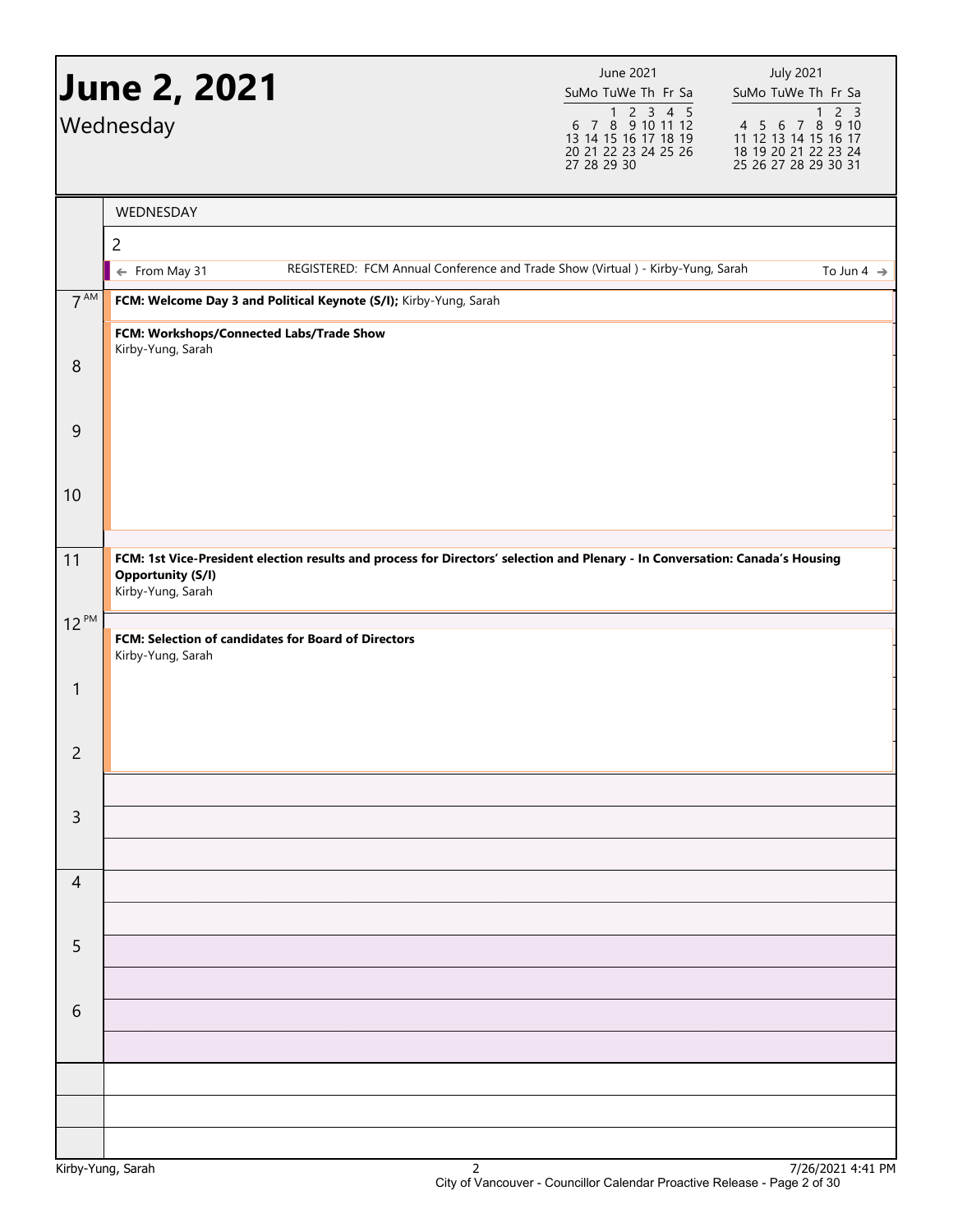|                  | <b>June 3, 2021</b>                                      |                                                                                 | June 2021<br>SuMo TuWe Th Fr Sa                             |                                                                                                                                                                                                                                                                                                                                                                                                                | <b>July 2021</b><br>SuMo TuWe Th Fr Sa                                                          |
|------------------|----------------------------------------------------------|---------------------------------------------------------------------------------|-------------------------------------------------------------|----------------------------------------------------------------------------------------------------------------------------------------------------------------------------------------------------------------------------------------------------------------------------------------------------------------------------------------------------------------------------------------------------------------|-------------------------------------------------------------------------------------------------|
|                  | Thursday                                                 |                                                                                 | 13 14 15 16 17 18 19<br>20 21 22 23 24 25 26<br>27 28 29 30 | $\begin{array}{@{}c@{\hspace{1em}}c@{\hspace{1em}}c@{\hspace{1em}}c@{\hspace{1em}}c@{\hspace{1em}}c@{\hspace{1em}}c@{\hspace{1em}}c@{\hspace{1em}}c@{\hspace{1em}}c@{\hspace{1em}}c@{\hspace{1em}}c@{\hspace{1em}}c@{\hspace{1em}}c@{\hspace{1em}}c@{\hspace{1em}}c@{\hspace{1em}}c@{\hspace{1em}}c@{\hspace{1em}}c@{\hspace{1em}}c@{\hspace{1em}}c@{\hspace{1em}}c@{\hspace{1em}}c@{\hspace{1em}}c@{\hspace{$ | 1 2 3<br>4 5 6 7 8 9 10<br>11 12 13 14 15 16 17<br>18 19 20 21 22 23 24<br>25 26 27 28 29 30 31 |
|                  | THURSDAY                                                 |                                                                                 |                                                             |                                                                                                                                                                                                                                                                                                                                                                                                                |                                                                                                 |
|                  | $\mathsf 3$                                              |                                                                                 |                                                             |                                                                                                                                                                                                                                                                                                                                                                                                                |                                                                                                 |
|                  | ← From May 31                                            | REGISTERED: FCM Annual Conference and Trade Show (Virtual ) - Kirby-Yung, Sarah |                                                             |                                                                                                                                                                                                                                                                                                                                                                                                                | To Jun 4 $\rightarrow$                                                                          |
| $7^{\text{AM}}$  | FCM: Resolution Plenary (S/I)<br>Kirby-Yung, Sarah       |                                                                                 |                                                             |                                                                                                                                                                                                                                                                                                                                                                                                                |                                                                                                 |
| $\boldsymbol{8}$ |                                                          |                                                                                 |                                                             |                                                                                                                                                                                                                                                                                                                                                                                                                |                                                                                                 |
|                  | FCM: Political Keynote (Annamie Paul); Kirby-Yung, Sarah |                                                                                 |                                                             |                                                                                                                                                                                                                                                                                                                                                                                                                |                                                                                                 |
| $\overline{9}$   | FCM: Rural Plenary (S/I)<br>Kirby-Yung, Sarah            |                                                                                 | [EXT] Zoom call with Councillor Kirby-Yun                   | Nolan Marshall, DVBIA                                                                                                                                                                                                                                                                                                                                                                                          |                                                                                                 |
| 10               |                                                          |                                                                                 |                                                             |                                                                                                                                                                                                                                                                                                                                                                                                                |                                                                                                 |
|                  | FCM: Workshops/Connected Labs/Trade Show                 |                                                                                 |                                                             |                                                                                                                                                                                                                                                                                                                                                                                                                |                                                                                                 |
| 11               | Kirby-Yung, Sarah                                        |                                                                                 |                                                             |                                                                                                                                                                                                                                                                                                                                                                                                                |                                                                                                 |
|                  |                                                          |                                                                                 |                                                             |                                                                                                                                                                                                                                                                                                                                                                                                                |                                                                                                 |
| $12^{PM}$        |                                                          |                                                                                 |                                                             |                                                                                                                                                                                                                                                                                                                                                                                                                |                                                                                                 |
| $\mathbf{1}$     |                                                          |                                                                                 |                                                             |                                                                                                                                                                                                                                                                                                                                                                                                                |                                                                                                 |
|                  |                                                          |                                                                                 |                                                             |                                                                                                                                                                                                                                                                                                                                                                                                                |                                                                                                 |
| $\overline{c}$   | <b>FCM: Gala Networking</b><br>Kirby-Yung, Sarah         |                                                                                 | <b>False Creek Farmers Market opening</b>                   |                                                                                                                                                                                                                                                                                                                                                                                                                |                                                                                                 |
| $\mathsf{3}$     |                                                          |                                                                                 |                                                             |                                                                                                                                                                                                                                                                                                                                                                                                                |                                                                                                 |
|                  |                                                          |                                                                                 |                                                             |                                                                                                                                                                                                                                                                                                                                                                                                                |                                                                                                 |
| $\overline{4}$   |                                                          |                                                                                 |                                                             |                                                                                                                                                                                                                                                                                                                                                                                                                |                                                                                                 |
|                  |                                                          |                                                                                 |                                                             |                                                                                                                                                                                                                                                                                                                                                                                                                |                                                                                                 |
| 5                |                                                          |                                                                                 |                                                             |                                                                                                                                                                                                                                                                                                                                                                                                                |                                                                                                 |
|                  |                                                          |                                                                                 |                                                             |                                                                                                                                                                                                                                                                                                                                                                                                                |                                                                                                 |
| 6                |                                                          |                                                                                 |                                                             |                                                                                                                                                                                                                                                                                                                                                                                                                |                                                                                                 |
|                  |                                                          |                                                                                 |                                                             |                                                                                                                                                                                                                                                                                                                                                                                                                |                                                                                                 |
|                  | 6:00am - 7:00am FCM: Ask the Experts                     |                                                                                 |                                                             |                                                                                                                                                                                                                                                                                                                                                                                                                |                                                                                                 |
|                  |                                                          |                                                                                 |                                                             |                                                                                                                                                                                                                                                                                                                                                                                                                |                                                                                                 |
|                  |                                                          |                                                                                 |                                                             |                                                                                                                                                                                                                                                                                                                                                                                                                |                                                                                                 |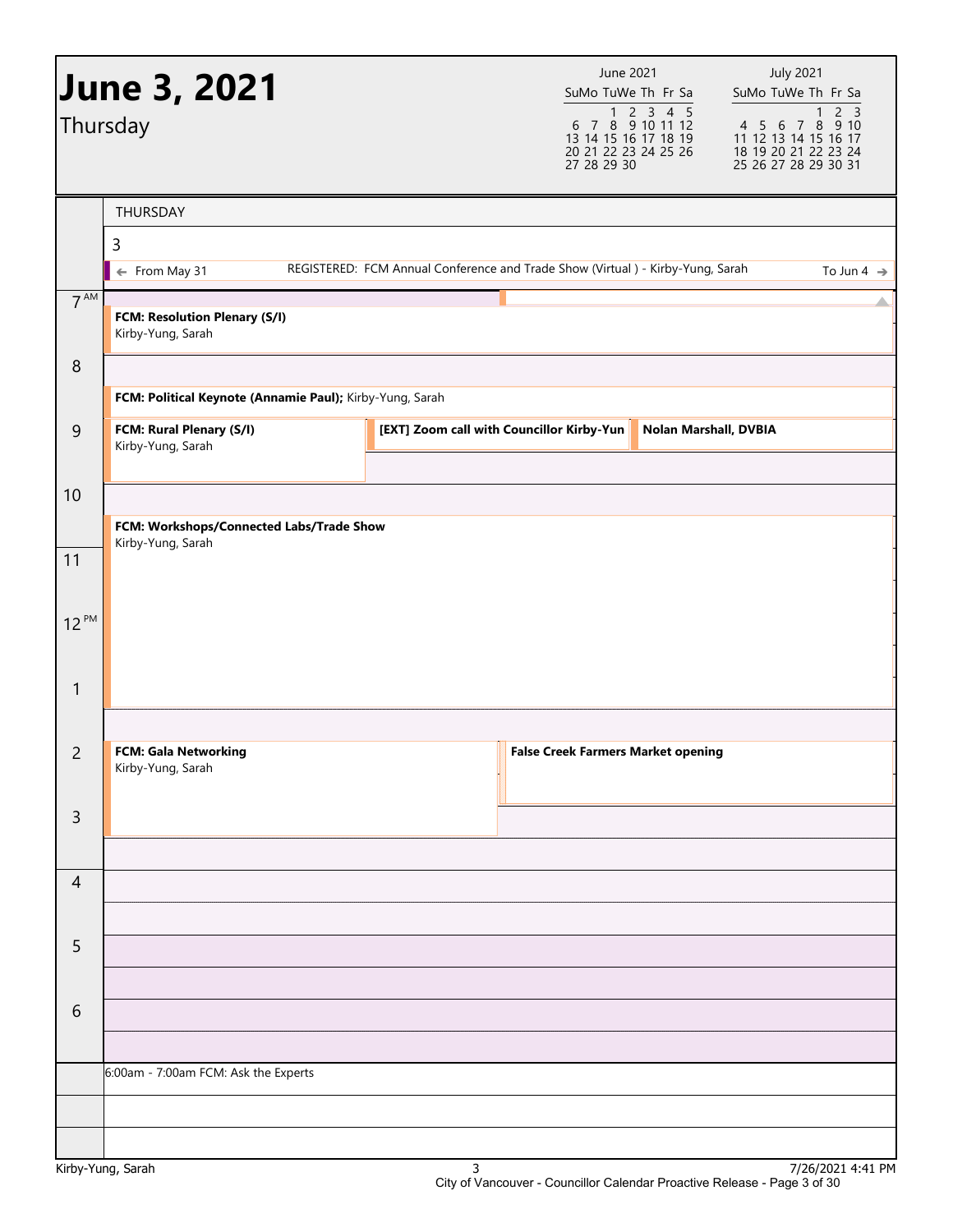| Friday          | <b>June 4, 2021</b>                                              | June 2021<br>SuMo TuWe Th Fr Sa<br>$\begin{array}{@{}c@{\hspace{1em}}c@{\hspace{1em}}c@{\hspace{1em}}c@{\hspace{1em}}c@{\hspace{1em}}c@{\hspace{1em}}c@{\hspace{1em}}c@{\hspace{1em}}c@{\hspace{1em}}c@{\hspace{1em}}c@{\hspace{1em}}c@{\hspace{1em}}c@{\hspace{1em}}c@{\hspace{1em}}c@{\hspace{1em}}c@{\hspace{1em}}c@{\hspace{1em}}c@{\hspace{1em}}c@{\hspace{1em}}c@{\hspace{1em}}c@{\hspace{1em}}c@{\hspace{1em}}c@{\hspace{1em}}c@{\hspace{$<br>13 14 15 16 17 18 19<br>20 21 22 23 24 25 26<br>27 28 29 30 | <b>July 2021</b><br>SuMo TuWe Th Fr Sa<br>$2\overline{3}$<br>$\mathbf{1}$<br>4 5 6 7 8 9 10<br>11 12 13 14 15 16 17<br>18 19 20 21 22 23 24<br>25 26 27 28 29 30 31 |
|-----------------|------------------------------------------------------------------|------------------------------------------------------------------------------------------------------------------------------------------------------------------------------------------------------------------------------------------------------------------------------------------------------------------------------------------------------------------------------------------------------------------------------------------------------------------------------------------------------------------|---------------------------------------------------------------------------------------------------------------------------------------------------------------------|
|                 |                                                                  |                                                                                                                                                                                                                                                                                                                                                                                                                                                                                                                  |                                                                                                                                                                     |
|                 | <b>FRIDAY</b><br>$\overline{4}$                                  |                                                                                                                                                                                                                                                                                                                                                                                                                                                                                                                  |                                                                                                                                                                     |
|                 | ← From May 31                                                    | REGISTERED: FCM Annual Conference and Trade Show (Virtual ) - Kirby-Yung, Sarah                                                                                                                                                                                                                                                                                                                                                                                                                                  |                                                                                                                                                                     |
| $7^{\text{AM}}$ | FCM: Welcome, AGM and closing remarks (S/I)<br>Kirby-Yung, Sarah |                                                                                                                                                                                                                                                                                                                                                                                                                                                                                                                  |                                                                                                                                                                     |
| $\,8\,$         |                                                                  |                                                                                                                                                                                                                                                                                                                                                                                                                                                                                                                  |                                                                                                                                                                     |
| 9               |                                                                  |                                                                                                                                                                                                                                                                                                                                                                                                                                                                                                                  |                                                                                                                                                                     |
| 10              |                                                                  |                                                                                                                                                                                                                                                                                                                                                                                                                                                                                                                  |                                                                                                                                                                     |
| 11              | BC Unequal Women Mike Biskar/Cllr. Kirby-Yung; WebEx - See Be    | BC Unequal Women Mike Biskar/Cllr. Kirby-Yung; WebEx - See Be                                                                                                                                                                                                                                                                                                                                                                                                                                                    |                                                                                                                                                                     |
|                 | <b>Covenant House</b>                                            |                                                                                                                                                                                                                                                                                                                                                                                                                                                                                                                  |                                                                                                                                                                     |
| $12^{PM}$       |                                                                  |                                                                                                                                                                                                                                                                                                                                                                                                                                                                                                                  |                                                                                                                                                                     |
|                 |                                                                  |                                                                                                                                                                                                                                                                                                                                                                                                                                                                                                                  |                                                                                                                                                                     |
| $\mathbf{1}$    | <b>Global interview</b>                                          |                                                                                                                                                                                                                                                                                                                                                                                                                                                                                                                  |                                                                                                                                                                     |
|                 |                                                                  |                                                                                                                                                                                                                                                                                                                                                                                                                                                                                                                  |                                                                                                                                                                     |
| 2               |                                                                  |                                                                                                                                                                                                                                                                                                                                                                                                                                                                                                                  |                                                                                                                                                                     |
|                 |                                                                  |                                                                                                                                                                                                                                                                                                                                                                                                                                                                                                                  |                                                                                                                                                                     |
| $\overline{3}$  |                                                                  |                                                                                                                                                                                                                                                                                                                                                                                                                                                                                                                  |                                                                                                                                                                     |
| $\overline{4}$  | <b>Commercial Drive</b>                                          |                                                                                                                                                                                                                                                                                                                                                                                                                                                                                                                  |                                                                                                                                                                     |
|                 | Bar Corso at 1566 Commercial Drive                               |                                                                                                                                                                                                                                                                                                                                                                                                                                                                                                                  |                                                                                                                                                                     |
| 5               |                                                                  |                                                                                                                                                                                                                                                                                                                                                                                                                                                                                                                  |                                                                                                                                                                     |
|                 |                                                                  |                                                                                                                                                                                                                                                                                                                                                                                                                                                                                                                  |                                                                                                                                                                     |
| 6               |                                                                  |                                                                                                                                                                                                                                                                                                                                                                                                                                                                                                                  |                                                                                                                                                                     |
|                 |                                                                  |                                                                                                                                                                                                                                                                                                                                                                                                                                                                                                                  |                                                                                                                                                                     |
|                 |                                                                  |                                                                                                                                                                                                                                                                                                                                                                                                                                                                                                                  |                                                                                                                                                                     |
|                 |                                                                  |                                                                                                                                                                                                                                                                                                                                                                                                                                                                                                                  |                                                                                                                                                                     |
|                 |                                                                  |                                                                                                                                                                                                                                                                                                                                                                                                                                                                                                                  |                                                                                                                                                                     |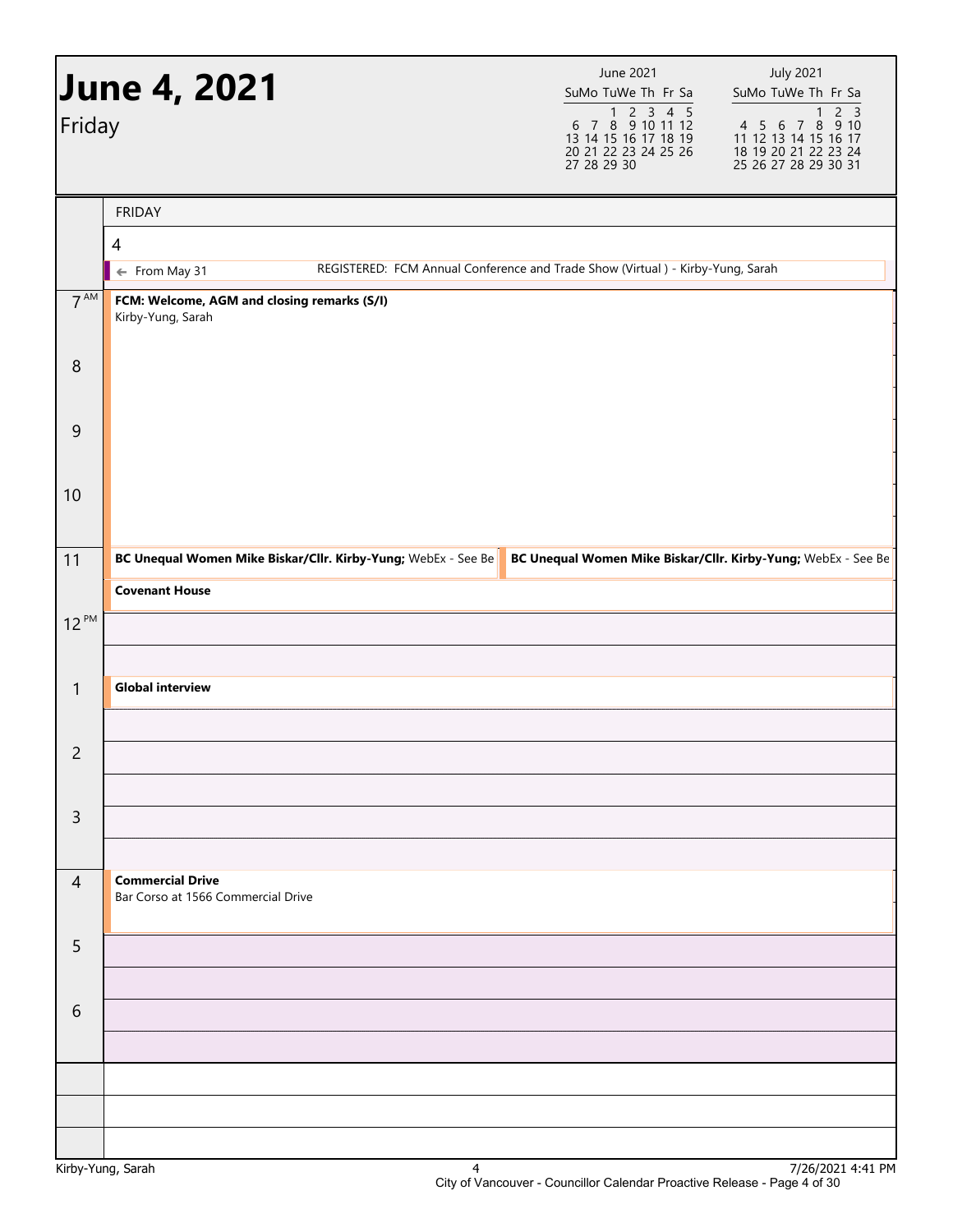|                 | <b>June 5, 2021</b><br>Saturday                                    | June 2021<br>SuMo TuWe Th Fr Sa<br>1 2 3 4 5<br>6 7 8 9 10 11 12<br>13 14 15 16 17 18 19<br>20 21 22 23 24 25 26<br>27 28 29 30 | <b>July 2021</b><br>SuMo TuWe Th Fr Sa<br>4 5 6 7 8 9 10<br>11 12 13 14 15 16 17<br>18 19 20 21 22 23 24<br>25 26 27 28 29 30 31 |
|-----------------|--------------------------------------------------------------------|---------------------------------------------------------------------------------------------------------------------------------|----------------------------------------------------------------------------------------------------------------------------------|
|                 | SATURDAY                                                           |                                                                                                                                 |                                                                                                                                  |
|                 | 5                                                                  |                                                                                                                                 |                                                                                                                                  |
| $7^{\text{AM}}$ |                                                                    |                                                                                                                                 |                                                                                                                                  |
| $\,8\,$         |                                                                    |                                                                                                                                 |                                                                                                                                  |
| $\overline{9}$  |                                                                    |                                                                                                                                 |                                                                                                                                  |
|                 |                                                                    |                                                                                                                                 |                                                                                                                                  |
| 10              | FYI: Advisory Committee Training<br>See Below<br>Kirby-Yung, Sarah |                                                                                                                                 |                                                                                                                                  |
| 11              |                                                                    |                                                                                                                                 |                                                                                                                                  |
| $12^{PM}$       |                                                                    |                                                                                                                                 |                                                                                                                                  |
| $\mathbf{1}$    |                                                                    |                                                                                                                                 | $\mathbb U$                                                                                                                      |
|                 |                                                                    |                                                                                                                                 |                                                                                                                                  |
| $\overline{2}$  |                                                                    |                                                                                                                                 |                                                                                                                                  |
| $\mathsf{3}$    |                                                                    |                                                                                                                                 |                                                                                                                                  |
| $\overline{4}$  |                                                                    |                                                                                                                                 |                                                                                                                                  |
|                 |                                                                    |                                                                                                                                 |                                                                                                                                  |
| $\mathsf S$     |                                                                    |                                                                                                                                 |                                                                                                                                  |
| $\sqrt{6}$      |                                                                    |                                                                                                                                 |                                                                                                                                  |
|                 |                                                                    |                                                                                                                                 |                                                                                                                                  |
|                 |                                                                    |                                                                                                                                 |                                                                                                                                  |
|                 |                                                                    |                                                                                                                                 |                                                                                                                                  |
|                 |                                                                    |                                                                                                                                 |                                                                                                                                  |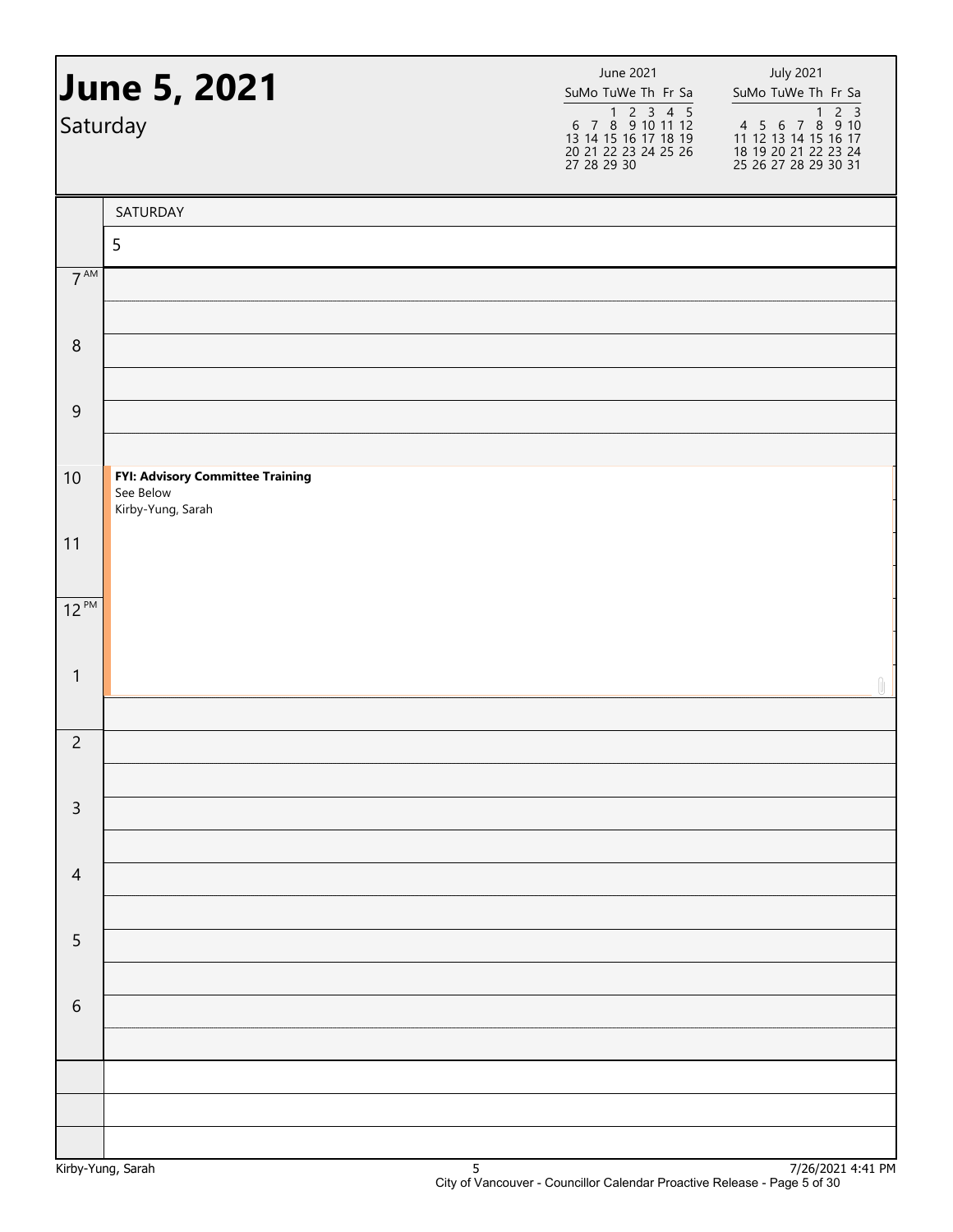| Sunday          | <b>June 6, 2021</b> | June 2021<br>SuMo TuWe Th Fr Sa<br>1 2 3 4 5<br>6 7 8 9 10 11 12<br>13 14 15 16 17 18 19<br>20 21 22 23 24 25 26<br>27 28 29 30 | <b>July 2021</b><br>SuMo TuWe Th Fr Sa |  |  |
|-----------------|---------------------|---------------------------------------------------------------------------------------------------------------------------------|----------------------------------------|--|--|
|                 | SUNDAY              |                                                                                                                                 |                                        |  |  |
|                 | $\sqrt{6}$          |                                                                                                                                 |                                        |  |  |
| $7^{\text{AM}}$ |                     |                                                                                                                                 |                                        |  |  |
| $\,8\,$         |                     |                                                                                                                                 |                                        |  |  |
|                 |                     |                                                                                                                                 |                                        |  |  |
| $\overline{9}$  |                     |                                                                                                                                 |                                        |  |  |
|                 |                     |                                                                                                                                 |                                        |  |  |
| 10              |                     |                                                                                                                                 |                                        |  |  |
|                 |                     |                                                                                                                                 |                                        |  |  |
| 11              |                     |                                                                                                                                 |                                        |  |  |
| $12^{PM}$       |                     |                                                                                                                                 |                                        |  |  |
|                 |                     |                                                                                                                                 |                                        |  |  |
| $\mathbf{1}$    |                     |                                                                                                                                 |                                        |  |  |
|                 |                     |                                                                                                                                 |                                        |  |  |
| $\overline{c}$  |                     |                                                                                                                                 |                                        |  |  |
| $\mathsf 3$     |                     |                                                                                                                                 |                                        |  |  |
|                 |                     |                                                                                                                                 |                                        |  |  |
| $\overline{4}$  |                     |                                                                                                                                 |                                        |  |  |
|                 |                     |                                                                                                                                 |                                        |  |  |
| $\mathsf S$     |                     |                                                                                                                                 |                                        |  |  |
| $\sqrt{6}$      |                     |                                                                                                                                 |                                        |  |  |
|                 |                     |                                                                                                                                 |                                        |  |  |
|                 |                     |                                                                                                                                 |                                        |  |  |
|                 |                     |                                                                                                                                 |                                        |  |  |
|                 |                     |                                                                                                                                 |                                        |  |  |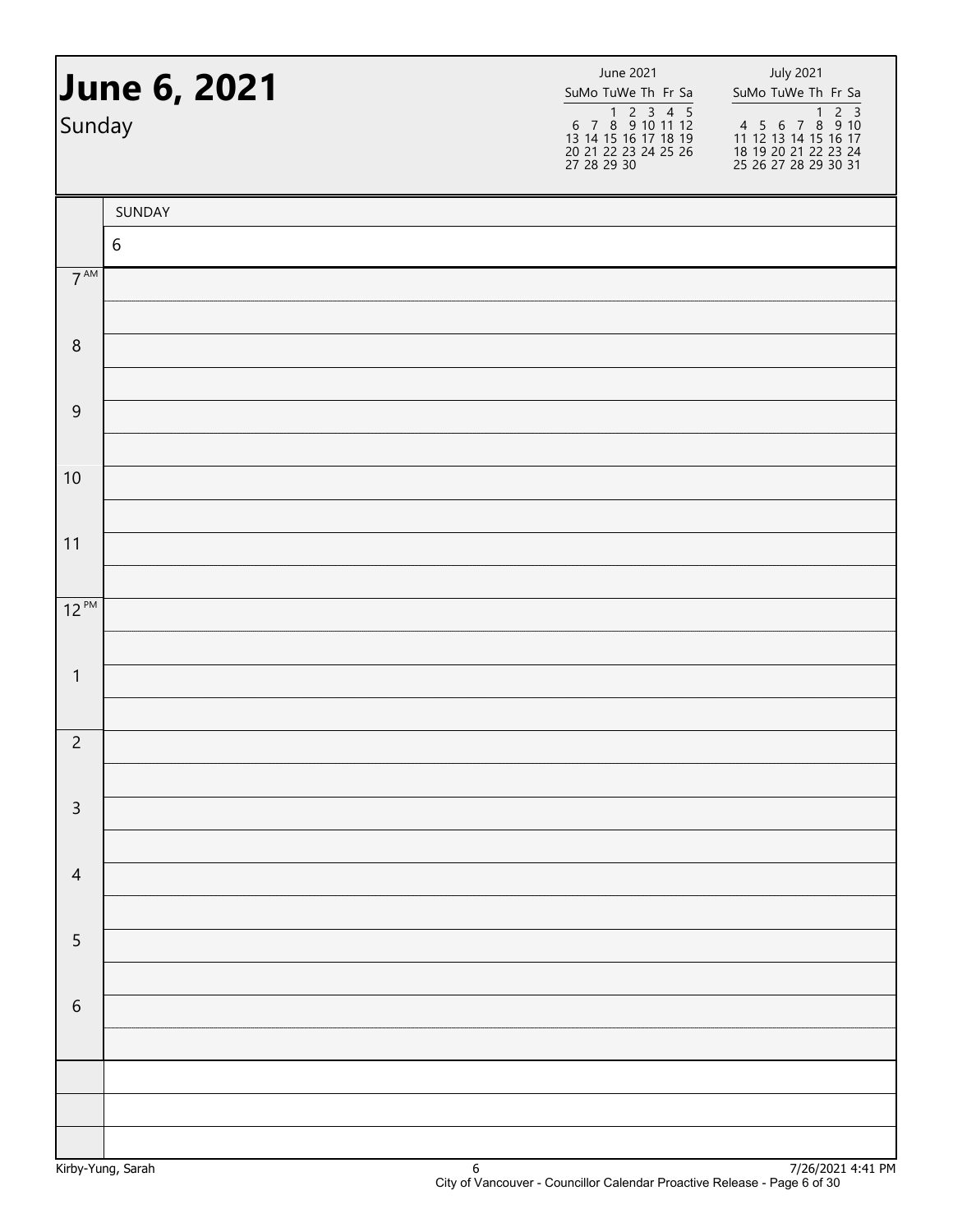| Monday          | <b>June 7, 2021</b>                                                                           |                                |                                                                                                       | 27 28 29 30                                                                                                                           | June 2021<br>SuMo TuWe Th Fr Sa<br>$\begin{array}{rrrrrrrr} & 1 & 2 & 3 & 4 & 5 \\ 6 & 7 & 8 & 9 & 10 & 11 & 12 \end{array}$<br>13 14 15 16 17 18 19<br>20 21 22 23 24 25 26 | <b>July 2021</b><br>SuMo TuWe Th Fr Sa<br>2 <sub>3</sub><br>$\mathbf{1}$<br>4 5 6 7 8 9 10<br>11 12 13 14 15 16 17<br>18 19 20 21 22 23 24<br>25 26 27 28 29 30 31 |  |
|-----------------|-----------------------------------------------------------------------------------------------|--------------------------------|-------------------------------------------------------------------------------------------------------|---------------------------------------------------------------------------------------------------------------------------------------|------------------------------------------------------------------------------------------------------------------------------------------------------------------------------|--------------------------------------------------------------------------------------------------------------------------------------------------------------------|--|
|                 | <b>MONDAY</b>                                                                                 |                                |                                                                                                       |                                                                                                                                       |                                                                                                                                                                              |                                                                                                                                                                    |  |
|                 | $\overline{7}$<br>s.22(1)<br>Submit Draft Motion by 5pm for June 22nd Council                 |                                | (Please see your backup - Cheryl Rowley ) - Kirby-Yung, Sarah                                         |                                                                                                                                       |                                                                                                                                                                              | To Jun 11 $\oplus$                                                                                                                                                 |  |
| 7 <sup>AM</sup> |                                                                                               |                                |                                                                                                       |                                                                                                                                       |                                                                                                                                                                              |                                                                                                                                                                    |  |
| 8               |                                                                                               |                                |                                                                                                       |                                                                                                                                       |                                                                                                                                                                              |                                                                                                                                                                    |  |
| 9               | Council Briefing: Session B - ACCS & Fire: Service Plan &<br><b>Financial Update</b><br>WebEX |                                | Council Briefing: Session B - ACCS & Fire: Service Plan &<br><b>Financial Update</b><br>WebEX         |                                                                                                                                       |                                                                                                                                                                              |                                                                                                                                                                    |  |
| 10              | Tuerlings, Leslie                                                                             |                                |                                                                                                       | Kirby-Yung, Sarah                                                                                                                     |                                                                                                                                                                              |                                                                                                                                                                    |  |
| 11              | <b>Coastal Front Podcast Pre-Interview Call; Details below</b>                                |                                |                                                                                                       |                                                                                                                                       |                                                                                                                                                                              | Coastal Front Podcast Pre-Interview Call; Details below; Kirby-Yung                                                                                                |  |
| $12^{PM}$       |                                                                                               |                                |                                                                                                       |                                                                                                                                       |                                                                                                                                                                              |                                                                                                                                                                    |  |
| 1               | <b>Archie Staecy</b>                                                                          |                                |                                                                                                       | Staff/Council Briefing - 1:00 - 2:30pm -<br><b>Budget Update &amp; Civic Satisfaction</b><br>Survey Preliminary Results/2:30pm - 3:30 |                                                                                                                                                                              | Staff/Council Briefing - 1:00 - 2:30pm -<br><b>Budget Update &amp; Civic Satisfaction</b><br>Survey Preliminary Results/2:30pm - 3:30                              |  |
| 2               |                                                                                               |                                | pm - Metro Vancouver Regional Growth<br><b>Strategy Update</b><br>Webex<br><b>CC Meeting Requests</b> | <b>Strategy Update</b><br>WebEx<br>Grzegorzewski, Anthony                                                                             |                                                                                                                                                                              | pm - Metro Vancouver Regional Growth                                                                                                                               |  |
| 3               |                                                                                               |                                |                                                                                                       | ۞                                                                                                                                     |                                                                                                                                                                              |                                                                                                                                                                    |  |
| 4               |                                                                                               |                                |                                                                                                       |                                                                                                                                       |                                                                                                                                                                              |                                                                                                                                                                    |  |
| 5               | Invitation to join Web seminar<br>as a panelist: Public Art<br>Committee - June 7, 2021       | Attached)<br>Webex - See Below | <b>Public Art Committee (Agenda</b>                                                                   | <b>UIPC Advisory Committee</b>                                                                                                        |                                                                                                                                                                              |                                                                                                                                                                    |  |
| 6               | (Agenda Attached)<br>Kirby-Yung, Sarah<br>s.15(1)(l)<br>Denise Swanston                       |                                |                                                                                                       | <b>Training Session</b><br>Kirby-Yung, Sarah                                                                                          |                                                                                                                                                                              | <b>YWCA Women of Distinction A</b>                                                                                                                                 |  |
|                 |                                                                                               |                                |                                                                                                       |                                                                                                                                       |                                                                                                                                                                              |                                                                                                                                                                    |  |
|                 |                                                                                               |                                |                                                                                                       |                                                                                                                                       |                                                                                                                                                                              |                                                                                                                                                                    |  |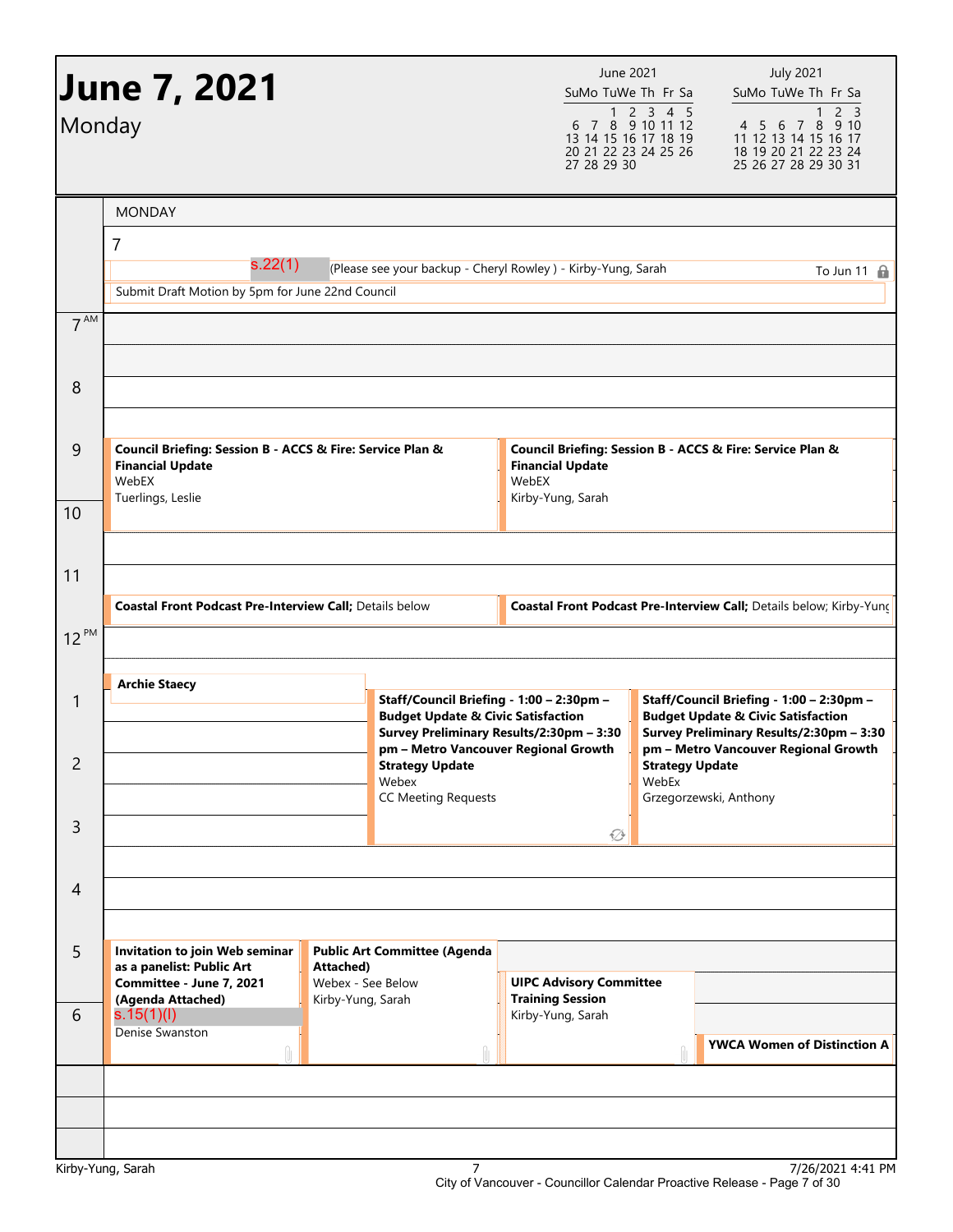| Tuesday         | <b>June 8, 2021</b>                                                                                                         | June 2021<br>SuMo TuWe Th Fr Sa<br>$\begin{array}{@{}c@{\hspace{1em}}c@{\hspace{1em}}c@{\hspace{1em}}c@{\hspace{1em}}c@{\hspace{1em}}c@{\hspace{1em}}c@{\hspace{1em}}c@{\hspace{1em}}c@{\hspace{1em}}c@{\hspace{1em}}c@{\hspace{1em}}c@{\hspace{1em}}c@{\hspace{1em}}c@{\hspace{1em}}c@{\hspace{1em}}c@{\hspace{1em}}c@{\hspace{1em}}c@{\hspace{1em}}c@{\hspace{1em}}c@{\hspace{1em}}c@{\hspace{1em}}c@{\hspace{1em}}c@{\hspace{1em}}c@{\hspace{$<br>13 14 15 16 17 18 19 | <b>July 2021</b><br>SuMo TuWe Th Fr Sa<br>4 5 6 7 8 9 10<br>11 12 13 14 15 16 17 |
|-----------------|-----------------------------------------------------------------------------------------------------------------------------|---------------------------------------------------------------------------------------------------------------------------------------------------------------------------------------------------------------------------------------------------------------------------------------------------------------------------------------------------------------------------------------------------------------------------------------------------------------------------|----------------------------------------------------------------------------------|
|                 |                                                                                                                             | 20 21 22 23 24 25 26<br>27 28 29 30                                                                                                                                                                                                                                                                                                                                                                                                                                       | 18 19 20 21 22 23 24<br>25 26 27 28 29 30 31                                     |
|                 | TUESDAY                                                                                                                     |                                                                                                                                                                                                                                                                                                                                                                                                                                                                           |                                                                                  |
|                 | 8                                                                                                                           |                                                                                                                                                                                                                                                                                                                                                                                                                                                                           |                                                                                  |
|                 | s.22(1)<br>← From Jun 7<br>Flag at City Hall and Park Board Facilities - Half Mast Until Further Notice - Kirby-Yung, Sarah | Please see your backup - Cheryl Rowley ) - Kirby-Yung, Sarah                                                                                                                                                                                                                                                                                                                                                                                                              | To Jun 11 $\rightarrow$<br>To Jul 31                                             |
|                 | Notice of Motion Presented under Notice of Council Member's Motion at Council (For June 22nd Council)                       |                                                                                                                                                                                                                                                                                                                                                                                                                                                                           |                                                                                  |
| 7 <sup>AM</sup> |                                                                                                                             |                                                                                                                                                                                                                                                                                                                                                                                                                                                                           |                                                                                  |
| $\,8\,$         |                                                                                                                             |                                                                                                                                                                                                                                                                                                                                                                                                                                                                           |                                                                                  |
|                 | Laurence Watt, CBC Radio interview pre-tape                                                                                 |                                                                                                                                                                                                                                                                                                                                                                                                                                                                           |                                                                                  |
| $\overline{9}$  | [EXT] DEI Workshops - Vancouver Art Gallery<br>via Zoom<br>Lindsay Sherman                                                  | Council - June 8, 2021<br><b>Webex Online</b>                                                                                                                                                                                                                                                                                                                                                                                                                             |                                                                                  |
| 10              |                                                                                                                             | Burke, Teresita                                                                                                                                                                                                                                                                                                                                                                                                                                                           |                                                                                  |
|                 | $\odot$ $\parallel$                                                                                                         |                                                                                                                                                                                                                                                                                                                                                                                                                                                                           |                                                                                  |
| 11              |                                                                                                                             |                                                                                                                                                                                                                                                                                                                                                                                                                                                                           |                                                                                  |
| $12^{PM}$       |                                                                                                                             |                                                                                                                                                                                                                                                                                                                                                                                                                                                                           |                                                                                  |
|                 |                                                                                                                             |                                                                                                                                                                                                                                                                                                                                                                                                                                                                           |                                                                                  |
| 1               | In Camera meeting - June 8, 2021<br>WebEx Online<br>Swanston, Denise                                                        |                                                                                                                                                                                                                                                                                                                                                                                                                                                                           |                                                                                  |
| $\overline{2}$  |                                                                                                                             |                                                                                                                                                                                                                                                                                                                                                                                                                                                                           |                                                                                  |
| 3               |                                                                                                                             |                                                                                                                                                                                                                                                                                                                                                                                                                                                                           |                                                                                  |
| $\overline{4}$  |                                                                                                                             |                                                                                                                                                                                                                                                                                                                                                                                                                                                                           |                                                                                  |
| 5               |                                                                                                                             |                                                                                                                                                                                                                                                                                                                                                                                                                                                                           |                                                                                  |
| 6               | <b>ACAC Advisory Committee Training Session</b><br>Kirby-Yung, Sarah                                                        |                                                                                                                                                                                                                                                                                                                                                                                                                                                                           |                                                                                  |
|                 |                                                                                                                             |                                                                                                                                                                                                                                                                                                                                                                                                                                                                           |                                                                                  |
|                 |                                                                                                                             |                                                                                                                                                                                                                                                                                                                                                                                                                                                                           |                                                                                  |
|                 |                                                                                                                             |                                                                                                                                                                                                                                                                                                                                                                                                                                                                           |                                                                                  |
|                 |                                                                                                                             |                                                                                                                                                                                                                                                                                                                                                                                                                                                                           | 71221222                                                                         |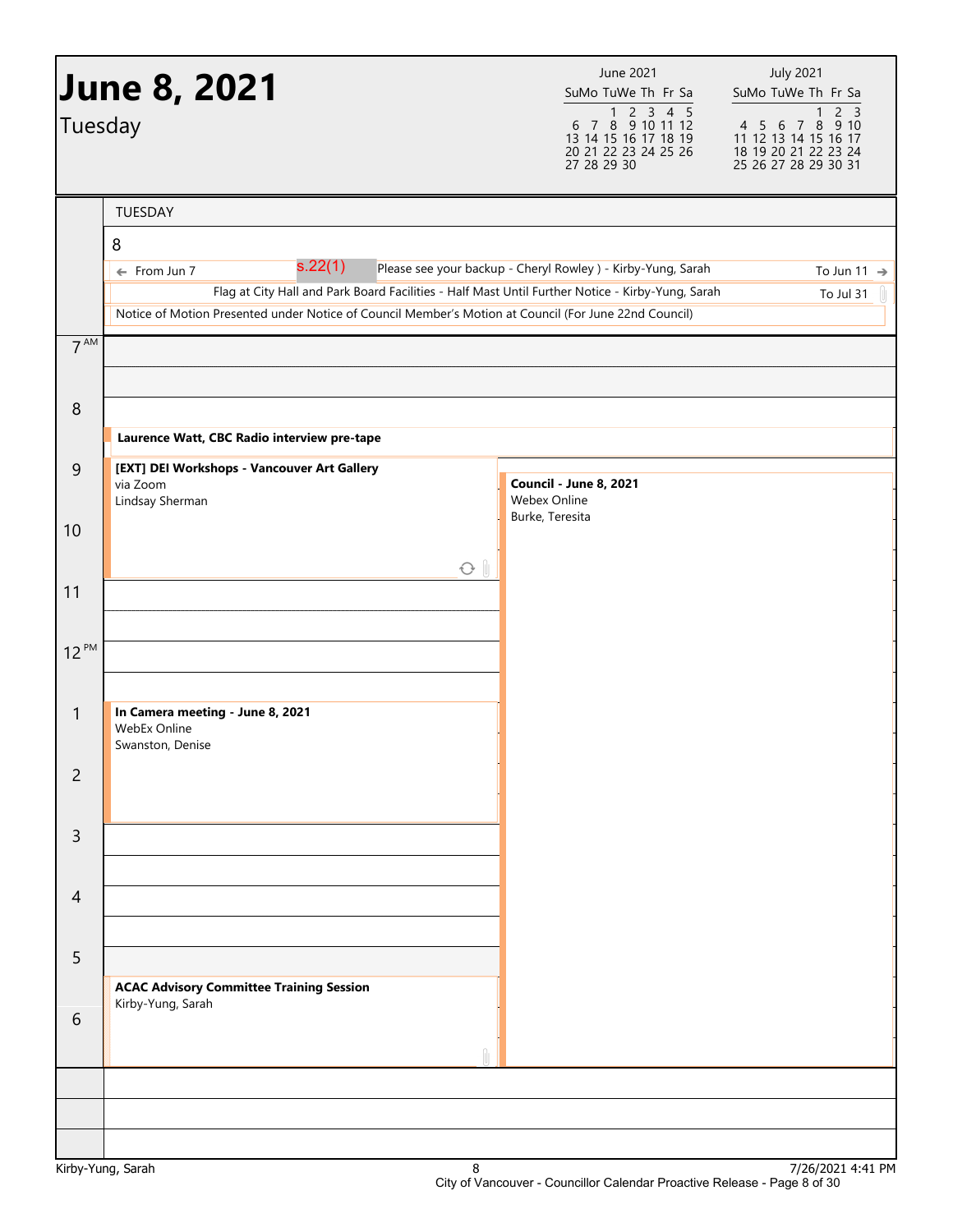|                | <b>June 9, 2021</b><br>Wednesday                     |                                                         | June 2021<br>SuMo TuWe Th Fr Sa<br>$\begin{array}{@{}c@{\hspace{1em}}c@{\hspace{1em}}c@{\hspace{1em}}c@{\hspace{1em}}c@{\hspace{1em}}c@{\hspace{1em}}c@{\hspace{1em}}c@{\hspace{1em}}c@{\hspace{1em}}c@{\hspace{1em}}c@{\hspace{1em}}c@{\hspace{1em}}c@{\hspace{1em}}c@{\hspace{1em}}c@{\hspace{1em}}c@{\hspace{1em}}c@{\hspace{1em}}c@{\hspace{1em}}c@{\hspace{1em}}c@{\hspace{1em}}c@{\hspace{1em}}c@{\hspace{1em}}c@{\hspace{1em}}c@{\hspace{$<br>13 14 15 16 17 18 19<br>20 21 22 23 24 25 26<br>27 28 29 30 | <b>July 2021</b><br>SuMo TuWe Th Fr Sa<br>2 <sub>3</sub><br>$\mathbf{1}$<br>4 5 6 7 8 9 10<br>11 12 13 14 15 16 17<br>18 19 20 21 22 23 24<br>25 26 27 28 29 30 31 |
|----------------|------------------------------------------------------|---------------------------------------------------------|------------------------------------------------------------------------------------------------------------------------------------------------------------------------------------------------------------------------------------------------------------------------------------------------------------------------------------------------------------------------------------------------------------------------------------------------------------------------------------------------------------------|--------------------------------------------------------------------------------------------------------------------------------------------------------------------|
|                | WEDNESDAY                                            |                                                         |                                                                                                                                                                                                                                                                                                                                                                                                                                                                                                                  |                                                                                                                                                                    |
|                | 9                                                    |                                                         |                                                                                                                                                                                                                                                                                                                                                                                                                                                                                                                  |                                                                                                                                                                    |
|                | From Jun 7<br>$\leftarrow$                           | s.22(1)                                                 | (Please see your backup - Cheryl Rowley ) - Kirby-Yung, Sarah                                                                                                                                                                                                                                                                                                                                                                                                                                                    | To Jun 11 $\rightarrow$                                                                                                                                            |
|                | $\leftarrow$ From Jun 8                              |                                                         | Flag at City Hall and Park Board Facilities - Half Mast Until Further Notice - Kirby-Yung, Sarah                                                                                                                                                                                                                                                                                                                                                                                                                 | To Jul 31 $\rightarrow$                                                                                                                                            |
| $7^{AM}$       |                                                      |                                                         |                                                                                                                                                                                                                                                                                                                                                                                                                                                                                                                  |                                                                                                                                                                    |
|                |                                                      |                                                         |                                                                                                                                                                                                                                                                                                                                                                                                                                                                                                                  |                                                                                                                                                                    |
| $\,8\,$        |                                                      |                                                         |                                                                                                                                                                                                                                                                                                                                                                                                                                                                                                                  |                                                                                                                                                                    |
| $\overline{9}$ | LOA<br>9:00am to 1:00pm                              | <b>MV Regional Planning</b><br><b>Committee Meeting</b> | <b>MV Regional Planning</b><br><b>Committee Meeting</b>                                                                                                                                                                                                                                                                                                                                                                                                                                                          |                                                                                                                                                                    |
|                |                                                      | Zoom<br>Kirby-Yung, Sarah                               | Zoom                                                                                                                                                                                                                                                                                                                                                                                                                                                                                                             | <b>Standing Committee on City</b><br><b>Finance and Services -</b>                                                                                                 |
| 10             |                                                      |                                                         |                                                                                                                                                                                                                                                                                                                                                                                                                                                                                                                  | Wednesday, June 9, 2021<br>WebEx Online                                                                                                                            |
|                |                                                      |                                                         |                                                                                                                                                                                                                                                                                                                                                                                                                                                                                                                  | Choi, Rowena                                                                                                                                                       |
| 11             |                                                      |                                                         |                                                                                                                                                                                                                                                                                                                                                                                                                                                                                                                  |                                                                                                                                                                    |
| $12^{PM}$      |                                                      |                                                         |                                                                                                                                                                                                                                                                                                                                                                                                                                                                                                                  |                                                                                                                                                                    |
|                |                                                      |                                                         |                                                                                                                                                                                                                                                                                                                                                                                                                                                                                                                  |                                                                                                                                                                    |
|                |                                                      | CTV; in person                                          |                                                                                                                                                                                                                                                                                                                                                                                                                                                                                                                  |                                                                                                                                                                    |
| $\mathbf{1}$   | In Camera meeting day 2<br>(reconvening from June 8, |                                                         |                                                                                                                                                                                                                                                                                                                                                                                                                                                                                                                  |                                                                                                                                                                    |
|                | 2021)<br><b>WebEx Online</b>                         |                                                         |                                                                                                                                                                                                                                                                                                                                                                                                                                                                                                                  |                                                                                                                                                                    |
| $\overline{c}$ | Swanston, Denise                                     |                                                         |                                                                                                                                                                                                                                                                                                                                                                                                                                                                                                                  |                                                                                                                                                                    |
| 3              |                                                      |                                                         |                                                                                                                                                                                                                                                                                                                                                                                                                                                                                                                  |                                                                                                                                                                    |
|                |                                                      |                                                         |                                                                                                                                                                                                                                                                                                                                                                                                                                                                                                                  |                                                                                                                                                                    |
| 4              |                                                      |                                                         |                                                                                                                                                                                                                                                                                                                                                                                                                                                                                                                  |                                                                                                                                                                    |
|                |                                                      |                                                         |                                                                                                                                                                                                                                                                                                                                                                                                                                                                                                                  |                                                                                                                                                                    |
| 5              |                                                      |                                                         |                                                                                                                                                                                                                                                                                                                                                                                                                                                                                                                  |                                                                                                                                                                    |
|                | <b>RADV Advisory Committee</b>                       | <b>TRAV Advisory Committee Training Session</b>         |                                                                                                                                                                                                                                                                                                                                                                                                                                                                                                                  |                                                                                                                                                                    |
| 6              | <b>Training Session</b><br>Kirby-Yung, Sarah         | Kirby-Yung, Sarah                                       |                                                                                                                                                                                                                                                                                                                                                                                                                                                                                                                  |                                                                                                                                                                    |
|                |                                                      |                                                         |                                                                                                                                                                                                                                                                                                                                                                                                                                                                                                                  |                                                                                                                                                                    |
|                | 8:30pm - 8:45pm News 1130, Tarnjit Parmar            |                                                         |                                                                                                                                                                                                                                                                                                                                                                                                                                                                                                                  | $\overline{\phantom{a}}$                                                                                                                                           |
|                |                                                      |                                                         |                                                                                                                                                                                                                                                                                                                                                                                                                                                                                                                  |                                                                                                                                                                    |
|                |                                                      |                                                         |                                                                                                                                                                                                                                                                                                                                                                                                                                                                                                                  |                                                                                                                                                                    |
|                |                                                      |                                                         |                                                                                                                                                                                                                                                                                                                                                                                                                                                                                                                  |                                                                                                                                                                    |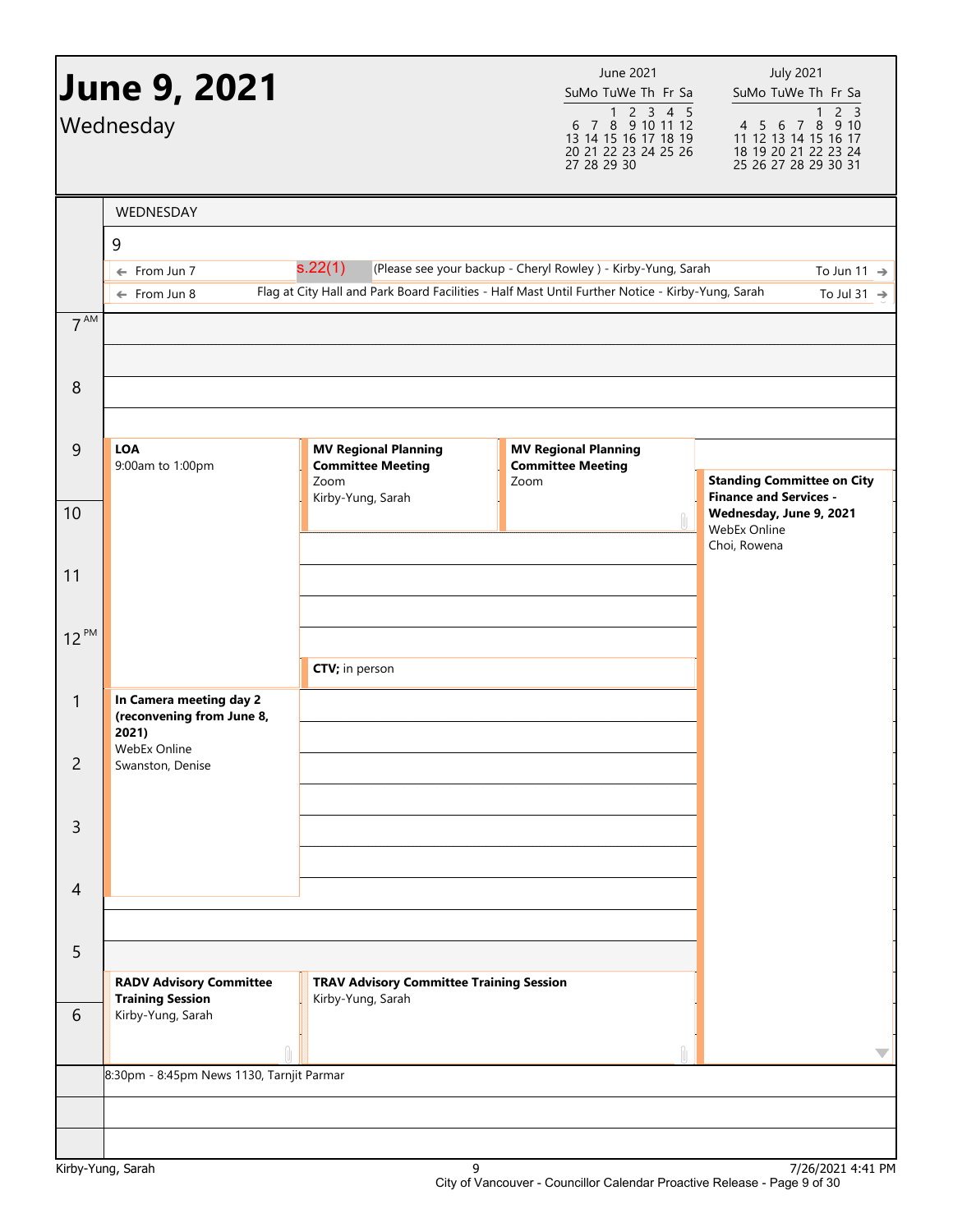| Thursday       | <b>June 10, 2021</b>                                                                                     |                                                                     | June 2021<br>SuMo TuWe Th Fr Sa<br>6<br>13 14 15 16 17 18 19<br>20 21 22 23 24 25 26<br>27 28 29 30                                                              | 1 2 3 4 5<br>7 8 9 10 11 12           | <b>July 2021</b><br>SuMo TuWe Th Fr Sa<br>$\mathbf{1}$<br>4 5 6 7 8 9 10<br>11 12 13 14 15 16 17<br>18 19 20 21 22 23 24<br>25 26 27 28 29 30 31 | 2 <sup>3</sup>                                     |
|----------------|----------------------------------------------------------------------------------------------------------|---------------------------------------------------------------------|------------------------------------------------------------------------------------------------------------------------------------------------------------------|---------------------------------------|--------------------------------------------------------------------------------------------------------------------------------------------------|----------------------------------------------------|
|                | THURSDAY                                                                                                 |                                                                     |                                                                                                                                                                  |                                       |                                                                                                                                                  |                                                    |
|                | 10                                                                                                       |                                                                     |                                                                                                                                                                  |                                       |                                                                                                                                                  |                                                    |
|                | s.22(1)<br>$\leftarrow$ From Jun 7<br>$\leftarrow$ From Jun 8                                            |                                                                     | (Please see your backup - Cheryl Rowley) - Kirby-Yung, Sarah<br>Flag at City Hall and Park Board Facilities - Half Mast Until Further Notice - Kirby-Yung, Sarah |                                       |                                                                                                                                                  | To Jun 11 $\rightarrow$<br>To Jul 31 $\rightarrow$ |
| $7^{AM}$       |                                                                                                          |                                                                     |                                                                                                                                                                  |                                       |                                                                                                                                                  |                                                    |
|                |                                                                                                          |                                                                     |                                                                                                                                                                  |                                       |                                                                                                                                                  |                                                    |
| 8              |                                                                                                          |                                                                     |                                                                                                                                                                  |                                       |                                                                                                                                                  |                                                    |
|                | Council quotes roundup                                                                                   |                                                                     |                                                                                                                                                                  |                                       |                                                                                                                                                  |                                                    |
| 9              |                                                                                                          |                                                                     |                                                                                                                                                                  |                                       |                                                                                                                                                  |                                                    |
|                |                                                                                                          |                                                                     |                                                                                                                                                                  |                                       |                                                                                                                                                  |                                                    |
| 10             |                                                                                                          |                                                                     |                                                                                                                                                                  |                                       |                                                                                                                                                  |                                                    |
|                |                                                                                                          |                                                                     |                                                                                                                                                                  |                                       |                                                                                                                                                  |                                                    |
| 11             |                                                                                                          |                                                                     |                                                                                                                                                                  |                                       |                                                                                                                                                  |                                                    |
|                |                                                                                                          |                                                                     |                                                                                                                                                                  |                                       |                                                                                                                                                  |                                                    |
| 12 PM          | CBC Radio BC Today - live & call in                                                                      |                                                                     |                                                                                                                                                                  |                                       |                                                                                                                                                  |                                                    |
|                |                                                                                                          |                                                                     |                                                                                                                                                                  |                                       |                                                                                                                                                  |                                                    |
| 1              |                                                                                                          |                                                                     |                                                                                                                                                                  |                                       |                                                                                                                                                  |                                                    |
|                |                                                                                                          |                                                                     |                                                                                                                                                                  |                                       |                                                                                                                                                  |                                                    |
| $\overline{c}$ |                                                                                                          |                                                                     |                                                                                                                                                                  |                                       |                                                                                                                                                  |                                                    |
|                | [EXT] Invitation: Interview W/ Sarah Kirby-Yung 2:30PM-4:00PM<br>@ Thu Jun 10, 2021 2:30pm - 4pm (PDT)   |                                                                     | <b>Coastal Front Podcast</b><br>609 Granville St, Vancouver, BC V7Y 1H4, Canada (map                                                                             |                                       |                                                                                                                                                  |                                                    |
| $\overline{3}$ | (sarah.kirby-yung@vancouver.ca)<br>609 Granville St, Vancouver, BC V7Y 1H4, Canada                       |                                                                     | [google.com])<br>Kirby-Yung, Sarah                                                                                                                               |                                       |                                                                                                                                                  |                                                    |
|                | hello@coastalfront.ca                                                                                    |                                                                     |                                                                                                                                                                  |                                       |                                                                                                                                                  |                                                    |
| 4              |                                                                                                          |                                                                     |                                                                                                                                                                  |                                       |                                                                                                                                                  |                                                    |
|                |                                                                                                          |                                                                     |                                                                                                                                                                  |                                       |                                                                                                                                                  |                                                    |
| 5              |                                                                                                          |                                                                     |                                                                                                                                                                  |                                       |                                                                                                                                                  |                                                    |
| 6              | <b>CHAPC Meeting -</b><br>FW: Advisory Body<br>Thursday, June 10<br>Community<br>@ 5:30PM<br>Agreement - | <b>PDAD Advisory</b><br><b>Committee</b><br><b>Training Session</b> | <b>RECE Advisory</b><br><b>Committee</b><br><b>Training Session</b>                                                                                              | <b>VFPC Advisory</b>                  |                                                                                                                                                  |                                                    |
|                | Webex Online<br><b>WebEx Events</b>                                                                      | Kirby-Yung, Sarah                                                   | Webex - See Below                                                                                                                                                | <b>Committee</b><br>Kirby-Yung, Sarah |                                                                                                                                                  |                                                    |
|                | Sabadlan, Elijah<br>Burke, Teresita                                                                      |                                                                     | Kirby-Yung, Sarah                                                                                                                                                |                                       |                                                                                                                                                  |                                                    |
|                |                                                                                                          |                                                                     |                                                                                                                                                                  |                                       |                                                                                                                                                  |                                                    |
|                |                                                                                                          |                                                                     |                                                                                                                                                                  |                                       |                                                                                                                                                  |                                                    |
|                |                                                                                                          |                                                                     |                                                                                                                                                                  |                                       |                                                                                                                                                  |                                                    |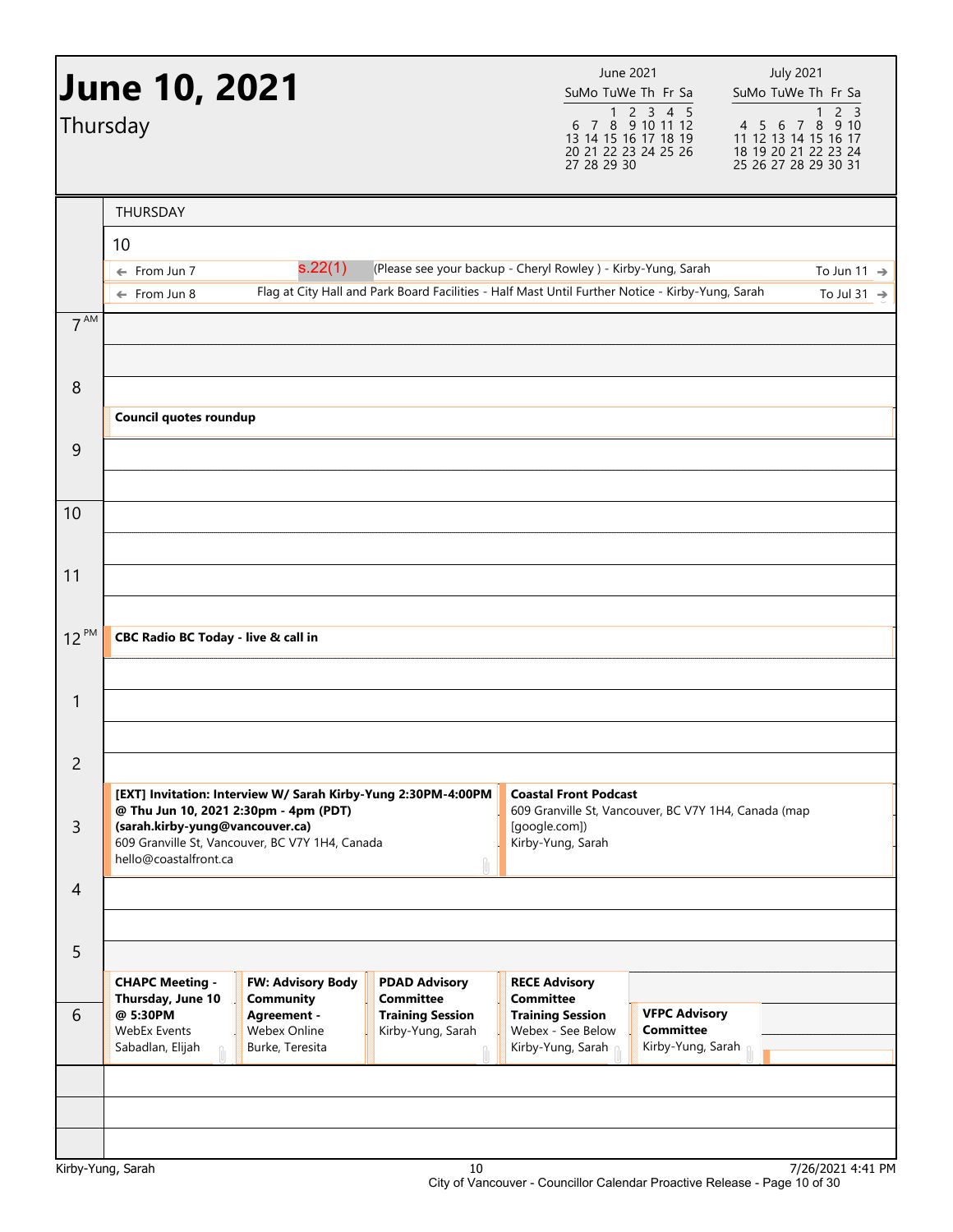| Friday          | <b>June 11, 2021</b>                                                                                                                                   | June 2021<br>SuMo TuWe Th Fr Sa<br>$\begin{array}{ccccccccc}\n & & 1 & 2 & 3 & 4 & 5 \\ 6 & 7 & 8 & 9 & 10 & 11 & 12\n\end{array}$<br>13 14 15 16 17 18 19<br>20 21 22 23 24 25 26<br>27 28 29 30 | <b>July 2021</b><br>SuMo TuWe Th Fr Sa<br>2 <sup>3</sup><br>1<br>4 5 6 7 8<br>9 10<br>11 12 13 14 15 16 17<br>18 19 20 21 22 23 24<br>25 26 27 28 29 30 31 |
|-----------------|--------------------------------------------------------------------------------------------------------------------------------------------------------|---------------------------------------------------------------------------------------------------------------------------------------------------------------------------------------------------|------------------------------------------------------------------------------------------------------------------------------------------------------------|
|                 | <b>FRIDAY</b>                                                                                                                                          |                                                                                                                                                                                                   |                                                                                                                                                            |
|                 | 11                                                                                                                                                     |                                                                                                                                                                                                   |                                                                                                                                                            |
|                 | s.22(1)<br>← From Jun 7<br>Flag at City Hall and Park Board Facilities - Half Mast Until Further Notice - Kirby-Yung, Sarah<br>$\leftarrow$ From Jun 8 | (Please see your backup - Cheryl Rowley ) - Kirby-Yung, Sarah                                                                                                                                     | 6<br>To Jul 31 $\rightarrow$                                                                                                                               |
| $7^{\text{AM}}$ |                                                                                                                                                        |                                                                                                                                                                                                   |                                                                                                                                                            |
| 8               |                                                                                                                                                        |                                                                                                                                                                                                   |                                                                                                                                                            |
| 9               |                                                                                                                                                        |                                                                                                                                                                                                   |                                                                                                                                                            |
| 10              |                                                                                                                                                        |                                                                                                                                                                                                   |                                                                                                                                                            |
| 11              |                                                                                                                                                        |                                                                                                                                                                                                   |                                                                                                                                                            |
| $12^{PM}$       |                                                                                                                                                        |                                                                                                                                                                                                   |                                                                                                                                                            |
|                 | Invitation: South Vancouver Film Hub Discussion @ Fri Jun 11                                                                                           | Invitation: South Vancouver Film Hub Discussion @ Fri Jun 11, 2                                                                                                                                   |                                                                                                                                                            |
| 1               | Introduction to the DVBIA's new President & CEO; Zoom; Keyanna                                                                                         | Introduction to the DVBIA's new President & CEO; Zoom; Kirby-Yu                                                                                                                                   |                                                                                                                                                            |
| $\overline{c}$  |                                                                                                                                                        |                                                                                                                                                                                                   |                                                                                                                                                            |
| $\mathsf{3}$    |                                                                                                                                                        |                                                                                                                                                                                                   |                                                                                                                                                            |
| $\overline{4}$  |                                                                                                                                                        |                                                                                                                                                                                                   |                                                                                                                                                            |
| 5               | <b>Rivers Have Mouths</b><br>Dr. Sun Yat-Sen Classical Chinese Garden - 578 Carrall St, Vancouver BC V6B 5K2, Canada                                   |                                                                                                                                                                                                   |                                                                                                                                                            |
| 6               |                                                                                                                                                        |                                                                                                                                                                                                   |                                                                                                                                                            |
|                 |                                                                                                                                                        |                                                                                                                                                                                                   |                                                                                                                                                            |
|                 | Kirby-Yung, Sarah<br>11                                                                                                                                |                                                                                                                                                                                                   | 7/26/2021 4:41 PM                                                                                                                                          |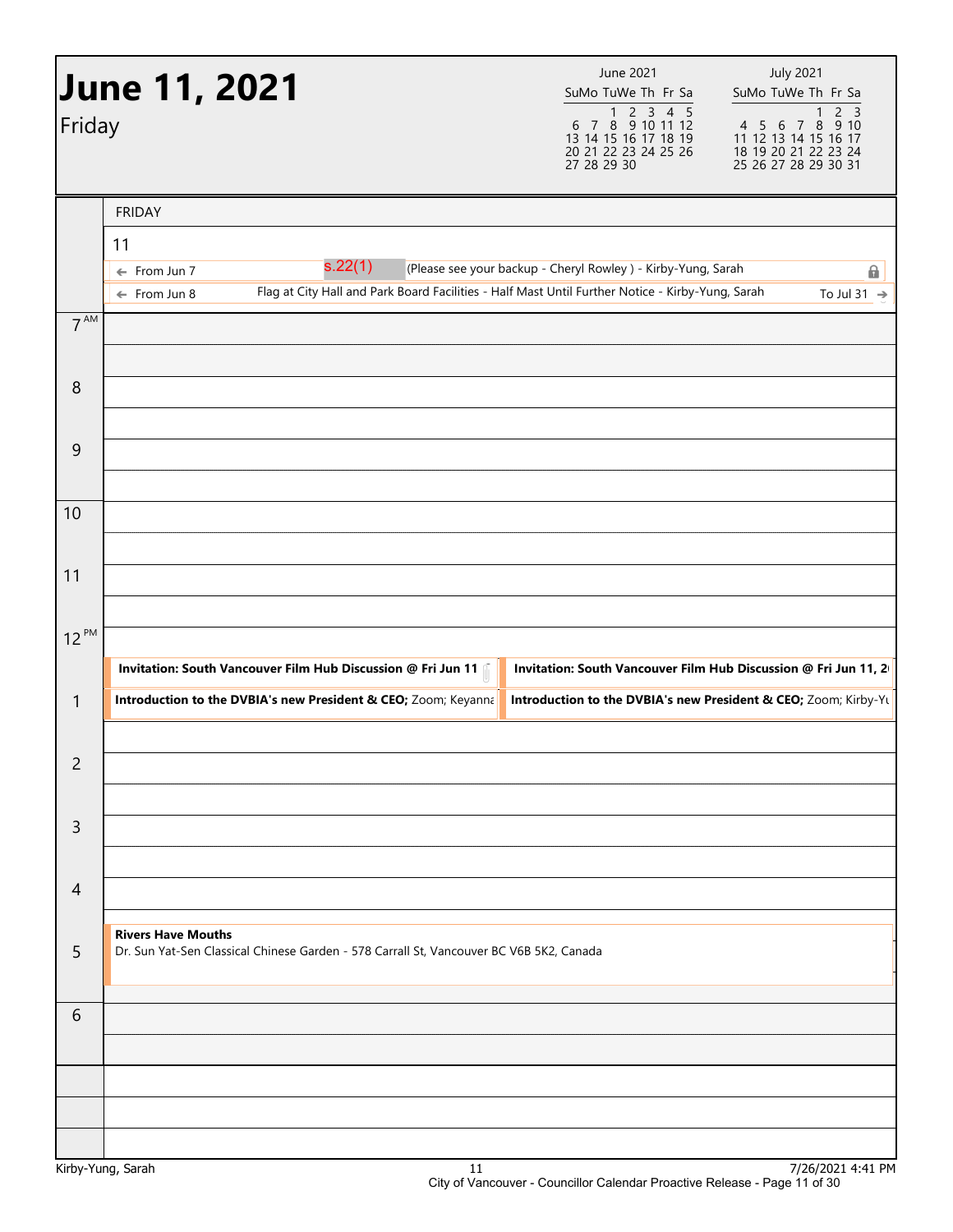|                 | <b>June 12, 2021</b><br>Saturday |  | June 2021<br>SuMo TuWe Th Fr Sa<br>1 2 3 4 5<br>6 7 8 9 10 11 12<br>13 14 15 16 17 18 19<br>20 21 22 23 24 25 26<br>27 28 29 30 | <b>July 2021</b><br>SuMo TuWe Th Fr Sa |
|-----------------|----------------------------------|--|---------------------------------------------------------------------------------------------------------------------------------|----------------------------------------|
|                 | SATURDAY                         |  |                                                                                                                                 |                                        |
|                 | 12                               |  |                                                                                                                                 |                                        |
| $7^{\text{AM}}$ | $\leftarrow$ From Jun 8          |  | Flag at City Hall and Park Board Facilities - Half Mast Until Further Notice - Kirby-Yung, Sarah                                | To Jul 31 $\rightarrow$                |
| $\, 8$          |                                  |  |                                                                                                                                 |                                        |
|                 |                                  |  |                                                                                                                                 |                                        |
| $\overline{9}$  |                                  |  |                                                                                                                                 |                                        |
|                 | write-up                         |  |                                                                                                                                 |                                        |
| 10              |                                  |  |                                                                                                                                 |                                        |
| 11              |                                  |  |                                                                                                                                 |                                        |
|                 |                                  |  |                                                                                                                                 |                                        |
| $12^{PM}$       |                                  |  |                                                                                                                                 |                                        |
| $\mathbf{1}$    |                                  |  |                                                                                                                                 |                                        |
|                 |                                  |  |                                                                                                                                 |                                        |
| $\overline{2}$  |                                  |  |                                                                                                                                 |                                        |
| $\mathsf{3}$    |                                  |  |                                                                                                                                 |                                        |
|                 |                                  |  |                                                                                                                                 |                                        |
| $\overline{4}$  |                                  |  |                                                                                                                                 |                                        |
| 5               |                                  |  |                                                                                                                                 |                                        |
|                 |                                  |  |                                                                                                                                 |                                        |
| $\sqrt{6}$      |                                  |  |                                                                                                                                 |                                        |
|                 |                                  |  |                                                                                                                                 |                                        |
|                 |                                  |  |                                                                                                                                 |                                        |
|                 |                                  |  |                                                                                                                                 |                                        |
|                 |                                  |  |                                                                                                                                 |                                        |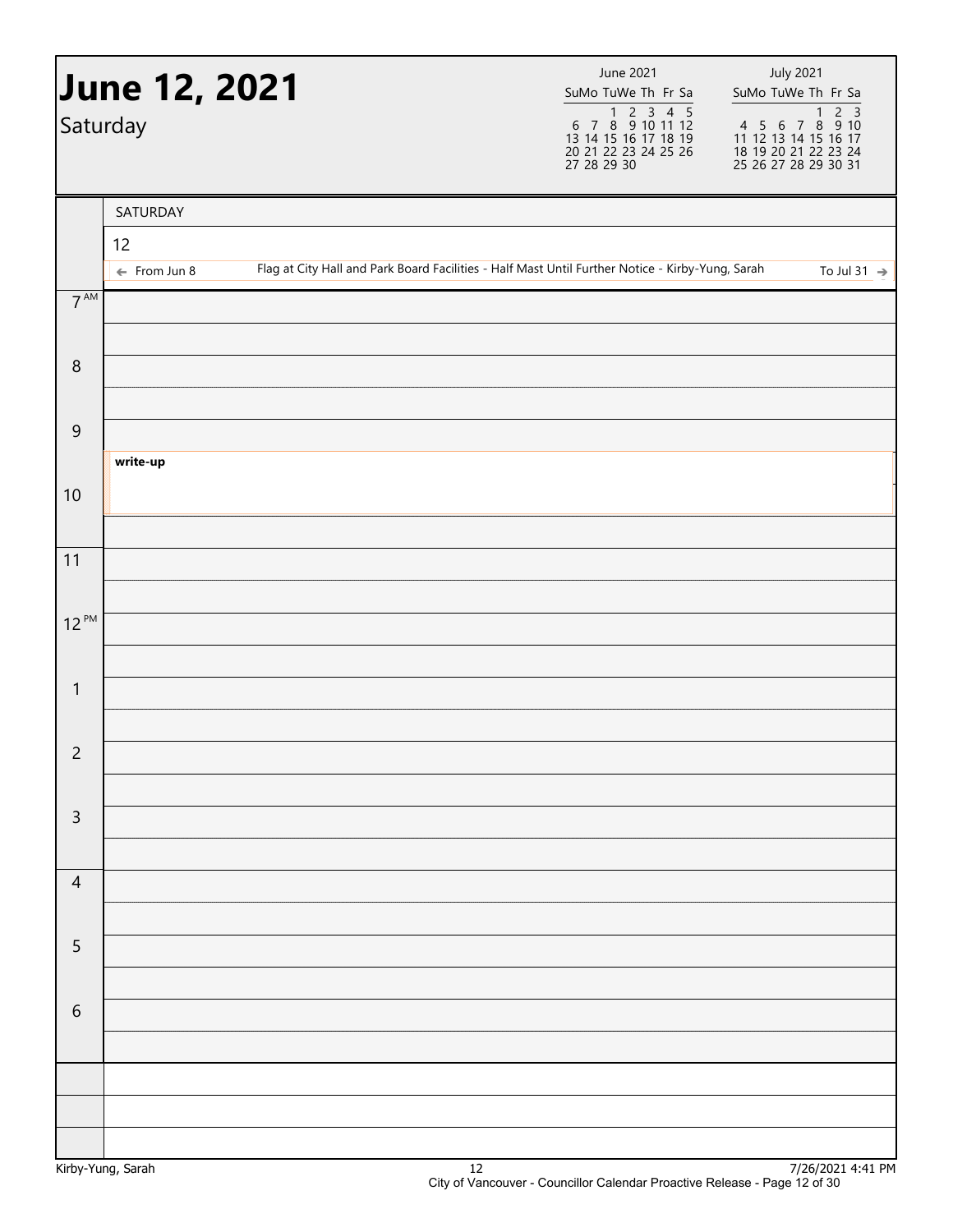| SUNDAY<br>13<br>Flag at City Hall and Park Board Facilities - Half Mast Until Further Notice - Kirby-Yung, Sarah<br>$\leftarrow$ From Jun 8<br>$7^{\text{AM}}$<br>8<br>9<br>10<br>11<br>$12^{PM}$<br>[EXT] Sarah and Kier; S.15(1)(1)<br>$\mathbf{1}$<br>Kier Junos<br>$\overline{c}$<br>$\mathsf{3}$<br>$\overline{4}$ |                                                                  |
|-------------------------------------------------------------------------------------------------------------------------------------------------------------------------------------------------------------------------------------------------------------------------------------------------------------------------|------------------------------------------------------------------|
|                                                                                                                                                                                                                                                                                                                         |                                                                  |
|                                                                                                                                                                                                                                                                                                                         |                                                                  |
|                                                                                                                                                                                                                                                                                                                         | To Jul 31 $\rightarrow$                                          |
|                                                                                                                                                                                                                                                                                                                         |                                                                  |
|                                                                                                                                                                                                                                                                                                                         |                                                                  |
|                                                                                                                                                                                                                                                                                                                         |                                                                  |
|                                                                                                                                                                                                                                                                                                                         |                                                                  |
|                                                                                                                                                                                                                                                                                                                         |                                                                  |
|                                                                                                                                                                                                                                                                                                                         |                                                                  |
|                                                                                                                                                                                                                                                                                                                         | $\begin{matrix} \begin{matrix} 0 \\ 1 \end{matrix} \end{matrix}$ |
|                                                                                                                                                                                                                                                                                                                         |                                                                  |
|                                                                                                                                                                                                                                                                                                                         |                                                                  |
|                                                                                                                                                                                                                                                                                                                         |                                                                  |
| 5                                                                                                                                                                                                                                                                                                                       |                                                                  |
| 6                                                                                                                                                                                                                                                                                                                       |                                                                  |
|                                                                                                                                                                                                                                                                                                                         |                                                                  |
|                                                                                                                                                                                                                                                                                                                         |                                                                  |
|                                                                                                                                                                                                                                                                                                                         |                                                                  |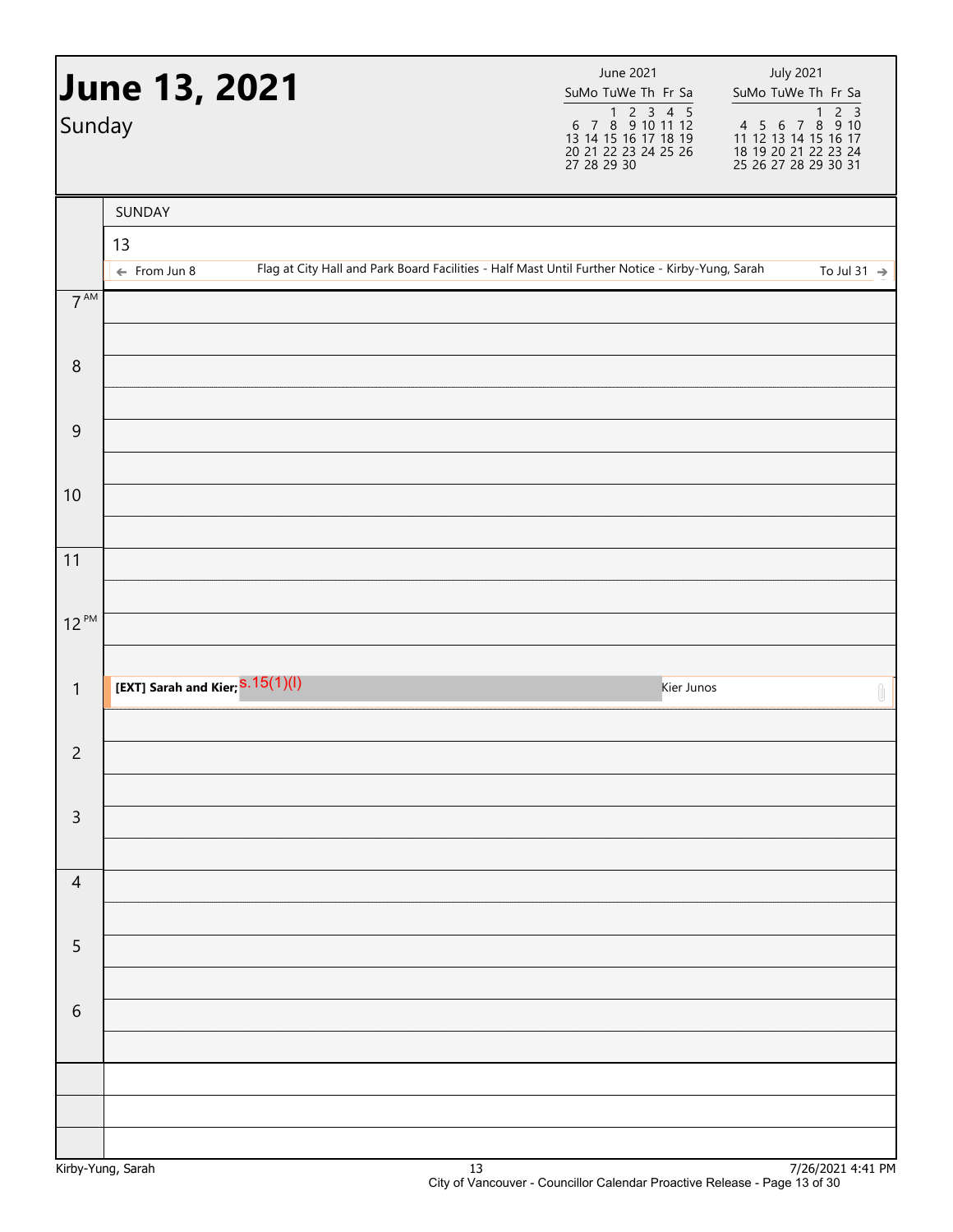| Monday          | <b>June 14, 2021</b>                                                                               |                                                                                                  | <b>June 2021</b><br>SuMo TuWe Th Fr Sa<br>$\begin{array}{@{}c@{\hspace{1em}}c@{\hspace{1em}}c@{\hspace{1em}}c@{\hspace{1em}}c@{\hspace{1em}}c@{\hspace{1em}}c@{\hspace{1em}}c@{\hspace{1em}}c@{\hspace{1em}}c@{\hspace{1em}}c@{\hspace{1em}}c@{\hspace{1em}}c@{\hspace{1em}}c@{\hspace{1em}}c@{\hspace{1em}}c@{\hspace{1em}}c@{\hspace{1em}}c@{\hspace{1em}}c@{\hspace{1em}}c@{\hspace{1em}}c@{\hspace{1em}}c@{\hspace{1em}}c@{\hspace{1em}}c@{\hspace{$<br>13 14 15 16 17 18 19<br>20 21 22 23 24 25 26<br>27 28 29 30 | <b>July 2021</b><br>SuMo TuWe Th Fr Sa<br>2 <sub>3</sub><br>$\mathbf{1}$<br>4 5 6 7 8 9 10<br>11 12 13 14 15 16 17<br>18 19 20 21 22 23 24<br>25 26 27 28 29 30 31 |
|-----------------|----------------------------------------------------------------------------------------------------|--------------------------------------------------------------------------------------------------|-------------------------------------------------------------------------------------------------------------------------------------------------------------------------------------------------------------------------------------------------------------------------------------------------------------------------------------------------------------------------------------------------------------------------------------------------------------------------------------------------------------------------|--------------------------------------------------------------------------------------------------------------------------------------------------------------------|
|                 | <b>MONDAY</b><br>14                                                                                |                                                                                                  |                                                                                                                                                                                                                                                                                                                                                                                                                                                                                                                         |                                                                                                                                                                    |
|                 | $\leftarrow$ From Jun 8<br>Submit Final Motion for Agenda Inclusion by 5pm (For June 22nd Council) | Flag at City Hall and Park Board Facilities - Half Mast Until Further Notice - Kirby-Yung, Sarah |                                                                                                                                                                                                                                                                                                                                                                                                                                                                                                                         | To Jul 31 $\rightarrow$                                                                                                                                            |
| 7 <sup>AM</sup> |                                                                                                    |                                                                                                  |                                                                                                                                                                                                                                                                                                                                                                                                                                                                                                                         |                                                                                                                                                                    |
| 8               |                                                                                                    |                                                                                                  |                                                                                                                                                                                                                                                                                                                                                                                                                                                                                                                         |                                                                                                                                                                    |
| 9               |                                                                                                    |                                                                                                  |                                                                                                                                                                                                                                                                                                                                                                                                                                                                                                                         |                                                                                                                                                                    |
| 10              | <b>Climate Emergency Parking Program</b><br>media briefing                                         | [EXT] Solubag Mtg w/ City of Vancouver;                                                          |                                                                                                                                                                                                                                                                                                                                                                                                                                                                                                                         | [EXT] Solubag Mtg w/ City of Vancouver; [                                                                                                                          |
| 11              |                                                                                                    |                                                                                                  |                                                                                                                                                                                                                                                                                                                                                                                                                                                                                                                         |                                                                                                                                                                    |
| $12^{PM}$       |                                                                                                    |                                                                                                  |                                                                                                                                                                                                                                                                                                                                                                                                                                                                                                                         |                                                                                                                                                                    |
|                 | <b>CKNW Jill Bennett Show</b>                                                                      |                                                                                                  |                                                                                                                                                                                                                                                                                                                                                                                                                                                                                                                         |                                                                                                                                                                    |
| $\mathbf{1}$    | Staff/Council Briefing - June 14, 2021<br>WebEx<br>Grzegorzewski, Anthony                          |                                                                                                  |                                                                                                                                                                                                                                                                                                                                                                                                                                                                                                                         |                                                                                                                                                                    |
| 2               |                                                                                                    |                                                                                                  |                                                                                                                                                                                                                                                                                                                                                                                                                                                                                                                         |                                                                                                                                                                    |
| 3               |                                                                                                    |                                                                                                  |                                                                                                                                                                                                                                                                                                                                                                                                                                                                                                                         |                                                                                                                                                                    |
|                 | Council Briefing: Session C - PDS & DBL: Service Plan & Financial Update<br>WebEx                  |                                                                                                  |                                                                                                                                                                                                                                                                                                                                                                                                                                                                                                                         |                                                                                                                                                                    |
| $\overline{4}$  | Tuerlings, Leslie                                                                                  |                                                                                                  |                                                                                                                                                                                                                                                                                                                                                                                                                                                                                                                         |                                                                                                                                                                    |
| 5               | travel time<br>Fred Kwok/Councillors Fry and Kirby-Yung                                            |                                                                                                  |                                                                                                                                                                                                                                                                                                                                                                                                                                                                                                                         |                                                                                                                                                                    |
| 6               | Floata - 180 Keefer Street<br>Kirby-Yung, Sarah                                                    |                                                                                                  |                                                                                                                                                                                                                                                                                                                                                                                                                                                                                                                         |                                                                                                                                                                    |
|                 |                                                                                                    |                                                                                                  |                                                                                                                                                                                                                                                                                                                                                                                                                                                                                                                         |                                                                                                                                                                    |
|                 |                                                                                                    |                                                                                                  |                                                                                                                                                                                                                                                                                                                                                                                                                                                                                                                         |                                                                                                                                                                    |
|                 |                                                                                                    |                                                                                                  |                                                                                                                                                                                                                                                                                                                                                                                                                                                                                                                         | $7/26/2021$ 4.41 BM                                                                                                                                                |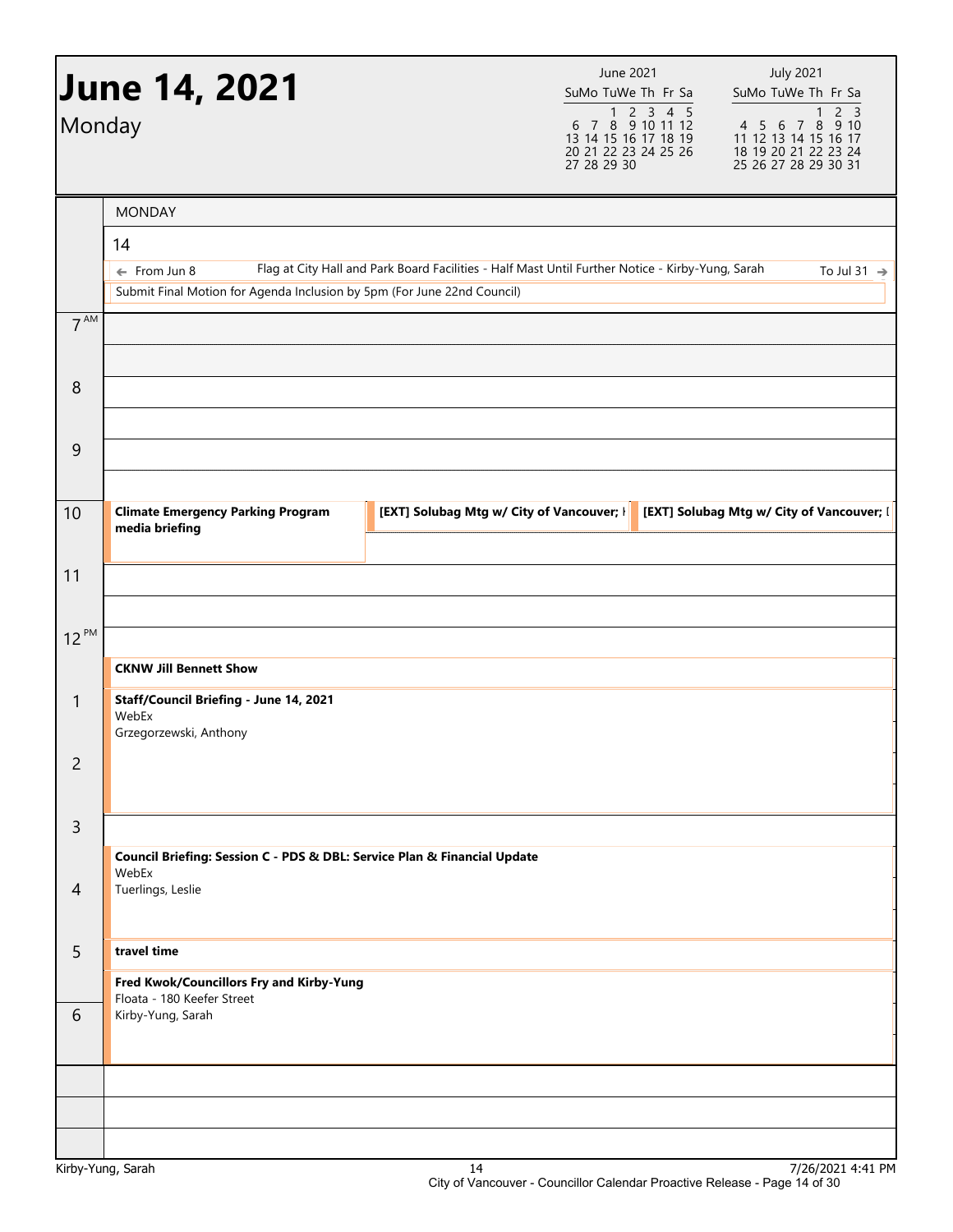| Tuesday         | <b>June 15, 2021</b>                                                                        | June 2021<br>SuMo TuWe Th Fr Sa<br>$\begin{array}{@{}c@{\hspace{1em}}c@{\hspace{1em}}c@{\hspace{1em}}c@{\hspace{1em}}c@{\hspace{1em}}c@{\hspace{1em}}c@{\hspace{1em}}c@{\hspace{1em}}c@{\hspace{1em}}c@{\hspace{1em}}c@{\hspace{1em}}c@{\hspace{1em}}c@{\hspace{1em}}c@{\hspace{1em}}c@{\hspace{1em}}c@{\hspace{1em}}c@{\hspace{1em}}c@{\hspace{1em}}c@{\hspace{1em}}c@{\hspace{1em}}c@{\hspace{1em}}c@{\hspace{1em}}c@{\hspace{1em}}c@{\hspace{$<br>13 14 15 16 17 18 19<br>20 21 22 23 24 25 26<br>27 28 29 30 | <b>July 2021</b><br>SuMo TuWe Th Fr Sa<br>1 2 3<br>4 5 6 7 8 9 10<br>11 12 13 14 15 16 17<br>18 19 20 21 22 23 24<br>25 26 27 28 29 30 31 |
|-----------------|---------------------------------------------------------------------------------------------|------------------------------------------------------------------------------------------------------------------------------------------------------------------------------------------------------------------------------------------------------------------------------------------------------------------------------------------------------------------------------------------------------------------------------------------------------------------------------------------------------------------|-------------------------------------------------------------------------------------------------------------------------------------------|
|                 | TUESDAY                                                                                     |                                                                                                                                                                                                                                                                                                                                                                                                                                                                                                                  |                                                                                                                                           |
|                 | 15                                                                                          |                                                                                                                                                                                                                                                                                                                                                                                                                                                                                                                  |                                                                                                                                           |
| 7 <sup>AM</sup> | $\leftarrow$ From Jun 8                                                                     | Flag at City Hall and Park Board Facilities - Half Mast Until Further Notice - Kirby-Yung, Sarah                                                                                                                                                                                                                                                                                                                                                                                                                 | To Jul 31 $\rightarrow$                                                                                                                   |
|                 |                                                                                             |                                                                                                                                                                                                                                                                                                                                                                                                                                                                                                                  |                                                                                                                                           |
| 8               |                                                                                             |                                                                                                                                                                                                                                                                                                                                                                                                                                                                                                                  |                                                                                                                                           |
| 9               |                                                                                             |                                                                                                                                                                                                                                                                                                                                                                                                                                                                                                                  |                                                                                                                                           |
|                 | skeleton of motion                                                                          |                                                                                                                                                                                                                                                                                                                                                                                                                                                                                                                  |                                                                                                                                           |
| 10              |                                                                                             |                                                                                                                                                                                                                                                                                                                                                                                                                                                                                                                  |                                                                                                                                           |
|                 | <b>Mike Howell</b>                                                                          |                                                                                                                                                                                                                                                                                                                                                                                                                                                                                                                  |                                                                                                                                           |
| 11              | <b>REGISTERED: Reimagine Granville Street</b><br>ZOOM - See Link Below<br>Kirby-Yung, Sarah |                                                                                                                                                                                                                                                                                                                                                                                                                                                                                                                  |                                                                                                                                           |
| $12^{PM}$       |                                                                                             |                                                                                                                                                                                                                                                                                                                                                                                                                                                                                                                  |                                                                                                                                           |
| $\mathbf{1}$    |                                                                                             |                                                                                                                                                                                                                                                                                                                                                                                                                                                                                                                  |                                                                                                                                           |
|                 | <b>OMNITV</b>                                                                               |                                                                                                                                                                                                                                                                                                                                                                                                                                                                                                                  |                                                                                                                                           |
| $\overline{c}$  |                                                                                             |                                                                                                                                                                                                                                                                                                                                                                                                                                                                                                                  |                                                                                                                                           |
|                 | <b>Council budget survey</b>                                                                |                                                                                                                                                                                                                                                                                                                                                                                                                                                                                                                  |                                                                                                                                           |
| 3               |                                                                                             |                                                                                                                                                                                                                                                                                                                                                                                                                                                                                                                  |                                                                                                                                           |
|                 |                                                                                             |                                                                                                                                                                                                                                                                                                                                                                                                                                                                                                                  |                                                                                                                                           |
| $\overline{4}$  |                                                                                             |                                                                                                                                                                                                                                                                                                                                                                                                                                                                                                                  |                                                                                                                                           |
|                 | Pete Fry                                                                                    |                                                                                                                                                                                                                                                                                                                                                                                                                                                                                                                  |                                                                                                                                           |
| 5               | <b>WADV Advisory Committee Training Session</b>                                             |                                                                                                                                                                                                                                                                                                                                                                                                                                                                                                                  |                                                                                                                                           |
| 6               | Kirby-Yung, Sarah                                                                           | Public Hearing - June 15, 2021<br>Webex (Online)<br>Dragnea, Irina                                                                                                                                                                                                                                                                                                                                                                                                                                               |                                                                                                                                           |
|                 |                                                                                             |                                                                                                                                                                                                                                                                                                                                                                                                                                                                                                                  |                                                                                                                                           |
|                 |                                                                                             |                                                                                                                                                                                                                                                                                                                                                                                                                                                                                                                  |                                                                                                                                           |
|                 |                                                                                             |                                                                                                                                                                                                                                                                                                                                                                                                                                                                                                                  |                                                                                                                                           |
|                 |                                                                                             |                                                                                                                                                                                                                                                                                                                                                                                                                                                                                                                  | 7/26/2003                                                                                                                                 |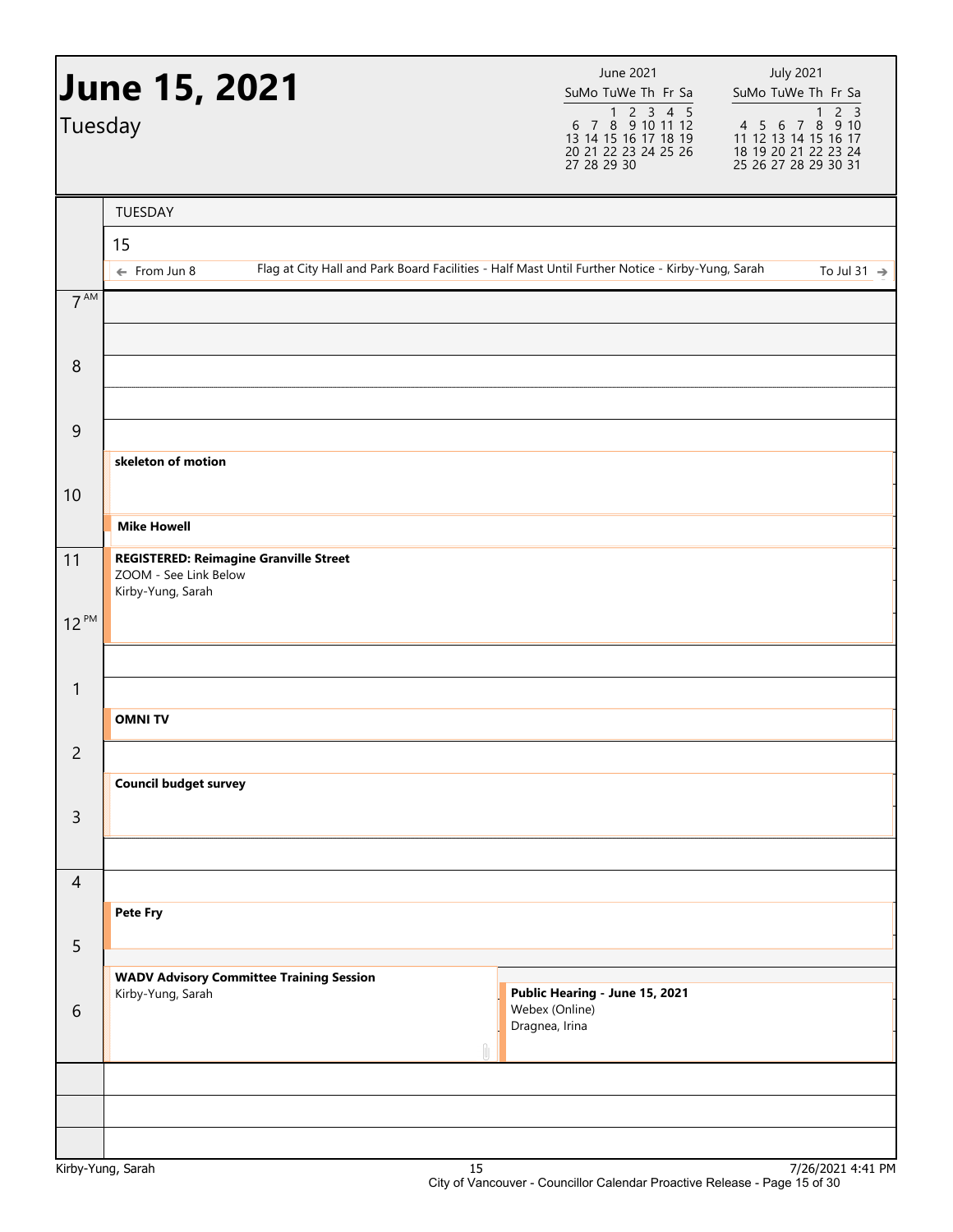| <b>June 16, 2021</b><br>Wednesday |                                                      |                                                                                                  | June 2021<br><b>July 2021</b><br>SuMo TuWe Th Fr Sa<br>SuMo TuWe Th Fr Sa<br>$4 5 6 7 8 9 10$<br>1 1 2 1 2 1 4 5 6 7 8 9 10<br>1 2 3 4 5<br>6 7 8 9 10 11 12<br>13 14 15 16 17 18 19<br>11 12 13 14 15 16 17<br>20 21 22 23 24 25 26<br>18 19 20 21 22 23 24<br>27 28 29 30<br>25 26 27 28 29 30 31 |                                                                 |  |  |
|-----------------------------------|------------------------------------------------------|--------------------------------------------------------------------------------------------------|-----------------------------------------------------------------------------------------------------------------------------------------------------------------------------------------------------------------------------------------------------------------------------------------------------|-----------------------------------------------------------------|--|--|
|                                   | WEDNESDAY                                            |                                                                                                  |                                                                                                                                                                                                                                                                                                     |                                                                 |  |  |
|                                   | 16                                                   |                                                                                                  |                                                                                                                                                                                                                                                                                                     |                                                                 |  |  |
|                                   | $\leftarrow$ From Jun 8                              | Flag at City Hall and Park Board Facilities - Half Mast Until Further Notice - Kirby-Yung, Sarah |                                                                                                                                                                                                                                                                                                     | To Jul 31 $\rightarrow$                                         |  |  |
| 7 <sup>AM</sup>                   |                                                      |                                                                                                  |                                                                                                                                                                                                                                                                                                     |                                                                 |  |  |
| 8                                 |                                                      |                                                                                                  |                                                                                                                                                                                                                                                                                                     |                                                                 |  |  |
| 9                                 |                                                      |                                                                                                  |                                                                                                                                                                                                                                                                                                     |                                                                 |  |  |
| 10                                | Informal chat BC Housing ; Dominato, Lisa            |                                                                                                  |                                                                                                                                                                                                                                                                                                     |                                                                 |  |  |
| 11                                | Webex - Details Below<br>Hardwick, Colleen           | John Rose/Councillors Carr, Hardwick, Dominato, Kirby-Yung - H                                   | Webex<br>Kirby-Yung, Sarah                                                                                                                                                                                                                                                                          | John Rose/Councillors Carr, Hardwick, Dominato, Kirby-Yung - H  |  |  |
| $12^{PM}$                         |                                                      |                                                                                                  |                                                                                                                                                                                                                                                                                                     |                                                                 |  |  |
| $\mathbf{1}$                      |                                                      | [EXT] 2037 -2061 East Broadway - Virtual Meeting Request ; Micr                                  |                                                                                                                                                                                                                                                                                                     | [EXT] 2037 -2061 East Broadway - Virtual Meeting Request ; Micr |  |  |
| 2                                 |                                                      |                                                                                                  |                                                                                                                                                                                                                                                                                                     |                                                                 |  |  |
| 3                                 |                                                      |                                                                                                  |                                                                                                                                                                                                                                                                                                     |                                                                 |  |  |
| $\overline{4}$                    | <b>GHAPC Meeting</b><br>Virtual<br>Kirby-Yung, Sarah | <b>GHAPC Meeting</b><br>Virutal                                                                  | <b>GHAPC Virtual Meeting -</b><br><b>Orientation Session on</b><br>Wednesday, June 16, 2021 at                                                                                                                                                                                                      |                                                                 |  |  |
| 5                                 |                                                      |                                                                                                  | 4pm<br>WebEx Events (you may need to<br>download the WebEx app prior<br>Sabadlan, Elijah<br>Ù                                                                                                                                                                                                       | <b>Chinatown Community</b>                                      |  |  |
| 6                                 |                                                      | National Indigenous Peoples Day Video; Kirby-Yung, Sarah                                         |                                                                                                                                                                                                                                                                                                     | Floata<br>Kirby-Yung, Sarah                                     |  |  |
|                                   |                                                      |                                                                                                  |                                                                                                                                                                                                                                                                                                     |                                                                 |  |  |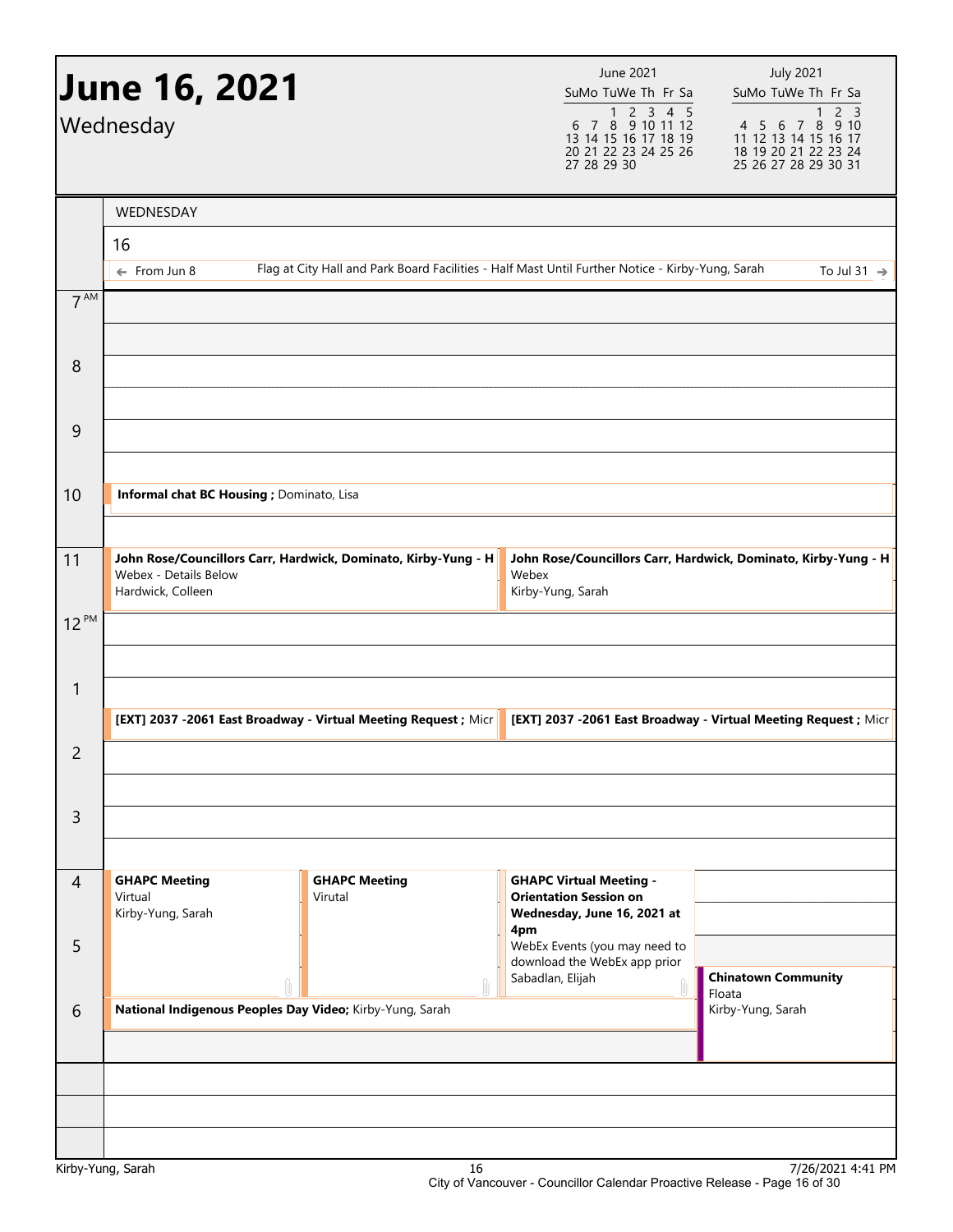|                | <b>June 17, 2021</b><br>Thursday                                                                                      |                                                                                                  |               | June 2021<br>SuMo TuWe Th Fr Sa<br>$\begin{array}{@{}c@{\hspace{1em}}c@{\hspace{1em}}c@{\hspace{1em}}c@{\hspace{1em}}c@{\hspace{1em}}c@{\hspace{1em}}c@{\hspace{1em}}c@{\hspace{1em}}c@{\hspace{1em}}c@{\hspace{1em}}c@{\hspace{1em}}c@{\hspace{1em}}c@{\hspace{1em}}c@{\hspace{1em}}c@{\hspace{1em}}c@{\hspace{1em}}c@{\hspace{1em}}c@{\hspace{1em}}c@{\hspace{1em}}c@{\hspace{1em}}c@{\hspace{1em}}c@{\hspace{1em}}c@{\hspace{1em}}c@{\hspace{$<br>13 14 15 16 17 18 19<br>20 21 22 23 24 25 26<br>27 28 29 30 | <b>July 2021</b><br>SuMo TuWe Th Fr Sa<br>2 <sub>3</sub><br>$4\ 5\ 6\ 7\ 8\ 9\ 10$<br>11 12 13 14 15 16 17<br>18 19 20 21 22 23 24<br>25 26 27 28 29 30 31 |
|----------------|-----------------------------------------------------------------------------------------------------------------------|--------------------------------------------------------------------------------------------------|---------------|------------------------------------------------------------------------------------------------------------------------------------------------------------------------------------------------------------------------------------------------------------------------------------------------------------------------------------------------------------------------------------------------------------------------------------------------------------------------------------------------------------------|------------------------------------------------------------------------------------------------------------------------------------------------------------|
|                | THURSDAY                                                                                                              |                                                                                                  |               |                                                                                                                                                                                                                                                                                                                                                                                                                                                                                                                  |                                                                                                                                                            |
|                | 17                                                                                                                    |                                                                                                  |               |                                                                                                                                                                                                                                                                                                                                                                                                                                                                                                                  |                                                                                                                                                            |
|                | $\leftarrow$ From Jun 8                                                                                               | Flag at City Hall and Park Board Facilities - Half Mast Until Further Notice - Kirby-Yung, Sarah |               |                                                                                                                                                                                                                                                                                                                                                                                                                                                                                                                  | To Jul 31 $\rightarrow$                                                                                                                                    |
| $7^{AM}$       |                                                                                                                       |                                                                                                  |               |                                                                                                                                                                                                                                                                                                                                                                                                                                                                                                                  |                                                                                                                                                            |
| 8              |                                                                                                                       |                                                                                                  |               |                                                                                                                                                                                                                                                                                                                                                                                                                                                                                                                  |                                                                                                                                                            |
| 9              |                                                                                                                       |                                                                                                  |               |                                                                                                                                                                                                                                                                                                                                                                                                                                                                                                                  |                                                                                                                                                            |
|                | National Indigenous Peoples Day Video Due; Kirby-Yung, Sarah                                                          |                                                                                                  |               |                                                                                                                                                                                                                                                                                                                                                                                                                                                                                                                  |                                                                                                                                                            |
| 10             | Neil Wyles, Mount Pleasant BIA                                                                                        |                                                                                                  | neil@mpbia.ca |                                                                                                                                                                                                                                                                                                                                                                                                                                                                                                                  | [EXT] Invitation: Sarah Kirby Yung / CPC @ Thu Jun 17, 2021 10a<br>Thierry Mount Pleasant, 265 E 10th Ave, Vancouver, BC V5T 4V1, Cana                     |
| 11             |                                                                                                                       |                                                                                                  |               |                                                                                                                                                                                                                                                                                                                                                                                                                                                                                                                  |                                                                                                                                                            |
| $12^{PM}$      | [EXT] Updated invitation: 888 Cambie St Discussion @ Thu Jun 1.<br>Join Zoom Meeting S.15(1)(I)<br>allison@poonigroup |                                                                                                  | ĥ,            | Join Zoom Meeting <b>S.15(1)(l)</b><br>Kirby-Yung, Sarah                                                                                                                                                                                                                                                                                                                                                                                                                                                         | [EXT] Updated invitation: 888 Cambie St Discussion @ Thu Jun 17                                                                                            |
|                |                                                                                                                       |                                                                                                  |               |                                                                                                                                                                                                                                                                                                                                                                                                                                                                                                                  |                                                                                                                                                            |
| 1              |                                                                                                                       |                                                                                                  |               |                                                                                                                                                                                                                                                                                                                                                                                                                                                                                                                  |                                                                                                                                                            |
| 2              |                                                                                                                       |                                                                                                  |               |                                                                                                                                                                                                                                                                                                                                                                                                                                                                                                                  |                                                                                                                                                            |
| $\mathsf{3}$   |                                                                                                                       |                                                                                                  |               |                                                                                                                                                                                                                                                                                                                                                                                                                                                                                                                  |                                                                                                                                                            |
|                | Royce Chwin & Stephen Reagan                                                                                          |                                                                                                  |               |                                                                                                                                                                                                                                                                                                                                                                                                                                                                                                                  |                                                                                                                                                            |
| $\overline{4}$ | Kirby-Yung, Sarah                                                                                                     |                                                                                                  |               |                                                                                                                                                                                                                                                                                                                                                                                                                                                                                                                  |                                                                                                                                                            |
| 5              |                                                                                                                       |                                                                                                  |               |                                                                                                                                                                                                                                                                                                                                                                                                                                                                                                                  |                                                                                                                                                            |
|                | <b>CYFA Advisory Committee</b>                                                                                        | <b>LGBT Advisory Committee</b>                                                                   |               |                                                                                                                                                                                                                                                                                                                                                                                                                                                                                                                  |                                                                                                                                                            |
| 6              | <b>Training Session</b><br>Kirby-Yung, Sarah                                                                          | <b>Training Session</b><br>Kirby-Yung, Sarah                                                     |               | Public Hearing - June 17, 2021<br>Webex (Online)<br>Grzegorzewski, Anthony                                                                                                                                                                                                                                                                                                                                                                                                                                       | <b>Public Hearing</b><br>Council Chamber<br><b>CC Meeting Requests</b><br>$\blacktriangledown$                                                             |
|                | 7:30pm - 9:30pm Odd Squad Gala Fundraiser Tribute to Jim Byrnes                                                       |                                                                                                  |               |                                                                                                                                                                                                                                                                                                                                                                                                                                                                                                                  |                                                                                                                                                            |
|                |                                                                                                                       |                                                                                                  |               |                                                                                                                                                                                                                                                                                                                                                                                                                                                                                                                  |                                                                                                                                                            |
|                |                                                                                                                       |                                                                                                  |               |                                                                                                                                                                                                                                                                                                                                                                                                                                                                                                                  |                                                                                                                                                            |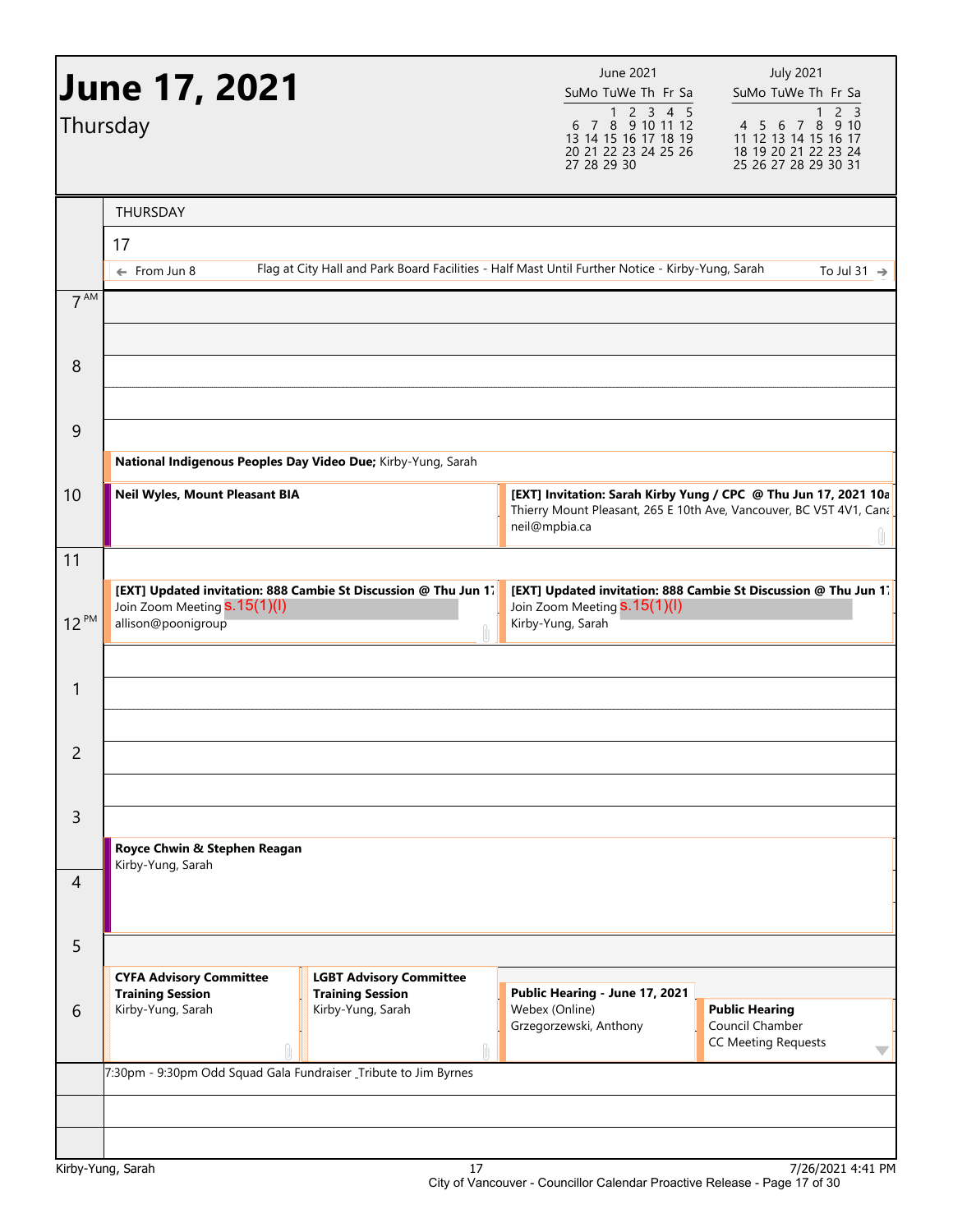| Friday           | <b>June 18, 2021</b>                                                                                                                                           | June 2021<br>SuMo TuWe Th Fr Sa<br>$\begin{array}{@{}c@{\hspace{1em}}c@{\hspace{1em}}c@{\hspace{1em}}c@{\hspace{1em}}c@{\hspace{1em}}c@{\hspace{1em}}c@{\hspace{1em}}c@{\hspace{1em}}c@{\hspace{1em}}c@{\hspace{1em}}c@{\hspace{1em}}c@{\hspace{1em}}c@{\hspace{1em}}c@{\hspace{1em}}c@{\hspace{1em}}c@{\hspace{1em}}c@{\hspace{1em}}c@{\hspace{1em}}c@{\hspace{1em}}c@{\hspace{1em}}c@{\hspace{1em}}c@{\hspace{1em}}c@{\hspace{1em}}c@{\hspace{$<br>13 14 15 16 17 18 19<br>20 21 22 23 24 25 26<br>27 28 29 30 | <b>July 2021</b><br>SuMo TuWe Th Fr Sa<br>2 <sub>3</sub><br>1<br>$4\ 5\ 6\ 7\ 8\ 9\ 10$<br>11 12 13 14 15 16 17<br>18 19 20 21 22 23 24<br>25 26 27 28 29 30 31 |
|------------------|----------------------------------------------------------------------------------------------------------------------------------------------------------------|------------------------------------------------------------------------------------------------------------------------------------------------------------------------------------------------------------------------------------------------------------------------------------------------------------------------------------------------------------------------------------------------------------------------------------------------------------------------------------------------------------------|-----------------------------------------------------------------------------------------------------------------------------------------------------------------|
|                  | <b>FRIDAY</b>                                                                                                                                                  |                                                                                                                                                                                                                                                                                                                                                                                                                                                                                                                  |                                                                                                                                                                 |
|                  | 18<br>Flag at City Hall and Park Board Facilities - Half Mast Until Further Notice - Kirby-Yung, Sarah<br>$\leftarrow$ From Jun 8                              |                                                                                                                                                                                                                                                                                                                                                                                                                                                                                                                  | To Jul 31 $\rightarrow$                                                                                                                                         |
|                  | Italian Heritage Month Launch - Kirby-Yung, Sarah                                                                                                              |                                                                                                                                                                                                                                                                                                                                                                                                                                                                                                                  |                                                                                                                                                                 |
| 7 <sup>AM</sup>  |                                                                                                                                                                |                                                                                                                                                                                                                                                                                                                                                                                                                                                                                                                  |                                                                                                                                                                 |
| $\boldsymbol{8}$ |                                                                                                                                                                |                                                                                                                                                                                                                                                                                                                                                                                                                                                                                                                  |                                                                                                                                                                 |
| 9                |                                                                                                                                                                |                                                                                                                                                                                                                                                                                                                                                                                                                                                                                                                  |                                                                                                                                                                 |
| 10               |                                                                                                                                                                |                                                                                                                                                                                                                                                                                                                                                                                                                                                                                                                  |                                                                                                                                                                 |
|                  |                                                                                                                                                                |                                                                                                                                                                                                                                                                                                                                                                                                                                                                                                                  |                                                                                                                                                                 |
| 11               |                                                                                                                                                                |                                                                                                                                                                                                                                                                                                                                                                                                                                                                                                                  |                                                                                                                                                                 |
| $12^{PM}$        | [EXT] Lunch at Chinatown BBQ - Councillor Kirby-Yung, VRS &<br><b>DanceHouse</b><br>Chinatown BBQ (130 E Pender St, Vancouver BC, Canada)<br>Kirby-Yung, Sarah | [EXT] Lunch at Chinatown BBQ - Councillor Kirby-Yung, VRS &<br><b>DanceHouse</b><br>Chinatown BBQ (130 E Pender St, Vancouver BC, Canada)<br>Melodie Corbett                                                                                                                                                                                                                                                                                                                                                     |                                                                                                                                                                 |
| 1                |                                                                                                                                                                |                                                                                                                                                                                                                                                                                                                                                                                                                                                                                                                  |                                                                                                                                                                 |
| $\overline{c}$   |                                                                                                                                                                |                                                                                                                                                                                                                                                                                                                                                                                                                                                                                                                  |                                                                                                                                                                 |
|                  | Coffee - Anthony & Sarah<br><b>TBD</b>                                                                                                                         | Coffee - Anthony & Sarah<br>TBD                                                                                                                                                                                                                                                                                                                                                                                                                                                                                  |                                                                                                                                                                 |
| $\overline{3}$   | Lindsay Sherman                                                                                                                                                | Kirby-Yung, Sarah                                                                                                                                                                                                                                                                                                                                                                                                                                                                                                |                                                                                                                                                                 |
| $\overline{4}$   |                                                                                                                                                                |                                                                                                                                                                                                                                                                                                                                                                                                                                                                                                                  | Û                                                                                                                                                               |
| 5                |                                                                                                                                                                |                                                                                                                                                                                                                                                                                                                                                                                                                                                                                                                  |                                                                                                                                                                 |
| 6                |                                                                                                                                                                |                                                                                                                                                                                                                                                                                                                                                                                                                                                                                                                  |                                                                                                                                                                 |
|                  |                                                                                                                                                                |                                                                                                                                                                                                                                                                                                                                                                                                                                                                                                                  |                                                                                                                                                                 |
|                  |                                                                                                                                                                |                                                                                                                                                                                                                                                                                                                                                                                                                                                                                                                  |                                                                                                                                                                 |
|                  | $18\,$<br>Kirby-Yung, Sarah                                                                                                                                    |                                                                                                                                                                                                                                                                                                                                                                                                                                                                                                                  | 7/26/2021 4:41 PM                                                                                                                                               |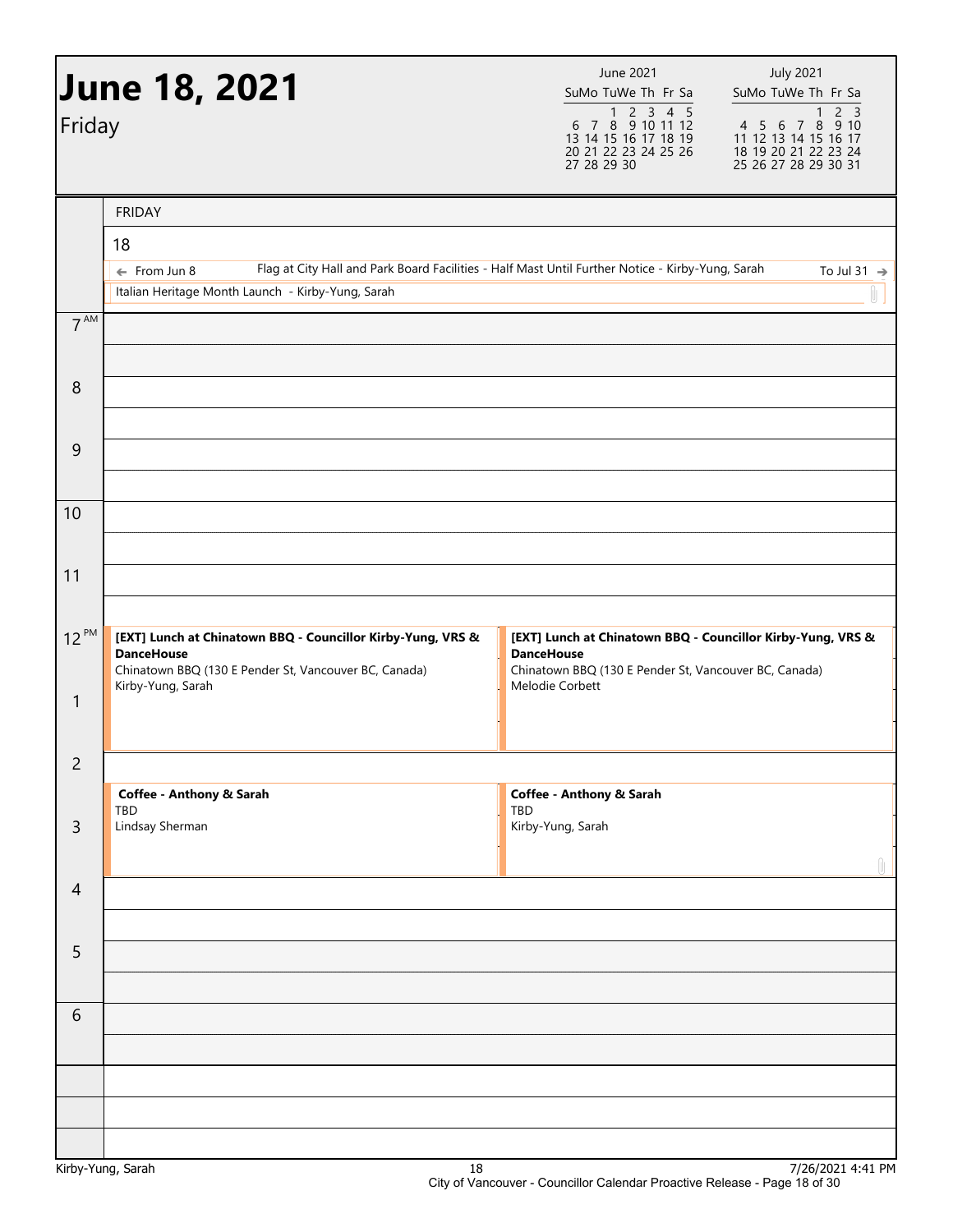|                 | <b>June 19, 2021</b><br>Saturday |                                                                                                  | June 2021<br>SuMo TuWe Th Fr Sa<br>1 2 3 4 5<br>6 7 8 9 10 11 12<br>13 14 15 16 17 18 19<br>20 21 22 23 24 25 26<br>27 28 29 30 | <b>July 2021</b><br>SuMo TuWe Th Fr Sa |
|-----------------|----------------------------------|--------------------------------------------------------------------------------------------------|---------------------------------------------------------------------------------------------------------------------------------|----------------------------------------|
|                 | SATURDAY                         |                                                                                                  |                                                                                                                                 |                                        |
|                 | 19                               | Flag at City Hall and Park Board Facilities - Half Mast Until Further Notice - Kirby-Yung, Sarah |                                                                                                                                 |                                        |
| $7^{\text{AM}}$ | $\leftarrow$ From Jun 8          |                                                                                                  |                                                                                                                                 | To Jul 31 $\rightarrow$                |
|                 |                                  |                                                                                                  |                                                                                                                                 |                                        |
| $\, 8$          |                                  |                                                                                                  |                                                                                                                                 |                                        |
| $\overline{9}$  |                                  |                                                                                                  |                                                                                                                                 |                                        |
| 10              |                                  |                                                                                                  |                                                                                                                                 |                                        |
| 11              |                                  |                                                                                                  |                                                                                                                                 |                                        |
| $12^{PM}$       |                                  |                                                                                                  |                                                                                                                                 |                                        |
|                 |                                  |                                                                                                  |                                                                                                                                 |                                        |
| $\mathbf{1}$    |                                  |                                                                                                  |                                                                                                                                 |                                        |
| $\overline{2}$  |                                  |                                                                                                  |                                                                                                                                 |                                        |
|                 |                                  |                                                                                                  |                                                                                                                                 |                                        |
| $\mathsf 3$     |                                  |                                                                                                  |                                                                                                                                 |                                        |
| $\overline{4}$  |                                  |                                                                                                  |                                                                                                                                 |                                        |
| $\overline{5}$  |                                  |                                                                                                  |                                                                                                                                 |                                        |
|                 |                                  |                                                                                                  |                                                                                                                                 |                                        |
| $\sqrt{6}$      |                                  |                                                                                                  |                                                                                                                                 |                                        |
|                 |                                  |                                                                                                  |                                                                                                                                 |                                        |
|                 |                                  |                                                                                                  |                                                                                                                                 |                                        |
|                 |                                  |                                                                                                  |                                                                                                                                 |                                        |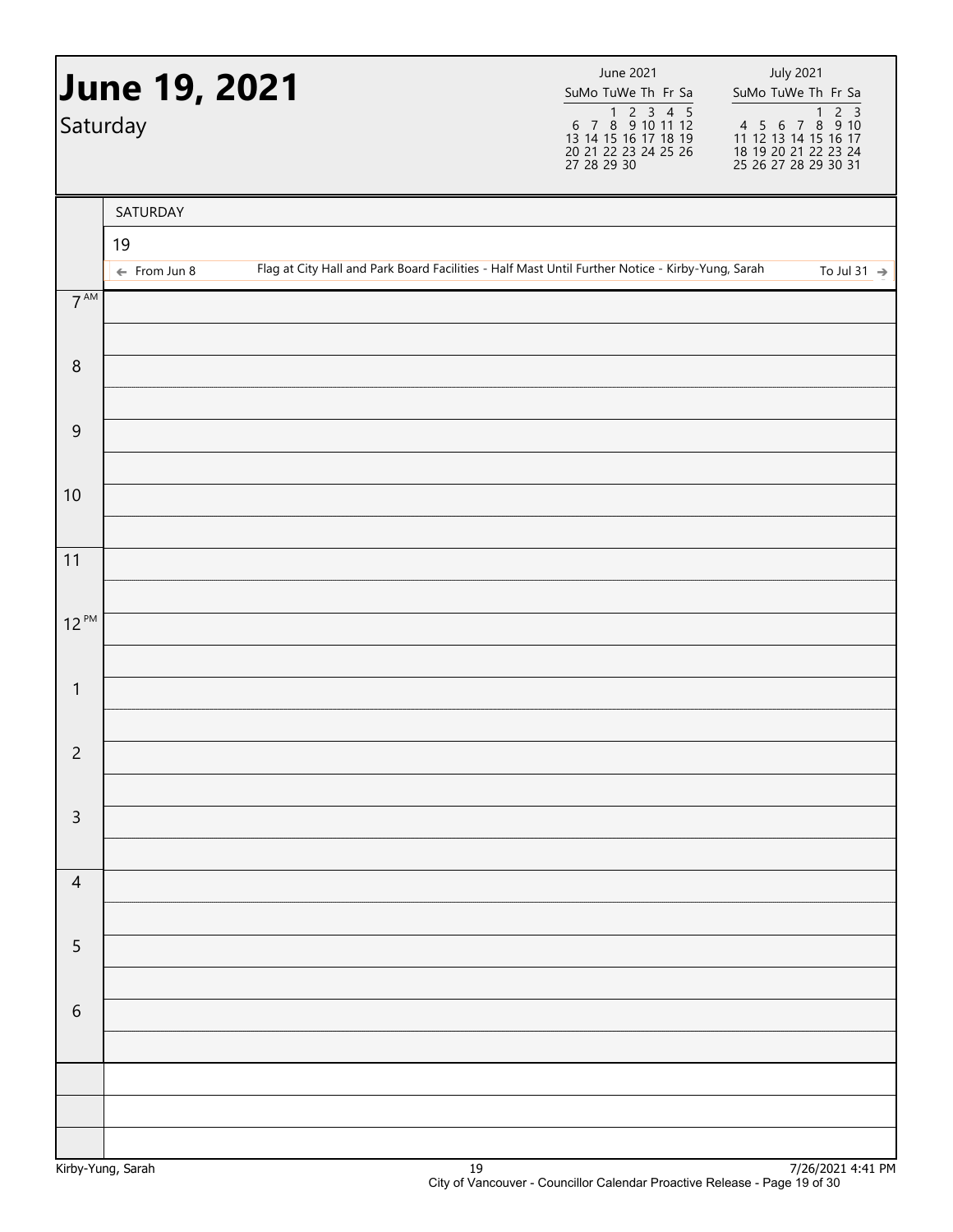| Sunday          | <b>June 20, 2021</b>          |  | June 2021<br>SuMo TuWe Th Fr Sa<br>1 2 3 4 5<br>6 7 8 9 10 11 12<br>13 14 15 16 17 18 19<br>20 21 22 23 24 25 26<br>27 28 29 30 | <b>July 2021</b><br>SuMo TuWe Th Fr Sa |
|-----------------|-------------------------------|--|---------------------------------------------------------------------------------------------------------------------------------|----------------------------------------|
|                 | SUNDAY                        |  |                                                                                                                                 |                                        |
|                 | 20<br>$\leftarrow$ From Jun 8 |  | Flag at City Hall and Park Board Facilities - Half Mast Until Further Notice - Kirby-Yung, Sarah                                | To Jul 31 $\rightarrow$                |
| $7^{\text{AM}}$ |                               |  |                                                                                                                                 |                                        |
|                 |                               |  |                                                                                                                                 |                                        |
| $\, 8$          |                               |  |                                                                                                                                 |                                        |
| $\overline{9}$  |                               |  |                                                                                                                                 |                                        |
|                 |                               |  |                                                                                                                                 |                                        |
| 10              |                               |  |                                                                                                                                 |                                        |
| 11              |                               |  |                                                                                                                                 |                                        |
| $12^{PM}$       |                               |  |                                                                                                                                 |                                        |
|                 |                               |  |                                                                                                                                 |                                        |
| $\mathbf{1}$    |                               |  |                                                                                                                                 |                                        |
| $\overline{c}$  |                               |  |                                                                                                                                 |                                        |
|                 |                               |  |                                                                                                                                 |                                        |
| $\mathsf 3$     |                               |  |                                                                                                                                 |                                        |
| $\overline{4}$  |                               |  |                                                                                                                                 |                                        |
|                 |                               |  |                                                                                                                                 |                                        |
| $\overline{5}$  |                               |  |                                                                                                                                 |                                        |
| $\sqrt{6}$      |                               |  |                                                                                                                                 |                                        |
|                 |                               |  |                                                                                                                                 |                                        |
|                 |                               |  |                                                                                                                                 |                                        |
|                 |                               |  |                                                                                                                                 |                                        |
|                 |                               |  |                                                                                                                                 |                                        |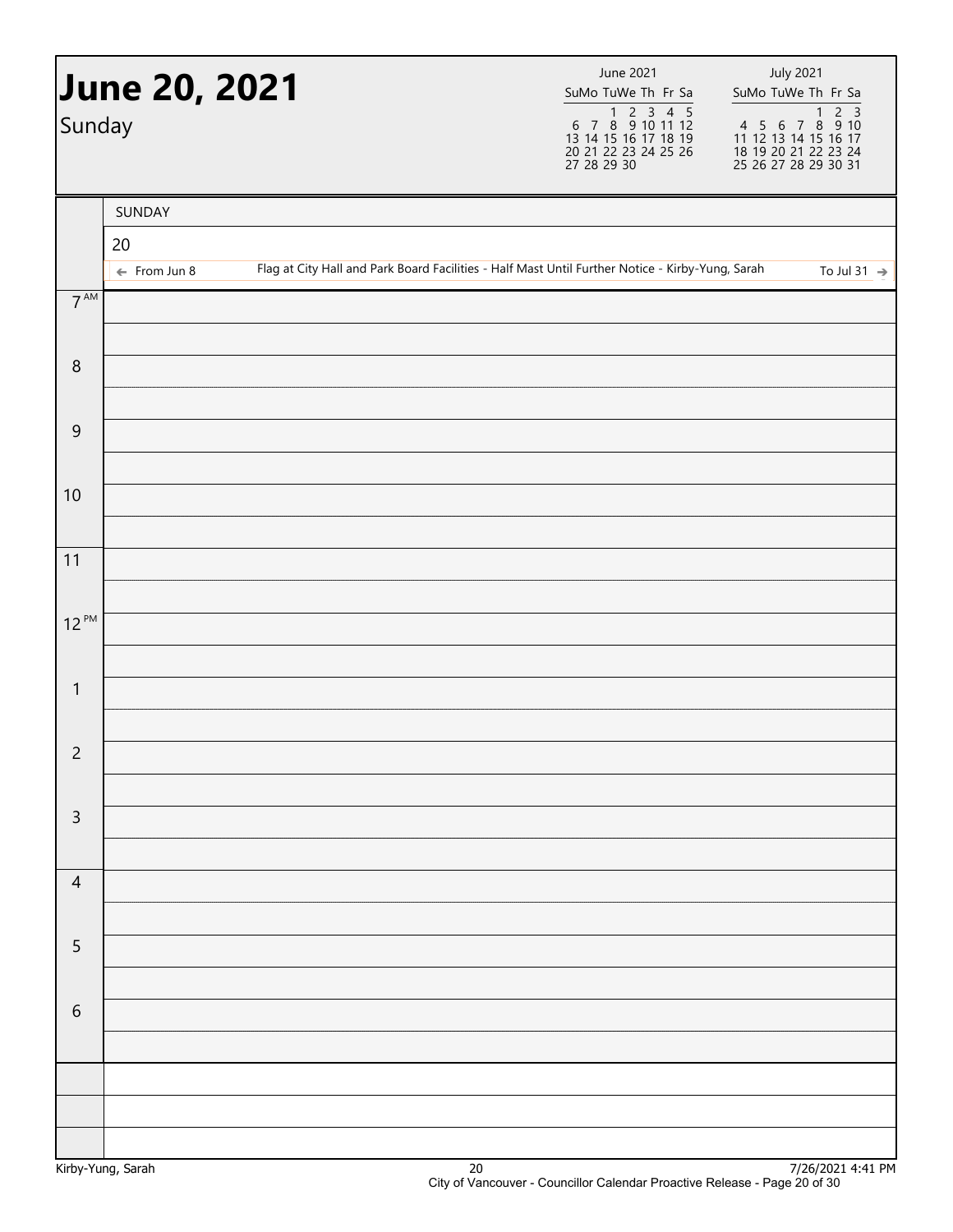| Monday                         | <b>June 21, 2021</b>                                                                                                                                                                                                                                                                       | June 2021<br>SuMo TuWe Th Fr Sa<br>$\begin{array}{@{}c@{\hspace{1em}}c@{\hspace{1em}}c@{\hspace{1em}}c@{\hspace{1em}}c@{\hspace{1em}}c@{\hspace{1em}}c@{\hspace{1em}}c@{\hspace{1em}}c@{\hspace{1em}}c@{\hspace{1em}}c@{\hspace{1em}}c@{\hspace{1em}}c@{\hspace{1em}}c@{\hspace{1em}}c@{\hspace{1em}}c@{\hspace{1em}}c@{\hspace{1em}}c@{\hspace{1em}}c@{\hspace{1em}}c@{\hspace{1em}}c@{\hspace{1em}}c@{\hspace{1em}}c@{\hspace{1em}}c@{\hspace{$<br>13 14 15 16 17 18 19<br>20 21 22 23 24 25 26<br>27 28 29 30 | <b>July 2021</b><br>SuMo TuWe Th Fr Sa<br>2 <sub>3</sub><br>$\mathbf{1}$<br>4 5 6 7 8 9 10<br>11 12 13 14 15 16 17<br>18 19 20 21 22 23 24<br>25 26 27 28 29 30 31 |
|--------------------------------|--------------------------------------------------------------------------------------------------------------------------------------------------------------------------------------------------------------------------------------------------------------------------------------------|------------------------------------------------------------------------------------------------------------------------------------------------------------------------------------------------------------------------------------------------------------------------------------------------------------------------------------------------------------------------------------------------------------------------------------------------------------------------------------------------------------------|--------------------------------------------------------------------------------------------------------------------------------------------------------------------|
|                                | <b>MONDAY</b><br>21                                                                                                                                                                                                                                                                        |                                                                                                                                                                                                                                                                                                                                                                                                                                                                                                                  |                                                                                                                                                                    |
|                                | Flag at City Hall and Park Board Facilities - Half Mast Until Further Notice - Kirby-Yung, Sarah<br>$\leftarrow$ From Jun 8<br>s.22(1)<br>Please see your backup - Cheryl Rowley) - Kirby-Yung, Sarah<br>National Indigenous Peoples Day<br>Submit Draft Motion by 5pm for Jul 6th Council |                                                                                                                                                                                                                                                                                                                                                                                                                                                                                                                  | To Jul 31 $\rightarrow$<br>6                                                                                                                                       |
| $7^{AM}$                       |                                                                                                                                                                                                                                                                                            |                                                                                                                                                                                                                                                                                                                                                                                                                                                                                                                  |                                                                                                                                                                    |
| 8                              | <b>Jonathan Hopkins</b>                                                                                                                                                                                                                                                                    |                                                                                                                                                                                                                                                                                                                                                                                                                                                                                                                  |                                                                                                                                                                    |
| 9                              | <b>Patrick O'Connor</b>                                                                                                                                                                                                                                                                    | [EXT] Invitation: Bird Canada (E-scooters) @ Mon Jun 21, 202                                                                                                                                                                                                                                                                                                                                                                                                                                                     |                                                                                                                                                                    |
| 10                             |                                                                                                                                                                                                                                                                                            |                                                                                                                                                                                                                                                                                                                                                                                                                                                                                                                  |                                                                                                                                                                    |
| 11                             |                                                                                                                                                                                                                                                                                            |                                                                                                                                                                                                                                                                                                                                                                                                                                                                                                                  |                                                                                                                                                                    |
| $12^{PM}$                      | Anita                                                                                                                                                                                                                                                                                      |                                                                                                                                                                                                                                                                                                                                                                                                                                                                                                                  |                                                                                                                                                                    |
| $\mathbf{1}$<br>$\overline{c}$ | <b>DVBIA video complete</b><br>Staff/Council Briefing - June 21, 2021 - 1:00 - 2:00 pm - 2021 VPL Budget Council Update/2:00 pm - 3:00 pm - Park Board 2021<br><b>Service Plan &amp; Budget Briefing</b><br>WebEx (Online)<br>Grzegorzewski, Anthony                                       |                                                                                                                                                                                                                                                                                                                                                                                                                                                                                                                  |                                                                                                                                                                    |
| $\overline{3}$                 | <b>Chairs' Meeting</b><br>Webex<br>Hagiwara, Rosemary                                                                                                                                                                                                                                      |                                                                                                                                                                                                                                                                                                                                                                                                                                                                                                                  |                                                                                                                                                                    |
| $\overline{4}$                 |                                                                                                                                                                                                                                                                                            |                                                                                                                                                                                                                                                                                                                                                                                                                                                                                                                  |                                                                                                                                                                    |
| 5                              |                                                                                                                                                                                                                                                                                            |                                                                                                                                                                                                                                                                                                                                                                                                                                                                                                                  |                                                                                                                                                                    |
| 6                              |                                                                                                                                                                                                                                                                                            |                                                                                                                                                                                                                                                                                                                                                                                                                                                                                                                  |                                                                                                                                                                    |
|                                |                                                                                                                                                                                                                                                                                            |                                                                                                                                                                                                                                                                                                                                                                                                                                                                                                                  |                                                                                                                                                                    |
|                                |                                                                                                                                                                                                                                                                                            |                                                                                                                                                                                                                                                                                                                                                                                                                                                                                                                  |                                                                                                                                                                    |
|                                |                                                                                                                                                                                                                                                                                            |                                                                                                                                                                                                                                                                                                                                                                                                                                                                                                                  |                                                                                                                                                                    |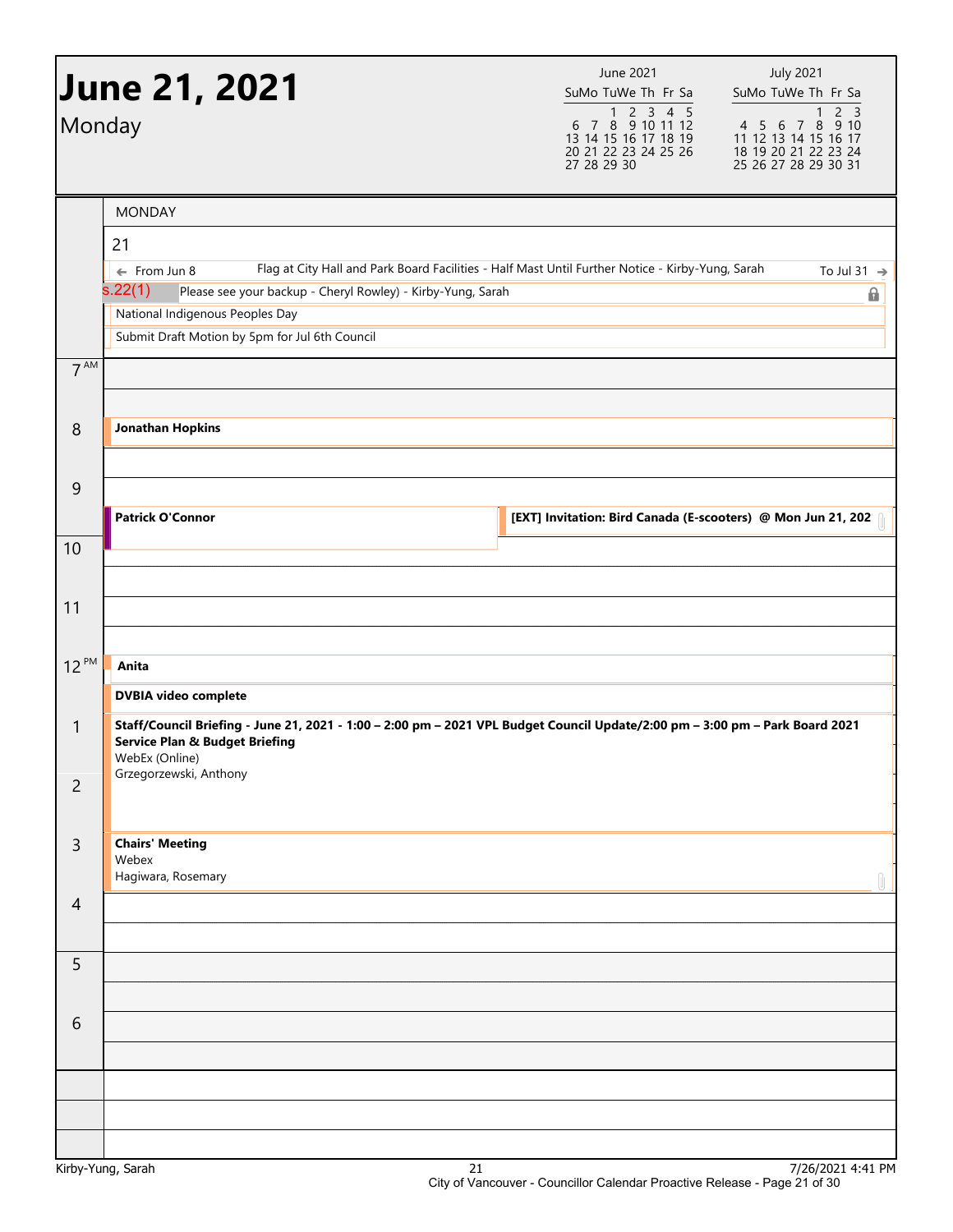|                  | <b>June 22, 2021</b>                                                                                                                                                                                                               | June 2021<br>SuMo TuWe Th Fr Sa                                                              | <b>July 2021</b><br>SuMo TuWe Th Fr Sa                                                          |
|------------------|------------------------------------------------------------------------------------------------------------------------------------------------------------------------------------------------------------------------------------|----------------------------------------------------------------------------------------------|-------------------------------------------------------------------------------------------------|
| Tuesday          |                                                                                                                                                                                                                                    | 1 2 3 4 5<br>6 7 8 9 10 11 12<br>13 14 15 16 17 18 19<br>20 21 22 23 24 25 26<br>27 28 29 30 | 1 2 3<br>4 5 6 7 8 9 10<br>11 12 13 14 15 16 17<br>18 19 20 21 22 23 24<br>25 26 27 28 29 30 31 |
|                  | TUESDAY                                                                                                                                                                                                                            |                                                                                              |                                                                                                 |
|                  | 22                                                                                                                                                                                                                                 |                                                                                              |                                                                                                 |
|                  | Flag at City Hall and Park Board Facilities - Half Mast Until Further Notice - Kirby-Yung, Sarah<br>$\leftarrow$ From Jun 8<br>Notice of Motion Presented under Notice of Council Member's Motion at Council (For Jul 6th Council) |                                                                                              | To Jul 31 $\rightarrow$                                                                         |
| $7^{AM}$         |                                                                                                                                                                                                                                    |                                                                                              |                                                                                                 |
| $\,8\,$          |                                                                                                                                                                                                                                    |                                                                                              |                                                                                                 |
|                  |                                                                                                                                                                                                                                    |                                                                                              |                                                                                                 |
| $\overline{9}$   | [EXT] DEI Workshops - Vancouver Art Gallery<br>via Zoom<br>Lindsay Sherman                                                                                                                                                         | Council meeting - June 22, 2021<br>WebEx Online                                              |                                                                                                 |
| 10               |                                                                                                                                                                                                                                    | Kennett, Bonnie                                                                              |                                                                                                 |
|                  | $\varnothing$ 1                                                                                                                                                                                                                    |                                                                                              |                                                                                                 |
| 11               |                                                                                                                                                                                                                                    |                                                                                              |                                                                                                 |
| $12^{PM}$        |                                                                                                                                                                                                                                    |                                                                                              |                                                                                                 |
|                  |                                                                                                                                                                                                                                    |                                                                                              |                                                                                                 |
| $\mathbf{1}$     | In Camera Meeting - June 22, 2021<br>WebEx Online<br>Choi, Rowena                                                                                                                                                                  |                                                                                              |                                                                                                 |
| $\overline{c}$   |                                                                                                                                                                                                                                    |                                                                                              |                                                                                                 |
| 3                |                                                                                                                                                                                                                                    |                                                                                              |                                                                                                 |
| $\overline{4}$   |                                                                                                                                                                                                                                    |                                                                                              |                                                                                                 |
| 5                |                                                                                                                                                                                                                                    |                                                                                              |                                                                                                 |
| 6                |                                                                                                                                                                                                                                    |                                                                                              |                                                                                                 |
|                  |                                                                                                                                                                                                                                    |                                                                                              |                                                                                                 |
|                  |                                                                                                                                                                                                                                    |                                                                                              |                                                                                                 |
| Virhy Vung Carah | າາ                                                                                                                                                                                                                                 |                                                                                              | $7/26/2021$ $A+A1$ DM                                                                           |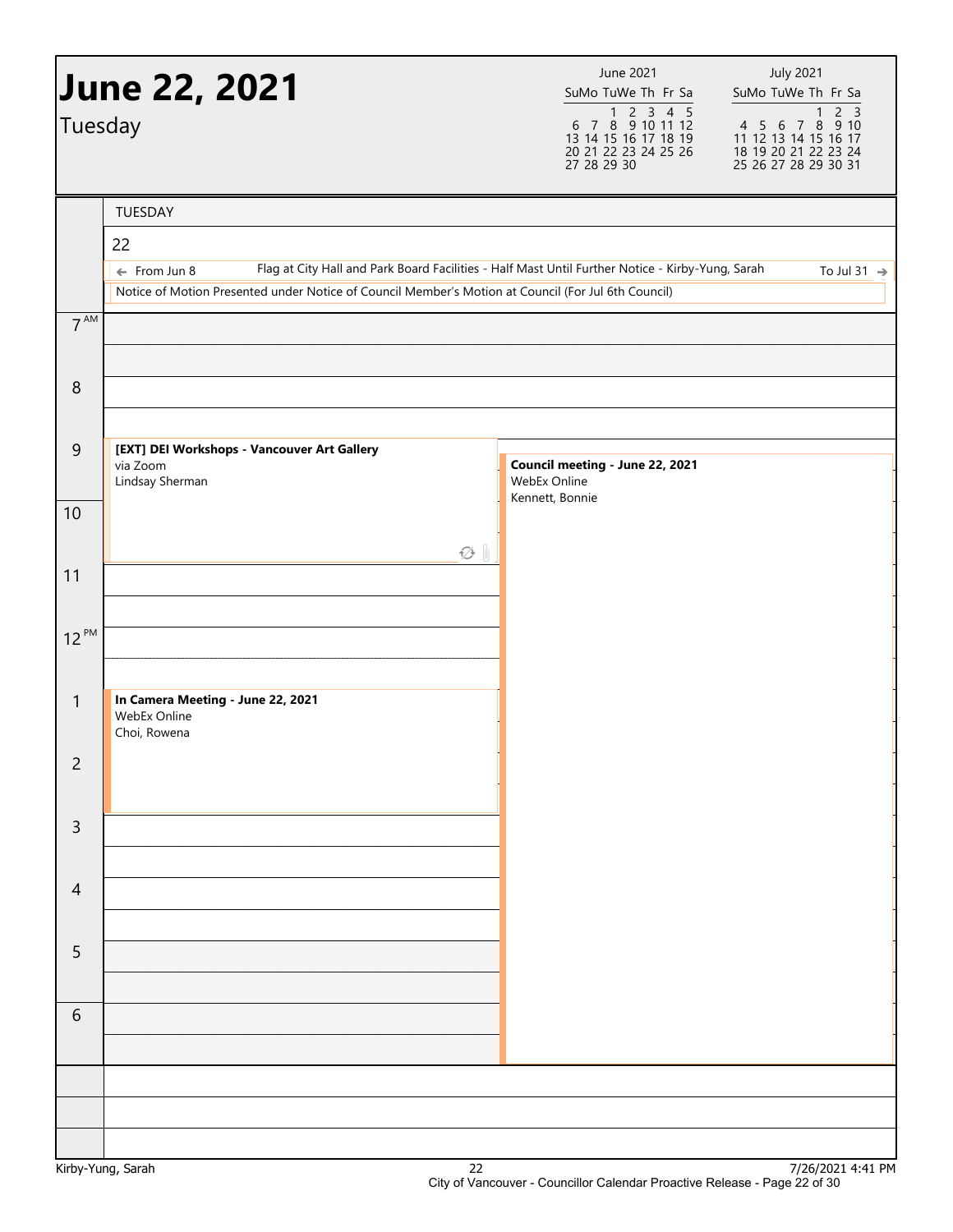|                 | <b>June 23, 2021</b><br>Wednesday                           |                                                                                                                                                                                                   |                                                          | June 2021<br>SuMo TuWe Th Fr Sa<br>$\begin{array}{@{}c@{\hspace{1em}}c@{\hspace{1em}}c@{\hspace{1em}}c@{\hspace{1em}}c@{\hspace{1em}}c@{\hspace{1em}}c@{\hspace{1em}}c@{\hspace{1em}}c@{\hspace{1em}}c@{\hspace{1em}}c@{\hspace{1em}}c@{\hspace{1em}}c@{\hspace{1em}}c@{\hspace{1em}}c@{\hspace{1em}}c@{\hspace{1em}}c@{\hspace{1em}}c@{\hspace{1em}}c@{\hspace{1em}}c@{\hspace{1em}}c@{\hspace{1em}}c@{\hspace{1em}}c@{\hspace{1em}}c@{\hspace{$<br>13 14 15 16 17 18 19<br>20 21 22 23 24 25 26<br>27 28 29 30 | <b>July 2021</b><br>SuMo TuWe Th Fr Sa<br>4 5 6 7 8 9 10<br>11 12 13 14 15 16 17<br>18 19 20 21 22 23 24<br>25 26 27 28 29 30 31 |
|-----------------|-------------------------------------------------------------|---------------------------------------------------------------------------------------------------------------------------------------------------------------------------------------------------|----------------------------------------------------------|------------------------------------------------------------------------------------------------------------------------------------------------------------------------------------------------------------------------------------------------------------------------------------------------------------------------------------------------------------------------------------------------------------------------------------------------------------------------------------------------------------------|----------------------------------------------------------------------------------------------------------------------------------|
|                 | WEDNESDAY                                                   |                                                                                                                                                                                                   |                                                          |                                                                                                                                                                                                                                                                                                                                                                                                                                                                                                                  |                                                                                                                                  |
|                 | 23                                                          |                                                                                                                                                                                                   |                                                          |                                                                                                                                                                                                                                                                                                                                                                                                                                                                                                                  |                                                                                                                                  |
|                 | $\leftarrow$ From Jun 8                                     | Flag at City Hall and Park Board Facilities - Half Mast Until Further Notice - Kirby-Yung, Sarah<br>Half-Masting Notice: National Day of Remembrance for Victims of Terrorism - Kirby-Yung, Sarah |                                                          |                                                                                                                                                                                                                                                                                                                                                                                                                                                                                                                  | To Jul 31 $\rightarrow$                                                                                                          |
| 7 <sup>AM</sup> |                                                             |                                                                                                                                                                                                   |                                                          |                                                                                                                                                                                                                                                                                                                                                                                                                                                                                                                  |                                                                                                                                  |
|                 |                                                             |                                                                                                                                                                                                   |                                                          |                                                                                                                                                                                                                                                                                                                                                                                                                                                                                                                  |                                                                                                                                  |
| 8               | <b>Paul Mochrie</b>                                         |                                                                                                                                                                                                   |                                                          | <b>Nolan Marshall to call SKY</b>                                                                                                                                                                                                                                                                                                                                                                                                                                                                                |                                                                                                                                  |
|                 |                                                             |                                                                                                                                                                                                   |                                                          |                                                                                                                                                                                                                                                                                                                                                                                                                                                                                                                  |                                                                                                                                  |
| $\mathsf 9$     |                                                             |                                                                                                                                                                                                   |                                                          |                                                                                                                                                                                                                                                                                                                                                                                                                                                                                                                  |                                                                                                                                  |
|                 | <b>Standing Committee on</b><br><b>Policy and Strategic</b> |                                                                                                                                                                                                   |                                                          |                                                                                                                                                                                                                                                                                                                                                                                                                                                                                                                  |                                                                                                                                  |
| 10              | <b>Priorities meeting -</b><br>June 23, 2021                |                                                                                                                                                                                                   |                                                          |                                                                                                                                                                                                                                                                                                                                                                                                                                                                                                                  |                                                                                                                                  |
|                 | WebEx Online<br>Swanston, Denise                            |                                                                                                                                                                                                   |                                                          |                                                                                                                                                                                                                                                                                                                                                                                                                                                                                                                  |                                                                                                                                  |
| 11              |                                                             |                                                                                                                                                                                                   |                                                          |                                                                                                                                                                                                                                                                                                                                                                                                                                                                                                                  |                                                                                                                                  |
|                 |                                                             |                                                                                                                                                                                                   |                                                          |                                                                                                                                                                                                                                                                                                                                                                                                                                                                                                                  |                                                                                                                                  |
| $12^{PM}$       |                                                             |                                                                                                                                                                                                   |                                                          |                                                                                                                                                                                                                                                                                                                                                                                                                                                                                                                  |                                                                                                                                  |
|                 |                                                             |                                                                                                                                                                                                   |                                                          |                                                                                                                                                                                                                                                                                                                                                                                                                                                                                                                  |                                                                                                                                  |
| 1               |                                                             | In Camera Meeting -                                                                                                                                                                               |                                                          |                                                                                                                                                                                                                                                                                                                                                                                                                                                                                                                  |                                                                                                                                  |
|                 |                                                             | June 23, 2021<br>(reconvening from June                                                                                                                                                           |                                                          |                                                                                                                                                                                                                                                                                                                                                                                                                                                                                                                  |                                                                                                                                  |
| $\overline{2}$  |                                                             | 22, 2021)<br>WebEx Online                                                                                                                                                                         |                                                          |                                                                                                                                                                                                                                                                                                                                                                                                                                                                                                                  |                                                                                                                                  |
|                 |                                                             | Choi, Rowena                                                                                                                                                                                      |                                                          |                                                                                                                                                                                                                                                                                                                                                                                                                                                                                                                  |                                                                                                                                  |
| 3               |                                                             |                                                                                                                                                                                                   |                                                          |                                                                                                                                                                                                                                                                                                                                                                                                                                                                                                                  |                                                                                                                                  |
|                 |                                                             | <b>LOA</b><br><b>Clvic Business</b>                                                                                                                                                               | <b>Vancouver Art Gallery</b><br><b>Board of Trustees</b> | <b>Vancouver Art Gallery</b><br><b>Board of Trustees</b>                                                                                                                                                                                                                                                                                                                                                                                                                                                         | [EXT] Vancouver Art                                                                                                              |
| $\overline{4}$  |                                                             |                                                                                                                                                                                                   |                                                          | Kirby-Yung, Sarah                                                                                                                                                                                                                                                                                                                                                                                                                                                                                                | <b>Gallery Association</b><br><b>Board - Virtual Meeting</b><br>- June 23, 2021<br>via Zoom<br>Lindsay Sherman                   |
| 5               |                                                             |                                                                                                                                                                                                   |                                                          |                                                                                                                                                                                                                                                                                                                                                                                                                                                                                                                  |                                                                                                                                  |
|                 |                                                             |                                                                                                                                                                                                   |                                                          |                                                                                                                                                                                                                                                                                                                                                                                                                                                                                                                  |                                                                                                                                  |
| 6               |                                                             |                                                                                                                                                                                                   |                                                          |                                                                                                                                                                                                                                                                                                                                                                                                                                                                                                                  |                                                                                                                                  |
|                 |                                                             |                                                                                                                                                                                                   |                                                          |                                                                                                                                                                                                                                                                                                                                                                                                                                                                                                                  |                                                                                                                                  |
|                 |                                                             |                                                                                                                                                                                                   |                                                          |                                                                                                                                                                                                                                                                                                                                                                                                                                                                                                                  |                                                                                                                                  |
|                 |                                                             |                                                                                                                                                                                                   |                                                          |                                                                                                                                                                                                                                                                                                                                                                                                                                                                                                                  |                                                                                                                                  |
|                 |                                                             |                                                                                                                                                                                                   |                                                          |                                                                                                                                                                                                                                                                                                                                                                                                                                                                                                                  |                                                                                                                                  |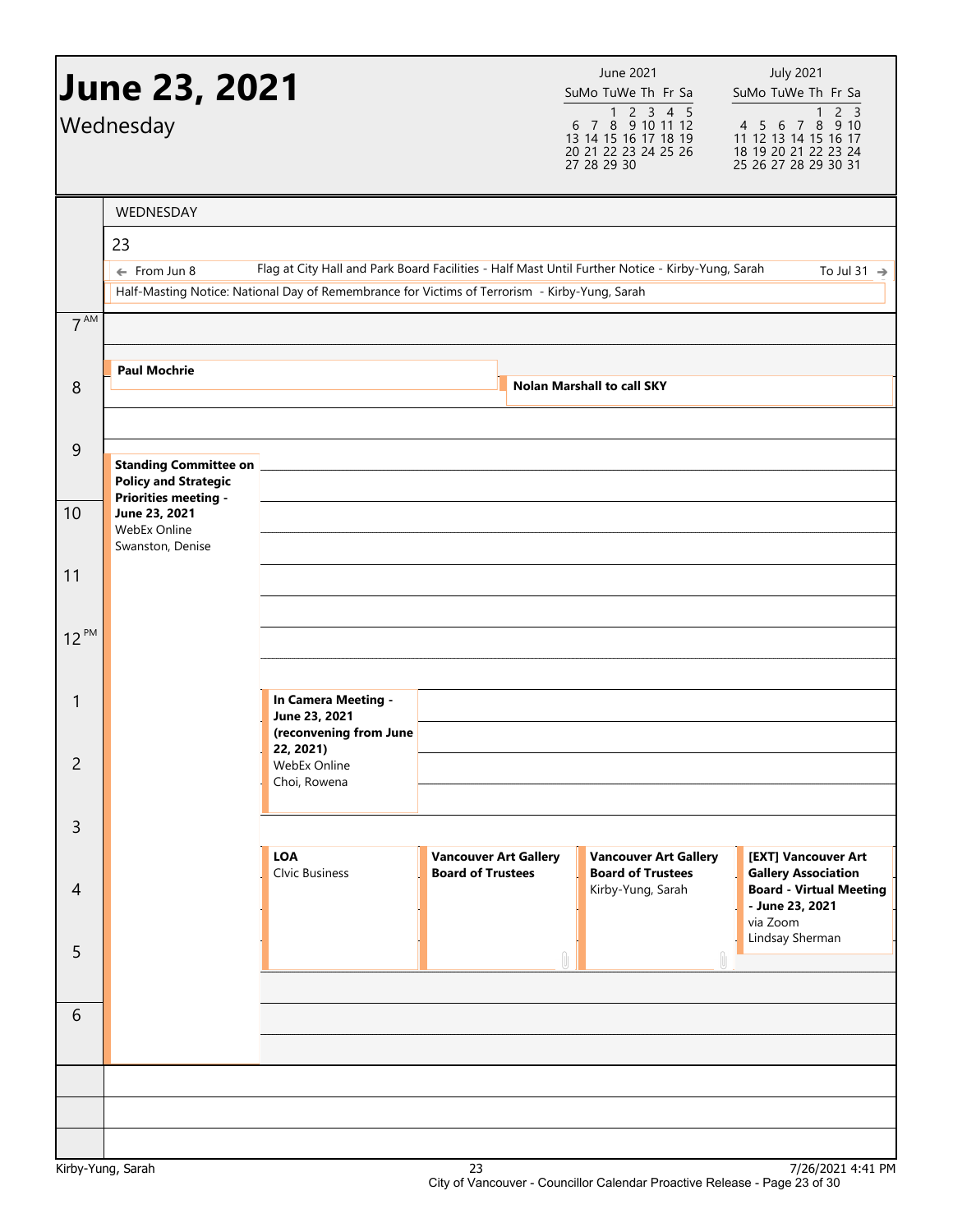|                      | <b>June 24, 2021</b><br>Thursday                                                                                          |                                                                                                                           | June 2021<br>SuMo TuWe Th Fr Sa<br>$1 \quad 2 \quad 3 \quad 4 \quad 5$<br>$6$ 7 $8$ 9 10 11 12<br>13 14 15 16 17 18 19<br>20 21 22 23 24 25 26<br>27 28 29 30 | <b>July 2021</b><br>SuMo TuWe Th Fr Sa<br>2 <sup>3</sup><br>$\mathbf{1}$<br>4 5 6 7 8 9 10<br>11 12 13 14 15 16 17<br>18 19 20 21 22 23 24<br>25 26 27 28 29 30 31 |
|----------------------|---------------------------------------------------------------------------------------------------------------------------|---------------------------------------------------------------------------------------------------------------------------|---------------------------------------------------------------------------------------------------------------------------------------------------------------|--------------------------------------------------------------------------------------------------------------------------------------------------------------------|
| $7^{\text{AM}}$      | <b>THURSDAY</b><br>24<br>$\leftarrow$ From Jun 8                                                                          | Flag at City Hall and Park Board Facilities - Half Mast Until Further Notice - Kirby-Yung, Sarah                          |                                                                                                                                                               | To Jul 31 $\rightarrow$                                                                                                                                            |
| 8                    | council quotes roundup<br>VAGA Meeting Debrief ; Kirby-Yung, Sarah                                                        |                                                                                                                           | VAGA Meeting Debrief ; Kirby-Yung, Sarah                                                                                                                      |                                                                                                                                                                    |
| $\overline{9}$<br>10 | <b>Cllrs Bligh, Dominato, Kirby-Yung</b><br>Kirby-Yung, Sarah                                                             |                                                                                                                           |                                                                                                                                                               |                                                                                                                                                                    |
| 11                   | <b>Metro Directors' Agenda Review Meeting</b><br>Webex - Details Below<br>Carr, Adriane                                   | circ cruise letter<br>۞                                                                                                   |                                                                                                                                                               |                                                                                                                                                                    |
| $12^{PM}$            | REGISTERED: GVBOT, The Path to Truth and Reconciliation<br>Details Below<br>Kirby-Yung, Sarah                             |                                                                                                                           |                                                                                                                                                               |                                                                                                                                                                    |
| $\mathbf{1}$         |                                                                                                                           |                                                                                                                           |                                                                                                                                                               |                                                                                                                                                                    |
| $\overline{c}$       |                                                                                                                           |                                                                                                                           |                                                                                                                                                               |                                                                                                                                                                    |
| 3                    | FW: Reconvening Standing Committee -<br>June 24, 2021 (reconvening from June<br>23/21<br>WebEx Online<br>Swanston, Denise | <b>Reconvening of Standing Committee</b><br>from June 23, 2021<br>Council Chamber (CITYVAN)<br><b>CC Meeting Requests</b> |                                                                                                                                                               |                                                                                                                                                                    |
| $\overline{4}$       |                                                                                                                           |                                                                                                                           |                                                                                                                                                               |                                                                                                                                                                    |
| 5                    |                                                                                                                           |                                                                                                                           |                                                                                                                                                               | <b>Informational Session: The CoV's</b>                                                                                                                            |
| 6                    |                                                                                                                           |                                                                                                                           | Kirby-Yung, Sarah                                                                                                                                             | <b>Commitment to Indigenous</b><br><b>Reconciliation and Equity</b><br>Û.                                                                                          |
|                      |                                                                                                                           |                                                                                                                           |                                                                                                                                                               |                                                                                                                                                                    |
|                      |                                                                                                                           |                                                                                                                           |                                                                                                                                                               |                                                                                                                                                                    |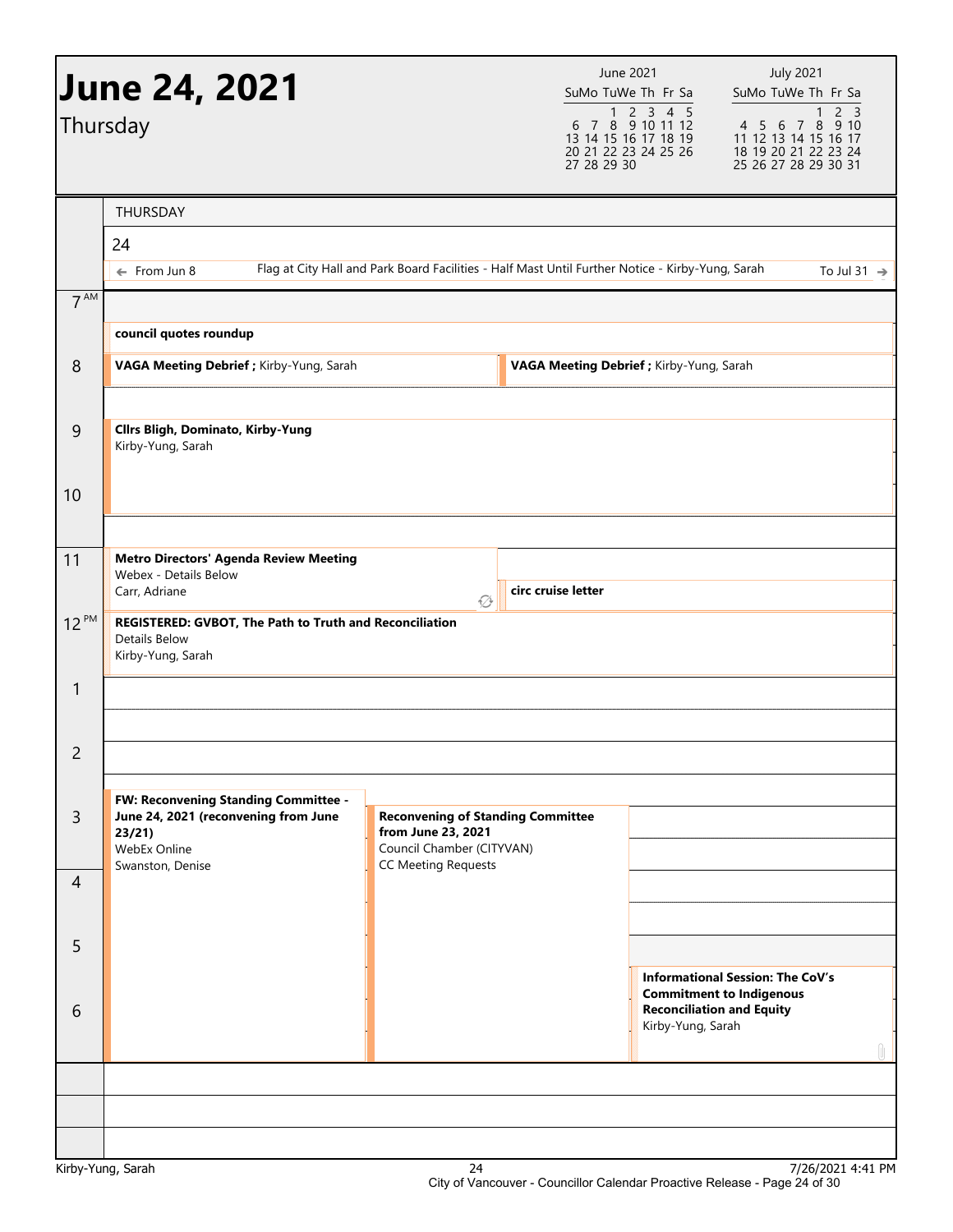| Friday         | <b>June 25, 2021</b>                                                                                                                                                                                                             | June 2021<br>SuMo TuWe Th Fr Sa<br>$\begin{array}{@{}c@{\hspace{1em}}c@{\hspace{1em}}c@{\hspace{1em}}c@{\hspace{1em}}c@{\hspace{1em}}c@{\hspace{1em}}c@{\hspace{1em}}c@{\hspace{1em}}c@{\hspace{1em}}c@{\hspace{1em}}c@{\hspace{1em}}c@{\hspace{1em}}c@{\hspace{1em}}c@{\hspace{1em}}c@{\hspace{1em}}c@{\hspace{1em}}c@{\hspace{1em}}c@{\hspace{1em}}c@{\hspace{1em}}c@{\hspace{1em}}c@{\hspace{1em}}c@{\hspace{1em}}c@{\hspace{1em}}c@{\hspace{$<br>13 14 15 16 17 18 19<br>20 21 22 23 24 25 26<br>27 28 29 30 | <b>July 2021</b><br>SuMo TuWe Th Fr Sa<br>1 2 3<br>4 5 6 7 8 9 10<br>11 12 13 14 15 16 17<br>18 19 20 21 22 23 24<br>25 26 27 28 29 30 31 |
|----------------|----------------------------------------------------------------------------------------------------------------------------------------------------------------------------------------------------------------------------------|------------------------------------------------------------------------------------------------------------------------------------------------------------------------------------------------------------------------------------------------------------------------------------------------------------------------------------------------------------------------------------------------------------------------------------------------------------------------------------------------------------------|-------------------------------------------------------------------------------------------------------------------------------------------|
|                | <b>FRIDAY</b><br>25<br>Flag at City Hall and Park Board Facilities - Half Mast Until Further Notice - Kirby-Yung, Sarah<br>$\leftarrow$ From Jun 8<br>City Manager's Office Provide Input/Comments by 3pm (For July 6th Council) |                                                                                                                                                                                                                                                                                                                                                                                                                                                                                                                  | To Jul 31 $\rightarrow$                                                                                                                   |
| $7^{AM}$       |                                                                                                                                                                                                                                  |                                                                                                                                                                                                                                                                                                                                                                                                                                                                                                                  |                                                                                                                                           |
| 8              |                                                                                                                                                                                                                                  |                                                                                                                                                                                                                                                                                                                                                                                                                                                                                                                  |                                                                                                                                           |
| $\mathsf 9$    | FYI: June 25, 2021 MV Board Meeting<br>MV Office (Metro Vancouver Boardroom, 28th Floor, 4730 Kingsway,<br><b>Burnaby BC)</b>                                                                                                    |                                                                                                                                                                                                                                                                                                                                                                                                                                                                                                                  |                                                                                                                                           |
| 10             |                                                                                                                                                                                                                                  |                                                                                                                                                                                                                                                                                                                                                                                                                                                                                                                  |                                                                                                                                           |
| 11             |                                                                                                                                                                                                                                  | Ivy Haisell, South Gran BIA                                                                                                                                                                                                                                                                                                                                                                                                                                                                                      |                                                                                                                                           |
| $12^{PM}$      |                                                                                                                                                                                                                                  |                                                                                                                                                                                                                                                                                                                                                                                                                                                                                                                  |                                                                                                                                           |
| $\mathbf{1}$   |                                                                                                                                                                                                                                  |                                                                                                                                                                                                                                                                                                                                                                                                                                                                                                                  |                                                                                                                                           |
| $\overline{c}$ |                                                                                                                                                                                                                                  |                                                                                                                                                                                                                                                                                                                                                                                                                                                                                                                  |                                                                                                                                           |
| $\mathsf 3$    |                                                                                                                                                                                                                                  |                                                                                                                                                                                                                                                                                                                                                                                                                                                                                                                  |                                                                                                                                           |
| $\overline{4}$ |                                                                                                                                                                                                                                  |                                                                                                                                                                                                                                                                                                                                                                                                                                                                                                                  |                                                                                                                                           |
| 5              |                                                                                                                                                                                                                                  |                                                                                                                                                                                                                                                                                                                                                                                                                                                                                                                  |                                                                                                                                           |
| 6              |                                                                                                                                                                                                                                  |                                                                                                                                                                                                                                                                                                                                                                                                                                                                                                                  |                                                                                                                                           |
|                |                                                                                                                                                                                                                                  |                                                                                                                                                                                                                                                                                                                                                                                                                                                                                                                  |                                                                                                                                           |
|                |                                                                                                                                                                                                                                  |                                                                                                                                                                                                                                                                                                                                                                                                                                                                                                                  |                                                                                                                                           |
|                |                                                                                                                                                                                                                                  |                                                                                                                                                                                                                                                                                                                                                                                                                                                                                                                  |                                                                                                                                           |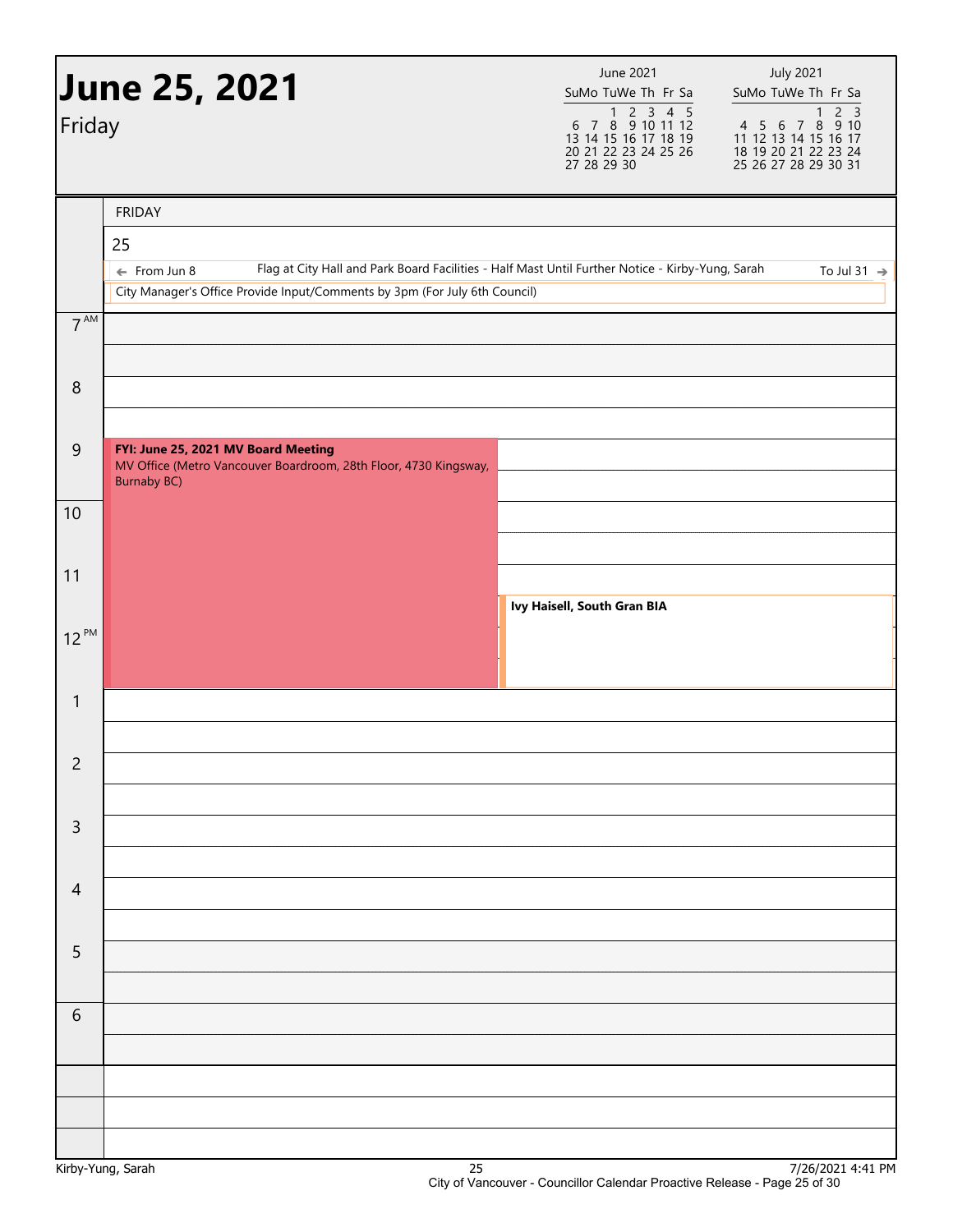|                 | <b>June 26, 2021</b><br>Saturday |  | June 2021<br>SuMo TuWe Th Fr Sa<br>1 2 3 4 5<br>6 7 8 9 10 11 12<br>13 14 15 16 17 18 19<br>20 21 22 23 24 25 26<br>27 28 29 30 | <b>July 2021</b><br>SuMo TuWe Th Fr Sa |
|-----------------|----------------------------------|--|---------------------------------------------------------------------------------------------------------------------------------|----------------------------------------|
|                 | SATURDAY                         |  |                                                                                                                                 |                                        |
|                 | 26<br>$\leftarrow$ From Jun 8    |  | Flag at City Hall and Park Board Facilities - Half Mast Until Further Notice - Kirby-Yung, Sarah                                | To Jul 31 $\rightarrow$                |
| $7^{\text{AM}}$ |                                  |  |                                                                                                                                 |                                        |
| $\, 8$          |                                  |  |                                                                                                                                 |                                        |
| $\overline{9}$  |                                  |  |                                                                                                                                 |                                        |
| 10              |                                  |  |                                                                                                                                 |                                        |
| 11              |                                  |  |                                                                                                                                 |                                        |
| $12^{PM}$       |                                  |  |                                                                                                                                 |                                        |
| $\mathbf{1}$    |                                  |  |                                                                                                                                 |                                        |
| $\overline{2}$  |                                  |  |                                                                                                                                 |                                        |
| $\mathsf{3}$    |                                  |  |                                                                                                                                 |                                        |
| $\overline{4}$  |                                  |  |                                                                                                                                 |                                        |
| 5               |                                  |  |                                                                                                                                 |                                        |
| $\sqrt{6}$      |                                  |  |                                                                                                                                 |                                        |
|                 |                                  |  |                                                                                                                                 |                                        |
|                 |                                  |  |                                                                                                                                 |                                        |
|                 |                                  |  |                                                                                                                                 |                                        |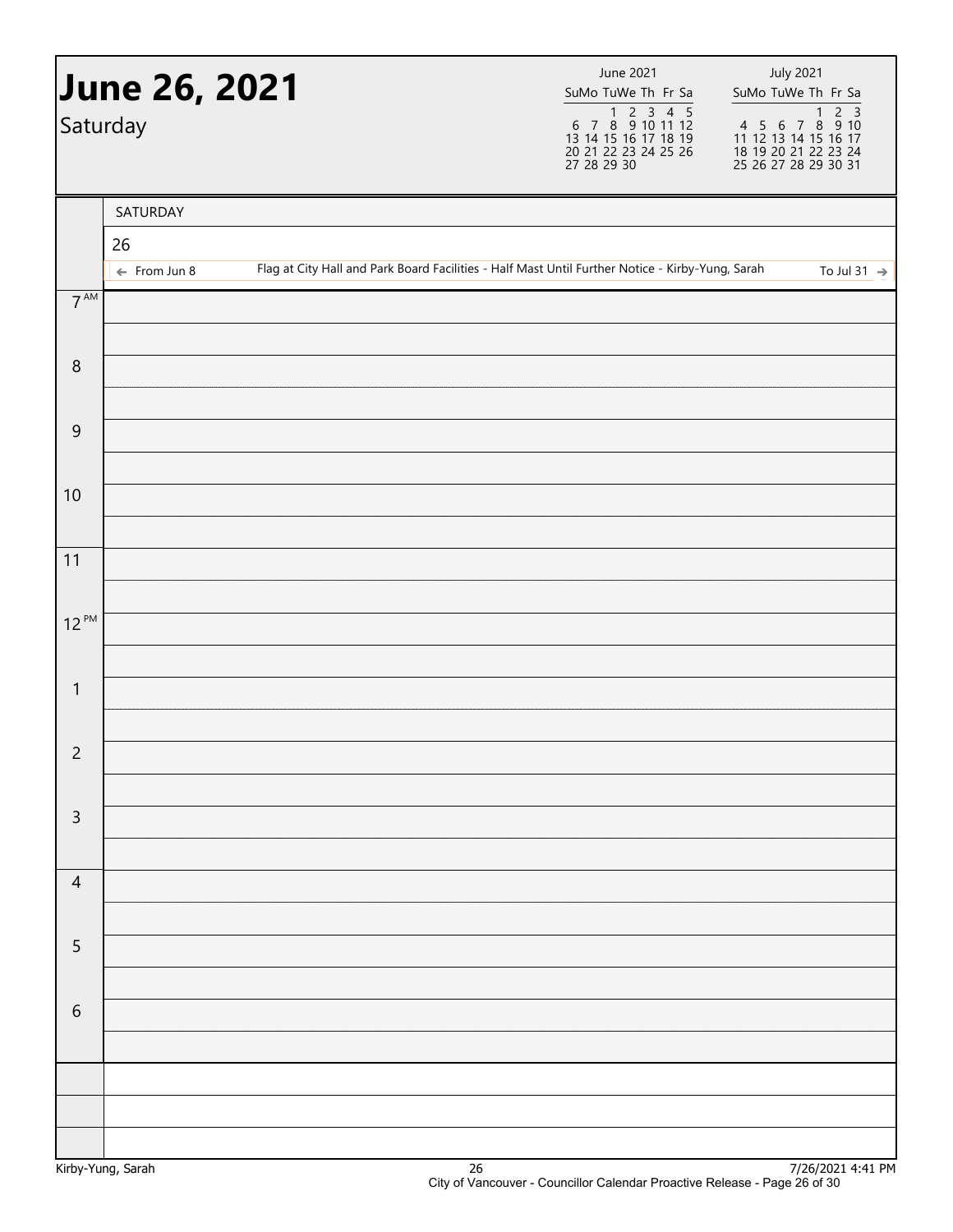| Sunday          | June 27, 2021           |  | June 2021<br>SuMo TuWe Th Fr Sa<br>1 2 3 4 5<br>6 7 8 9 10 11 12<br>13 14 15 16 17 18 19<br>20 21 22 23 24 25 26<br>27 28 29 30 | <b>July 2021</b><br>SuMo TuWe Th Fr Sa                                                           |                         |
|-----------------|-------------------------|--|---------------------------------------------------------------------------------------------------------------------------------|--------------------------------------------------------------------------------------------------|-------------------------|
|                 | SUNDAY<br>27            |  |                                                                                                                                 |                                                                                                  |                         |
|                 | $\leftarrow$ From Jun 8 |  |                                                                                                                                 | Flag at City Hall and Park Board Facilities - Half Mast Until Further Notice - Kirby-Yung, Sarah | To Jul 31 $\rightarrow$ |
| $7^{\text{AM}}$ |                         |  |                                                                                                                                 |                                                                                                  |                         |
| $\, 8$          |                         |  |                                                                                                                                 |                                                                                                  |                         |
| $\overline{9}$  |                         |  |                                                                                                                                 |                                                                                                  |                         |
| 10              |                         |  |                                                                                                                                 |                                                                                                  |                         |
| 11              |                         |  |                                                                                                                                 |                                                                                                  |                         |
| $12^{PM}$       |                         |  |                                                                                                                                 |                                                                                                  |                         |
| $\mathbf{1}$    |                         |  |                                                                                                                                 |                                                                                                  |                         |
|                 |                         |  |                                                                                                                                 |                                                                                                  |                         |
| $\overline{2}$  |                         |  |                                                                                                                                 |                                                                                                  |                         |
| $\mathsf 3$     |                         |  |                                                                                                                                 |                                                                                                  |                         |
| $\overline{4}$  |                         |  |                                                                                                                                 |                                                                                                  |                         |
|                 |                         |  |                                                                                                                                 |                                                                                                  |                         |
| $\overline{5}$  |                         |  |                                                                                                                                 |                                                                                                  |                         |
| $\sqrt{6}$      |                         |  |                                                                                                                                 |                                                                                                  |                         |
|                 |                         |  |                                                                                                                                 |                                                                                                  |                         |
|                 |                         |  |                                                                                                                                 |                                                                                                  |                         |
|                 |                         |  |                                                                                                                                 |                                                                                                  |                         |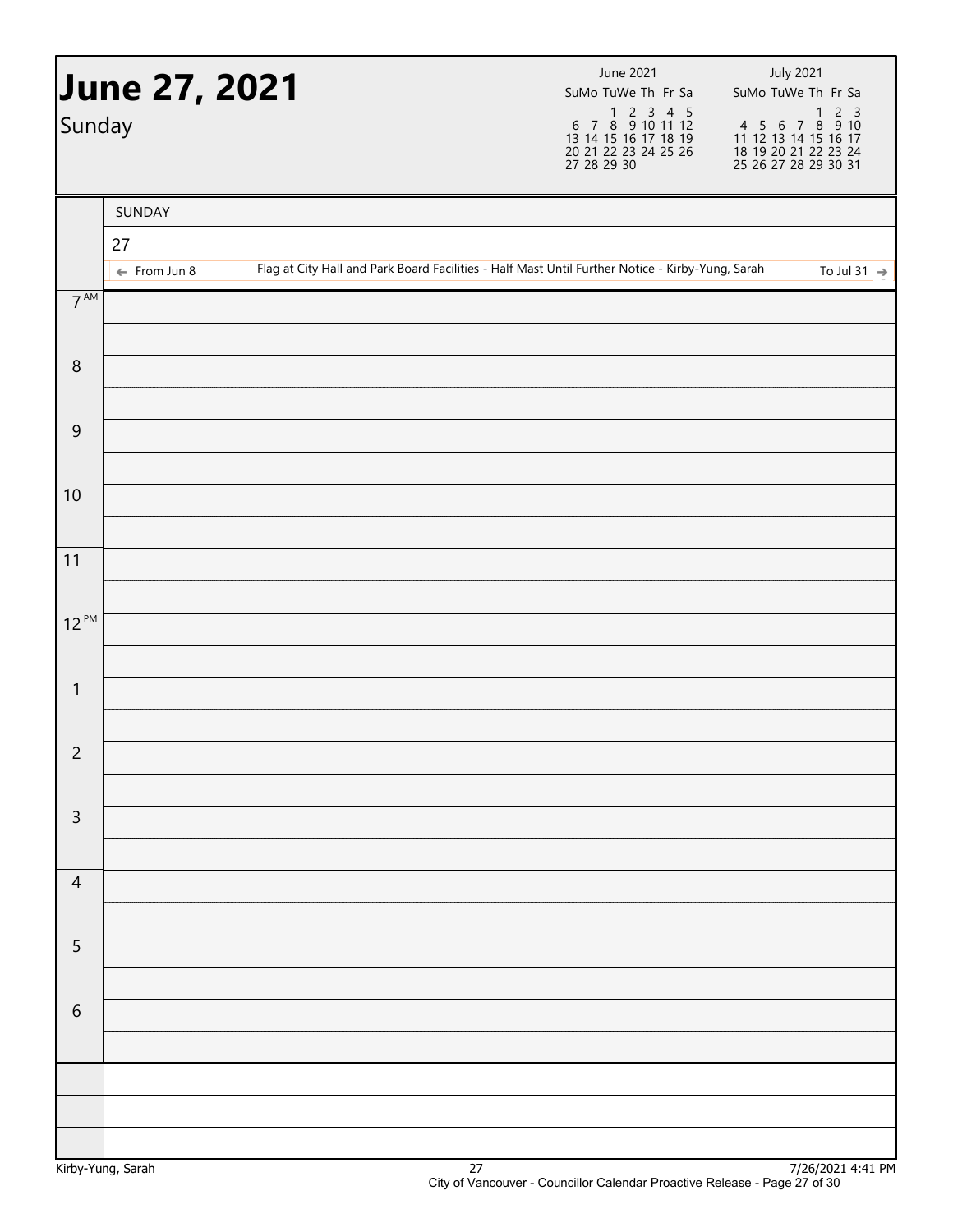| Monday         | <b>June 28, 2021</b>                                                                                     | <b>July 2021</b><br>June 2021<br>SuMo TuWe Th Fr Sa<br>SuMo TuWe Th Fr Sa<br>$\begin{array}{@{}c@{\hspace{1em}}c@{\hspace{1em}}c@{\hspace{1em}}c@{\hspace{1em}}c@{\hspace{1em}}c@{\hspace{1em}}c@{\hspace{1em}}c@{\hspace{1em}}c@{\hspace{1em}}c@{\hspace{1em}}c@{\hspace{1em}}c@{\hspace{1em}}c@{\hspace{1em}}c@{\hspace{1em}}c@{\hspace{1em}}c@{\hspace{1em}}c@{\hspace{1em}}c@{\hspace{1em}}c@{\hspace{1em}}c@{\hspace{1em}}c@{\hspace{1em}}c@{\hspace{1em}}c@{\hspace{1em}}c@{\hspace{$<br>2 <sub>3</sub><br>$\mathbf{1}$<br>4 5 6 7 8 9 10<br>13 14 15 16 17 18 19<br>11 12 13 14 15 16 17<br>18 19 20 21 22 23 24<br>20 21 22 23 24 25 26<br>27 28 29 30<br>25 26 27 28 29 30 31 |
|----------------|----------------------------------------------------------------------------------------------------------|----------------------------------------------------------------------------------------------------------------------------------------------------------------------------------------------------------------------------------------------------------------------------------------------------------------------------------------------------------------------------------------------------------------------------------------------------------------------------------------------------------------------------------------------------------------------------------------------------------------------------------------------------------------------------------------|
|                | <b>MONDAY</b><br>28                                                                                      |                                                                                                                                                                                                                                                                                                                                                                                                                                                                                                                                                                                                                                                                                        |
|                | $\leftarrow$ From Jun 8<br>Submit Final Motion for Agenda Inclusion by 5pm (For July 6th Council)        | Flag at City Hall and Park Board Facilities - Half Mast Until Further Notice - Kirby-Yung, Sarah<br>To Jul 31 $\rightarrow$                                                                                                                                                                                                                                                                                                                                                                                                                                                                                                                                                            |
| $7^{AM}$       |                                                                                                          | △                                                                                                                                                                                                                                                                                                                                                                                                                                                                                                                                                                                                                                                                                      |
| 8              |                                                                                                          |                                                                                                                                                                                                                                                                                                                                                                                                                                                                                                                                                                                                                                                                                        |
| 9              |                                                                                                          |                                                                                                                                                                                                                                                                                                                                                                                                                                                                                                                                                                                                                                                                                        |
| 10             | [EXT] Updated invitation: Intro to Nominee @ Mon Jun 28, 20                                              | [EXT] Updated invitation: Intro to Nominee @ Mon Jun 28, 2021                                                                                                                                                                                                                                                                                                                                                                                                                                                                                                                                                                                                                          |
| 11             |                                                                                                          |                                                                                                                                                                                                                                                                                                                                                                                                                                                                                                                                                                                                                                                                                        |
| $12^{PM}$      | REGISTERED: GVBOT EVENT - Rebuilding Tourism in the Region<br>Login Details Belos<br>Kirby-Yung, Sarah   |                                                                                                                                                                                                                                                                                                                                                                                                                                                                                                                                                                                                                                                                                        |
| $\mathbf{1}$   | <b>Staff/Council Briefing</b><br>Cascadia Room (formerly Committee Room 1)<br><b>CC Meeting Requests</b> | Staff/Council Briefing - June 28, 2021<br>WebEx (Online)<br>Grzegorzewski, Anthony                                                                                                                                                                                                                                                                                                                                                                                                                                                                                                                                                                                                     |
| 2              |                                                                                                          |                                                                                                                                                                                                                                                                                                                                                                                                                                                                                                                                                                                                                                                                                        |
| 3              | ۞                                                                                                        |                                                                                                                                                                                                                                                                                                                                                                                                                                                                                                                                                                                                                                                                                        |
| $\overline{4}$ | <b>Auditor General Recruitment Committee</b><br>WebEx Online<br>Choi, Rowena                             |                                                                                                                                                                                                                                                                                                                                                                                                                                                                                                                                                                                                                                                                                        |
| 5              |                                                                                                          |                                                                                                                                                                                                                                                                                                                                                                                                                                                                                                                                                                                                                                                                                        |
| 6              |                                                                                                          |                                                                                                                                                                                                                                                                                                                                                                                                                                                                                                                                                                                                                                                                                        |
|                | 12:00am - 12:30am j                                                                                      |                                                                                                                                                                                                                                                                                                                                                                                                                                                                                                                                                                                                                                                                                        |
|                |                                                                                                          |                                                                                                                                                                                                                                                                                                                                                                                                                                                                                                                                                                                                                                                                                        |
| $\mathcal{M}$  | $\mathcal{D}$                                                                                            | 7/2C/2021A.41R                                                                                                                                                                                                                                                                                                                                                                                                                                                                                                                                                                                                                                                                         |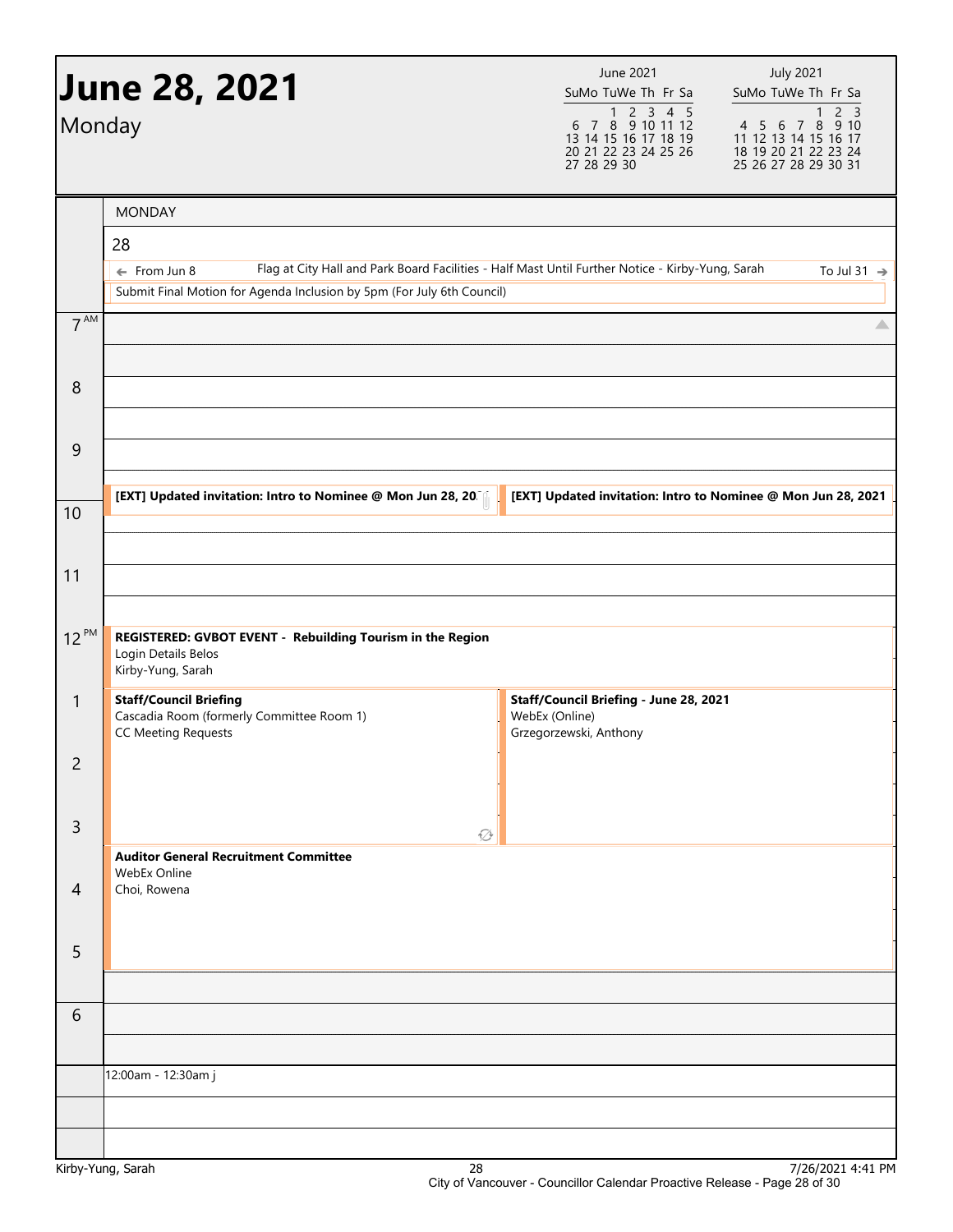| Tuesday         | <b>June 29, 2021</b>    |                                                 |                                                             | June 2021<br>SuMo TuWe Th Fr Sa<br>1 2 3 4 5<br>6 7 8 9 10 11 12<br>13 14 15 16 17 18 19<br>20 21 22 23 24 25 26<br>27 28 29 30 | <b>July 2021</b><br>SuMo TuWe Th Fr Sa<br>2 <sub>3</sub><br>$\mathbf{1}$<br>4 5 6 7 8 9 10<br>11 12 13 14 15 16 17<br>18 19 20 21 22 23 24<br>25 26 27 28 29 30 31 |
|-----------------|-------------------------|-------------------------------------------------|-------------------------------------------------------------|---------------------------------------------------------------------------------------------------------------------------------|--------------------------------------------------------------------------------------------------------------------------------------------------------------------|
|                 | TUESDAY                 |                                                 |                                                             |                                                                                                                                 |                                                                                                                                                                    |
|                 | 29                      |                                                 |                                                             |                                                                                                                                 |                                                                                                                                                                    |
| 7 <sup>AM</sup> | $\leftarrow$ From Jun 8 |                                                 |                                                             | Flag at City Hall and Park Board Facilities - Half Mast Until Further Notice - Kirby-Yung, Sarah                                | To Jul 31 $\rightarrow$                                                                                                                                            |
|                 |                         |                                                 |                                                             |                                                                                                                                 |                                                                                                                                                                    |
| 8               |                         |                                                 |                                                             |                                                                                                                                 |                                                                                                                                                                    |
| 9               |                         |                                                 |                                                             |                                                                                                                                 |                                                                                                                                                                    |
| 10              |                         |                                                 |                                                             |                                                                                                                                 |                                                                                                                                                                    |
| 11              |                         |                                                 | Pooni Group/Nicola Wealth (Site at Cambie and 7th) and Cour |                                                                                                                                 | Pooni Group/Nicola Wealth (Site at Cambie and 7th) and Council                                                                                                     |
| $12^{PM}$       |                         |                                                 |                                                             |                                                                                                                                 |                                                                                                                                                                    |
|                 |                         |                                                 |                                                             |                                                                                                                                 |                                                                                                                                                                    |
| $\mathbf{1}$    |                         |                                                 |                                                             |                                                                                                                                 |                                                                                                                                                                    |
| $\overline{c}$  |                         |                                                 |                                                             |                                                                                                                                 |                                                                                                                                                                    |
| $\mathsf{3}$    |                         |                                                 |                                                             |                                                                                                                                 |                                                                                                                                                                    |
| $\overline{4}$  |                         |                                                 |                                                             |                                                                                                                                 |                                                                                                                                                                    |
|                 |                         |                                                 |                                                             |                                                                                                                                 |                                                                                                                                                                    |
| 5               |                         |                                                 |                                                             |                                                                                                                                 |                                                                                                                                                                    |
| 6               | Webex<br>Dragnea, Irina | Public Hearing (Reconvening from June 15, 2021) |                                                             |                                                                                                                                 |                                                                                                                                                                    |
|                 |                         |                                                 |                                                             |                                                                                                                                 |                                                                                                                                                                    |
|                 |                         |                                                 |                                                             |                                                                                                                                 |                                                                                                                                                                    |
|                 |                         |                                                 |                                                             |                                                                                                                                 |                                                                                                                                                                    |